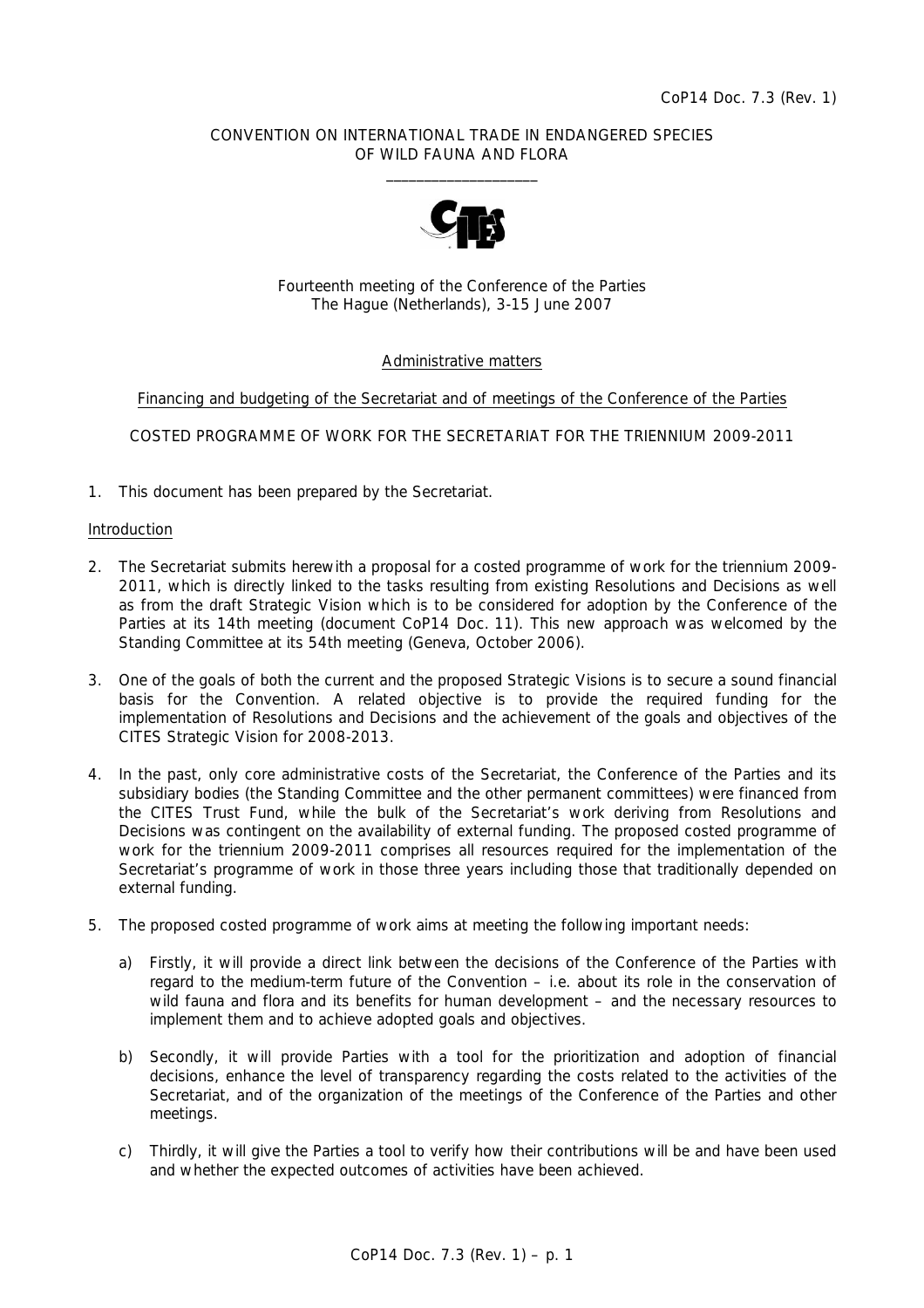- d) Fourthly, it will give developing countries in particular a real overview of capacity building activities and support to be expected from the Secretariat in the triennium concerned, rather than – as was the case thus far – raising numerous expectations through the adoption of Decisions 'subject to the availability of external funding' that never materializes.
- e) Finally, the proposed new method of resource management will facilitate the identification of stand-alone activities for which other sources than the CITES Trust Fund can be identified and for which pledges can be made at the meeting of the Conference of Parties by Parties and other donors.

# A costed programme of work for the Secretariat for the triennium 2009-2011

- 6. Annex 1 contains a costed programme of work for the Secretariat for the triennium 2009-2011. The Secretariat will update this programme in accordance with proposals for Resolutions and Decisions submitted for adoption at CoP14.
- 7. The proposed costed programme of work of the Secretariat is presented in sections organized according to the goals and objectives of the draft Strategic Vision for 2008-2013. Each section contains a description of activities, expected outputs and the estimate of resources required for the implementation of each activity within a given objective. The costs provide for staff and non-staff related activities: a) the cost of each staff member is shared between all the activities to which he or she contributes; b) non-staff costs refer, *inter alia*, to consultants, contractual services, travel, meetings, workshops, training and publications. Operational expenses such as office maintenance costs, communications, supplies, computer equipment and others are shown separately. Executive direction and management were also identified as a stand-alone section.
- 8. While considering the proposed programme of work of the Secretariat, Parties have an opportunity to prioritize activities and decide which should be funded from the CITES Trust Fund through their assessed contributions and which approved activities will be dependent on external funding.

## Resource requirements

- 9. A summary table of costs and requirements by goals and objectives is presented in Annex 2. Annex 3 shows the Secretariat's organizational and staffing resources while Annex 4 shows the proposed changes in staffing. Total programme resources required for the triennium 2009-2011, including programme support costs, are USD 32,144,725, and the proposed programme of work implies a significant increase in financial resources over the amount budgeted for the period 2006- 2008. However, the two are not comparable. This increase is necessary for implementation of the decisions of the Conference of the Parties.
- 10. The main reasons for the increase in the budgetary requirements for the triennium 2009-2011 as compared to the current triennium budget 2006-2008, which covers the core administrative costs only, are as follows:
	- a) The 2007 standard salary costs for the Geneva duty station have been applied in accordance with the United Nations budget policy and were adjusted by 4.5 % per annum to calculate the staff costs in 2009-2011. Annex 5 shows these standard figures. The increase in the staff cost does not reflect an increase in staff salaries and is meant to buffer the impact of inflation and fluctuation of the exchange rates, both of which are incorporated in the UN staff costs.
	- b) The inclusion of full funding for the P-3 post of Information Network Officer, 50 % of which is currently funded by the CITES Trust Fund and 50 % from the 13 % Programme Support Costs levied on external funding.
	- c) The establishment of five new posts in the professional category at the P-3 level in order to deliver outputs for long-term activities in high priority areas. The job descriptions for these posts are contained in Annex 6.
	- d) Adjustments in costs of services for organizing meetings of the Conference of the Parties, the Standing, Animals and Plants Committees. In particular the enormous increase in volume of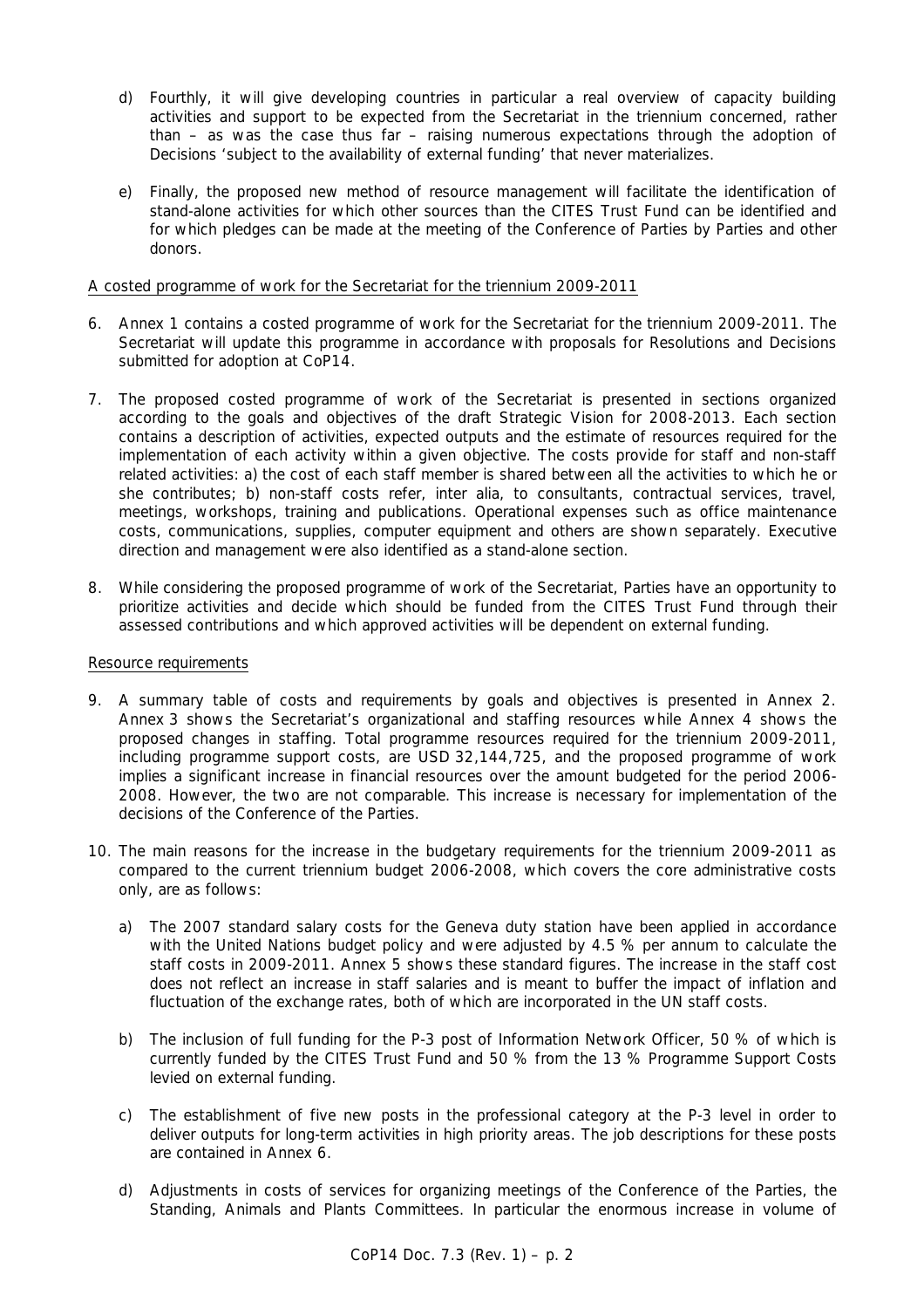documents for these meetings requires a substantially higher amount of resources for translation.

- e) Adjustments in operational office expenses.
- f) The inclusion in the core funding of activities which have traditionally been depending on external funding in priority areas such as capacity building, enforcement, legislation and scientific support as well as funding required for the participation of developing countries at the 15th meeting of the Conference of the Parties.
- 11. The significant decrease in the Secretariat's budget over the recent years does not allow for further savings without impairing the effectiveness and quality of services to the Parties, particularly developing countries. Any such further savings would imply a reduction of staff in the already understaffed Secretariat.

### Financing of the 2009-2011 programme of work

- 12. The total contributions sought from the Parties for the triennium 2009-2011 amount to USD 32,144,725.
- 13. The indicative scale of contributions is presented in Annex 7. In accordance with Resolution Conf. 13.1 the Secretariat applied the existing United Nations scale of assessment for the apportionment of the expenses of the United Nations which was adopted at the 61st session of the General Assembly on 22 December 2006. The United Nations scale has been adjusted to take account of the fact that not all members of the United Nations are Parties to the Convention.
- 14. Over recent years, the CITES Trust Fund accumulated balance has been systematically reduced to offset the difference between the approved budget (expenditures) and the paid contributions. In the last few years the expenditure rate varied from 98.5 to 99.6 % of the approved budget while the average payment rate for contributions due for these years was 90 % only. It should be stressed therefore that timely and full payment of contributions agreed by the Parties for the triennium 2009- 2011 is a matter of utmost importance for the implementation of the Convention and the proper functioning of its Secretariat.

## Draft resolution on the 2009-2011 programme of work

15. A draft resolution on the programme of work for the triennium 2009-2011 with revised terms of reference for the CITES Trust Fund is presented in Annex 8.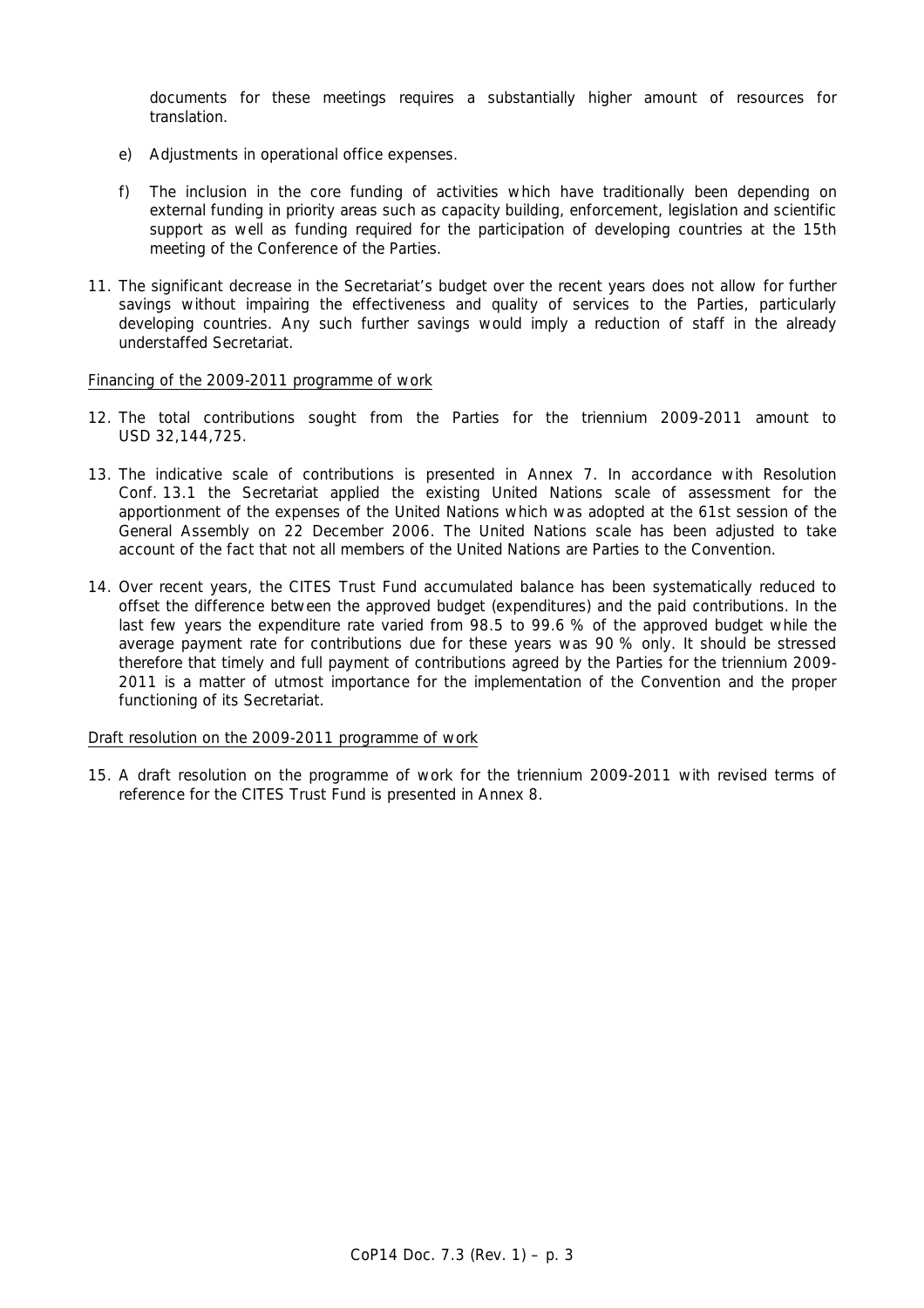#### **Costed programme of work for the CITES Secretariat for the triennium 2009-2011**

### **Goal 1**

### **Ensure compliance with and implementation and enforcement of the Convention**

#### **Objective 1.1**

Parties comply with their obligations under the Convention through appropriate policies, legislation and procedures.

#### Indicators

All Parties have appropriate policies, legislation and procedures to implement the Convention.

A significant number of Parties have undergone assessments of their wildlife trade policies in accordance with Decision 13.74.

Parties have management programmes for the conservation of CITES-listed species and the recovery of Appendix-I-listed species, with the aim that they no longer satisfy the biological criteria for inclusion in that Appendix

Legal-acquisition findings are made on the basis of proper documentation and evidence. All Parties have fully functional Management Authorities, Scientific Authorities and enforcement authorities that have the skills and resources necessary to undertake their Convention obligations to a high standard.

|                                                                                                                                                                                                                                                                                          |                                                                                                                                                                                                                                           |                                                                     |                | 2009               | 2010           |                    |                | 2011               |                                     |                                      | Source of funding                 |                                   |
|------------------------------------------------------------------------------------------------------------------------------------------------------------------------------------------------------------------------------------------------------------------------------------------|-------------------------------------------------------------------------------------------------------------------------------------------------------------------------------------------------------------------------------------------|---------------------------------------------------------------------|----------------|--------------------|----------------|--------------------|----------------|--------------------|-------------------------------------|--------------------------------------|-----------------------------------|-----------------------------------|
| <b>Activities</b>                                                                                                                                                                                                                                                                        | <b>Expected outputs</b>                                                                                                                                                                                                                   | Method of<br>implementation<br>internal/external                    | staff<br>costs | non-staff<br>costs | staff<br>costs | non-staff<br>costs | staff<br>costs | non-staff<br>costs | <b>Total</b><br>funding<br>required | <b>CITES</b><br><b>Trust</b><br>Fund | External<br>funding<br>priority A | External<br>funding<br>priority B |
| Implement the National Legislation<br>Project (provide legislative<br>analysis/assistance for<br>Parties/territories with inadequate<br>legislation); prepare legislative texts<br>and related legal materials for CITES<br>website                                                      | Draft and enacted legislation;<br>adequate legislation adopted by<br>60 Parties/territories: related<br>reports to SC/CoP; legal<br>information provided for<br>website                                                                   | Internal (funds for<br>country missions and 1<br>month consultancy) | 112,661        | 35,000             | 99,057         | 30,000             | 123,029        | 30,000             | 429,748                             | 429,748                              |                                   |                                   |
| Compile annual/biennial reports<br>received from Parties; prepare<br>analyses and provide feedback;<br>monitor compliance; develop/operate<br>web-based system for all report data<br>identify ways to reduce reporting<br>burden                                                        | Updated tables of report<br>submissions; interactive, web-<br>based reporting system; less<br>use of special reports and more<br>use of annual/biennial reports;<br>joint activities on harmonized<br>reporting; reports to SC and<br>CoP | Internal/external (UNEP-<br>WCMC)                                   | 65,041         | 200,000            | 67,968         | 150,000            | 71,026         | 150,000            | 704,034                             | 704,034                              |                                   |                                   |
| Assist Parties in addressing needs<br>identified in biennial reports (policy or<br>legislative reviews/amendments;<br>legislative guidance on exemptions<br>and other specific implementation<br>issues: assistance with institutional<br>arrangements and administrative<br>procedures) | Legislative reviews; draft and<br>enacted legislative<br>amendments; specialized<br>quidance material; advice<br>provided to specific Parties                                                                                             | Internal (funds for<br>country missions)                            | 35.739         | 10,000             | 37.348         | 10,000             | 39,028         | 10.000             | 142.115                             | 142.115                              |                                   |                                   |
| Develop and regularly update a<br>compliance database which records<br>how Party-specific compliance<br>matters are handled and links to other<br>relevant databases in the Secretariat                                                                                                  | Increased transparency,<br>facilitated and more consistent<br>handling of compliance matters                                                                                                                                              | Internal (funds for 3<br>month consultancy)                         | 21,231         | 50,000             | 22,186         | $\Omega$           | 23,184         | $\Omega$           | 116,601                             | 116.601                              |                                   |                                   |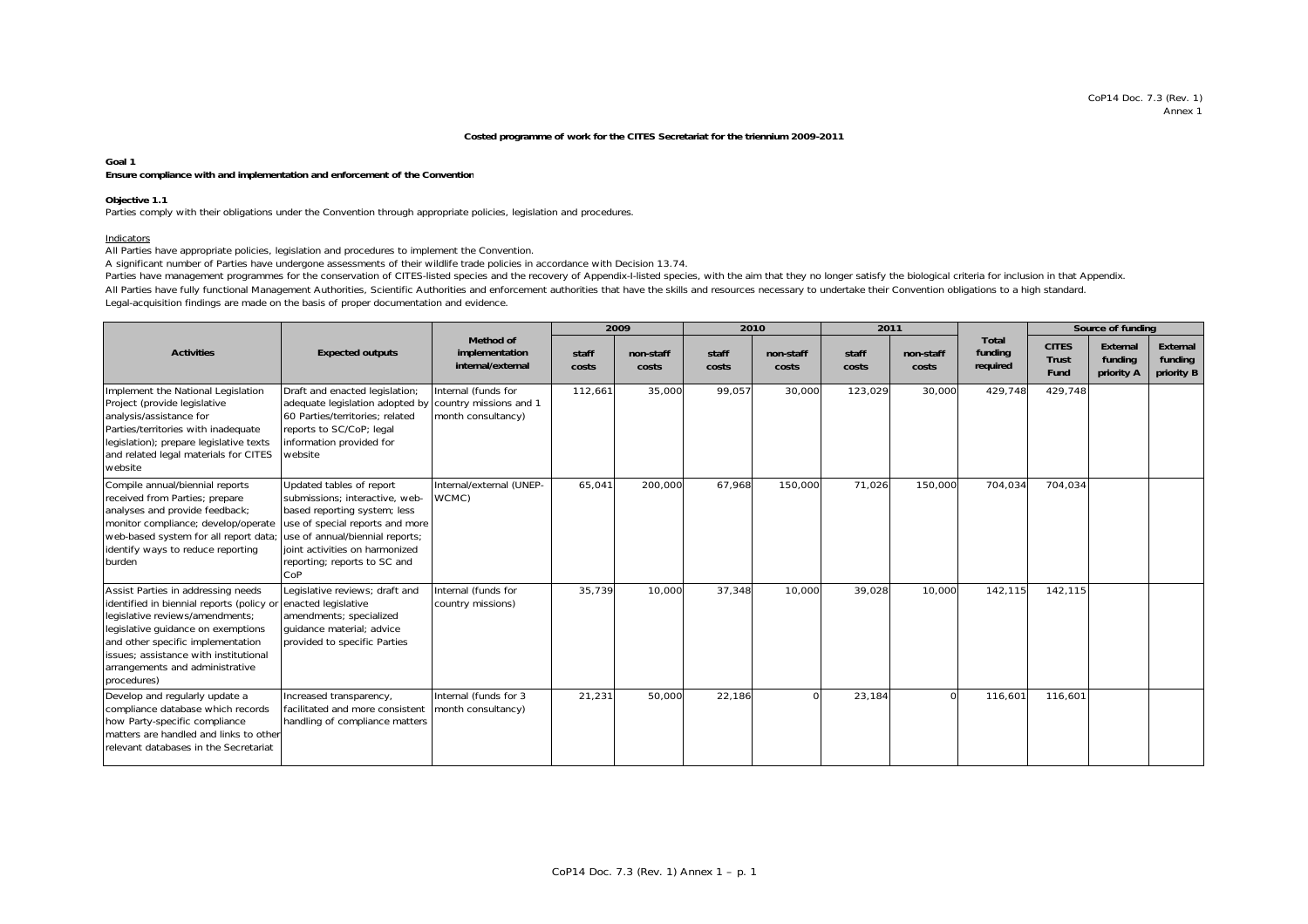|                                                                                                                                                                                                                                                                                                                                                                                                                                                                                                             |                                                                                                                                                                                                                                                                                                                                                                                                                                                                                                                                                                                                                                                                             |                                                                              |                | 2009               | 2010           |                    | 2011           |                    |                              |                               | Source of funding                 |                                   |
|-------------------------------------------------------------------------------------------------------------------------------------------------------------------------------------------------------------------------------------------------------------------------------------------------------------------------------------------------------------------------------------------------------------------------------------------------------------------------------------------------------------|-----------------------------------------------------------------------------------------------------------------------------------------------------------------------------------------------------------------------------------------------------------------------------------------------------------------------------------------------------------------------------------------------------------------------------------------------------------------------------------------------------------------------------------------------------------------------------------------------------------------------------------------------------------------------------|------------------------------------------------------------------------------|----------------|--------------------|----------------|--------------------|----------------|--------------------|------------------------------|-------------------------------|-----------------------------------|-----------------------------------|
| <b>Activities</b>                                                                                                                                                                                                                                                                                                                                                                                                                                                                                           | <b>Expected outputs</b>                                                                                                                                                                                                                                                                                                                                                                                                                                                                                                                                                                                                                                                     | Method of<br>implementation<br>internal/external                             | staff<br>costs | non-staff<br>costs | staff<br>costs | non-staff<br>costs | staff<br>costs | non-staff<br>costs | Total<br>funding<br>required | <b>CITES</b><br>Trust<br>Fund | External<br>funding<br>priority A | External<br>funding<br>priority B |
| Provide general legal and policy<br>advice; assist Parties with<br>interpretation of the Convention;<br>propose resolutions/decisions to<br>clarify and simplify Convention<br>implementation                                                                                                                                                                                                                                                                                                               | Advice provided on MoUs for<br>institutional cooperation and<br>project implementation as well<br>as other general legal or policy<br>questions; assistance provided<br>to 20+ Parties per year on<br>Convention interpretation; draft<br>resolutions/decisions                                                                                                                                                                                                                                                                                                                                                                                                             | Internal                                                                     | 28,213         |                    | 29,482         |                    | 42,104         | $\Omega$           | 99,799                       | 99,799                        |                                   |                                   |
| Identify needs of and provide related<br>information and training for<br>Management Authorities covering,<br>inter alia: wildlife management<br>practices, including captive breeding<br>and artificial propagation facilities;<br>legal acquisition findings; trade<br>monitoring, reporting and data<br>analysis; quota management; CITES<br>duties and obligations for<br>Management Authorities; exchange<br>of experience with other Management<br>Authorities; and identification of good<br>practice | Assessment report on skills and<br>resources available in each MA<br>and on any need for<br>reinforcement of capacity;<br>incorporation of material in<br>CITES virtual college. One<br>meeting of MAs held in each<br>major exporting region between<br>each CoP. Development of a<br>series of examples of good<br>practice in legal acquisition<br>findings and management<br>programmes for key taxonomic<br>groups. Web forum facilitated<br>for exchange of information.<br>Establishment of twinning<br>programme between MAs in<br>producer and consumer<br>countries. Internship<br>programme established for MA<br>personnel to spend time in the<br>Secretariat. | Internal (funds for 1<br>month consultancy and<br>organization of meetings)  | 40,449         | 150,000            | 42,269         | 150,000            | 44, 17'        | 150,000            | 576,890                      | 576,890                       |                                   |                                   |
| Review operation and functioning of<br>Scientific Authorities. Per sub-region:<br>identify key research and technical<br>needs for SAs and develop targeted<br>support programmes accordingly.<br>This includes a needs assessment for<br>making NDF's and establishing<br>quotas, and providing suitable<br>assistance                                                                                                                                                                                     | Assessment report for CoP15<br>on the skills and resources<br>available in each SA.<br>Identification of need for<br>reinforcement, capacity building<br>and support, especially for<br>exporting Parties.                                                                                                                                                                                                                                                                                                                                                                                                                                                                  | Internal/external (funds<br>for desk study and<br>sample site visits)        | 70,607         | 75,000             | 50,896         | 5,000              | 68,885         | 5,000              | 275,388                      | 275,388                       |                                   |                                   |
| Information and training for Scientific<br>Authorities covering inter alia: wildlife<br>management practices; monitoring;<br>CITES duties and obligations for SAs;<br>NDFs and quota setting; trade data<br>analysis, practical guidance, on-line<br>assistance for transfer of knowledge<br>and skills.                                                                                                                                                                                                    | Material for CITES led training<br>and capacity building. One<br>meeting of SAs held in each<br>major exporting region between of SAs)<br>each CoP. Development of a<br>series of examples of good<br>practice in NDF and<br>management programmes for<br>key taxonomic groups. Web<br>forum facilitated for exchange<br>of information.                                                                                                                                                                                                                                                                                                                                    | Internal/external (funds<br>for staff travel and<br>organization of meetings | 49,249         | 200,000            | 45,776         | 100,000            | 74,830         | 130,000            | 599,855                      | 599,855                       |                                   |                                   |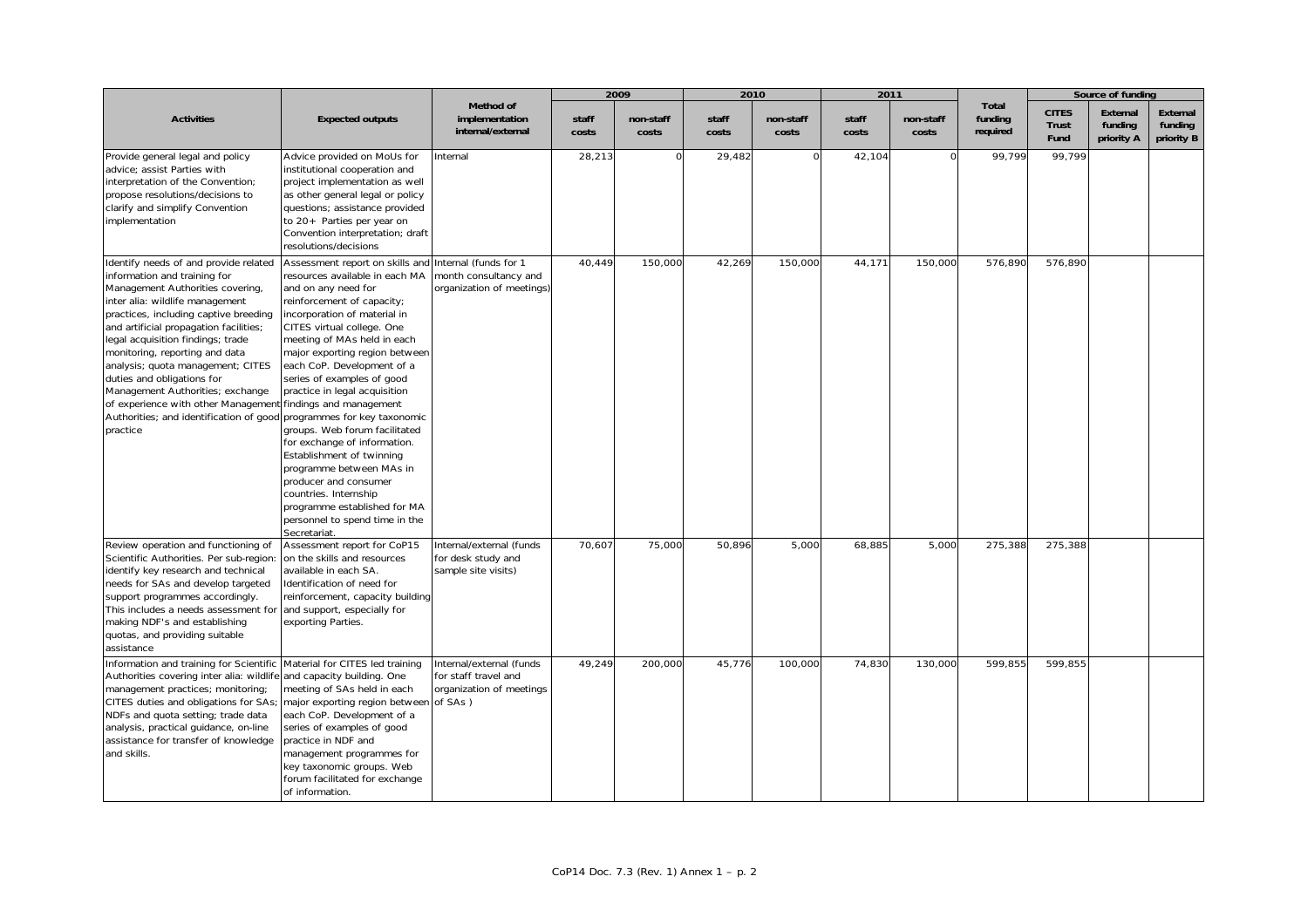|                                                                                                                                                                                                                                                                                                                                                                                                                                                                                                                                                                                        |                                                                                                                                                                                                                              |                                                                                                                                                                                           |                | 2009               | 2010           |                    | 2011           |                    |                              |                                      | Source of funding                 |                                          |
|----------------------------------------------------------------------------------------------------------------------------------------------------------------------------------------------------------------------------------------------------------------------------------------------------------------------------------------------------------------------------------------------------------------------------------------------------------------------------------------------------------------------------------------------------------------------------------------|------------------------------------------------------------------------------------------------------------------------------------------------------------------------------------------------------------------------------|-------------------------------------------------------------------------------------------------------------------------------------------------------------------------------------------|----------------|--------------------|----------------|--------------------|----------------|--------------------|------------------------------|--------------------------------------|-----------------------------------|------------------------------------------|
| <b>Activities</b>                                                                                                                                                                                                                                                                                                                                                                                                                                                                                                                                                                      | <b>Expected outputs</b>                                                                                                                                                                                                      | Method of<br>implementation<br>internal/external                                                                                                                                          | staff<br>costs | non-staff<br>costs | staff<br>costs | non-staff<br>costs | staff<br>costs | non-staff<br>costs | Total<br>funding<br>required | <b>CITES</b><br><b>Trust</b><br>Fund | External<br>funding<br>priority A | <b>External</b><br>funding<br>priority B |
| Organize and support the 15th<br>meeting of the Conference of the<br>Parties (assumed date May 2010):<br>conclusion of host country<br>agreement; liaison with and<br>assistance to the host country;<br>organization of travel of sponsored<br>delegates; preparation, translation<br>and publication of all related<br>documents; support for the Chairmen<br>before and during the meeting;<br>registration of participants; assisting<br>participants with problems; all<br>logistical support; support to the<br>Conference and its working groups<br>during and between meetings | A successful meeting of the<br>Conference of the Parties;<br>Documentation for the meeting<br>in the working languages                                                                                                       | Internal (funds for<br>salaries/travel of<br>Conference staff,<br>external translation,<br>logistics (USD855,000)<br>and participation of<br>sponsored delegates at<br>CoP15 (USD750,000) | 288,534        | $\Omega$           | 967,383        | 1,605,000          | 5,945          |                    | 2,866,862                    | 2,866,862                            |                                   |                                          |
| Organize and support the 58th, 59th, Meetings of the Standing<br>60th and 61st meetings of the<br>Standing Committee; arrangement of<br>the venue; organization of travel of<br>sponsored delegates; preparation,<br>translation, and publication of all<br>related documents; support for the<br>Chairman before and during the<br>meeting; registration of participants;<br>assisting participants with problems;<br>all logistical support; support to the<br>Committee and its working groups<br>during and between meetings.                                                      | Committee; Documentation for<br>the meetings in the working<br>languages                                                                                                                                                     | Internal (funds for<br>salaries of Conference<br>staff, external<br>translation, logistics and<br>travel of SC members)                                                                   | 399,964        | 115,000            | 122,824        | 20,000             | 462,752        | 115,000            | 1,235,540                    | 1,235,540                            |                                   |                                          |
| Organize the logistics and<br>documentation of the 24th and 25th<br>meetings of the Animals Committee,<br>the 18th and 19th meetings of the<br>Plants Committee and all other<br>official CITES meetings: liaison with<br>host country; arrangement of the<br>venue; organization of travel of<br>sponsored delegates; preparation,<br>translation and publication of all<br>related documents; registration of<br>participants; support for inter-<br>sessional activities of the Committees                                                                                          | Meetings of the Animals<br>Committee, Plants Committee<br>and other official CITES<br>meetings (working groups,<br>workshops, seminars, task<br>forces, etc.); Documentation<br>for the meetings in the working<br>languages | Internal (funds for<br>salaries of Conference<br>staff, external<br>translation, logistics and<br>travel of Committee<br>members estimated for<br>meetings to be held in<br>Geneva)       | 433,520        | 221,200            | 161,820        |                    | 506,110        | 221,200            | 1,543,851                    | 1,543,851                            |                                   |                                          |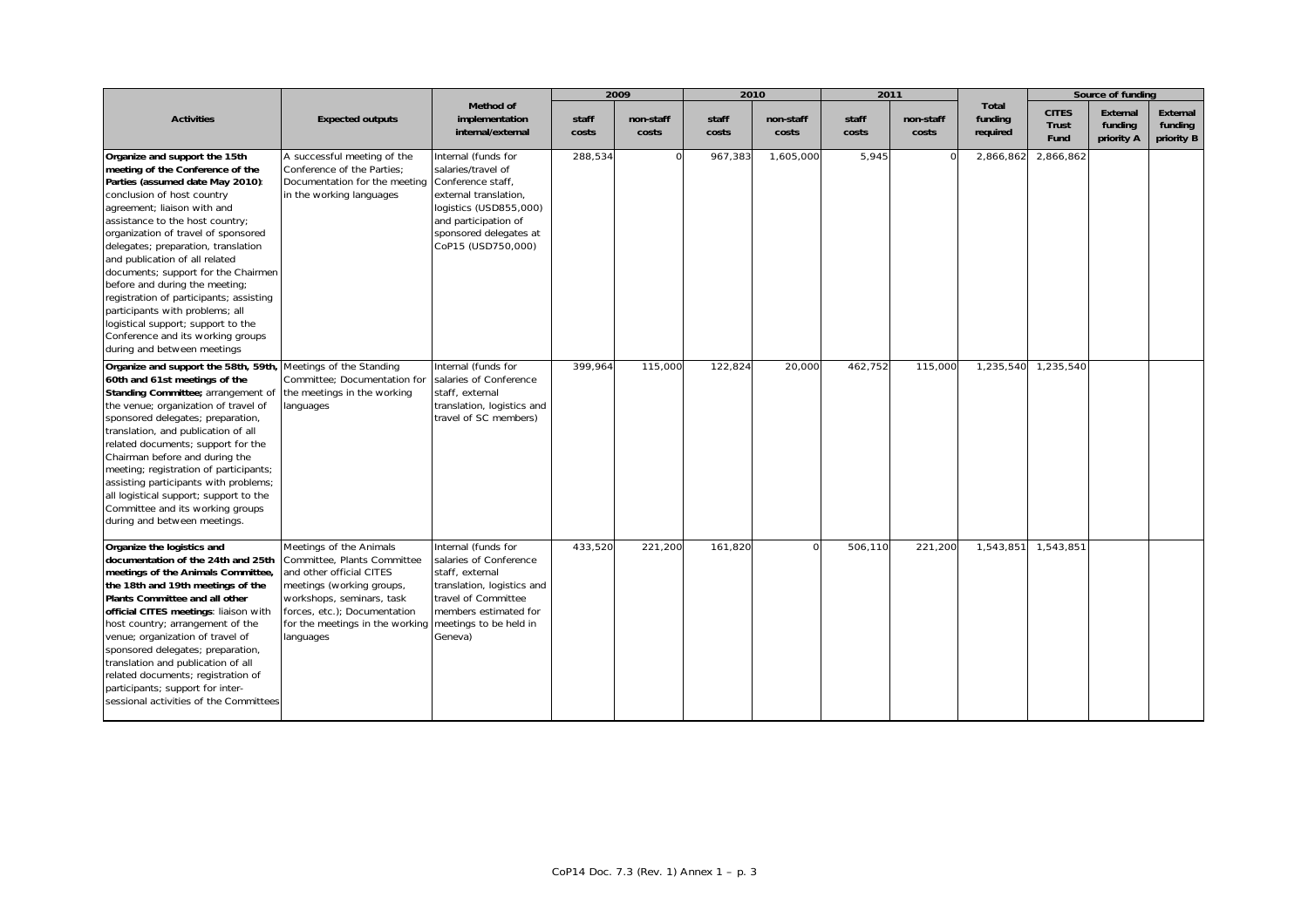|                                                                                           |                                                                                                                                                                                                                                                                                                                                                                                                                                                                              |                                                                                                                                                                                                                                                                                       |                | 2009               | 2010           |                    | 2011           |                    |                              |                                      | Source of funding                 |                                   |
|-------------------------------------------------------------------------------------------|------------------------------------------------------------------------------------------------------------------------------------------------------------------------------------------------------------------------------------------------------------------------------------------------------------------------------------------------------------------------------------------------------------------------------------------------------------------------------|---------------------------------------------------------------------------------------------------------------------------------------------------------------------------------------------------------------------------------------------------------------------------------------|----------------|--------------------|----------------|--------------------|----------------|--------------------|------------------------------|--------------------------------------|-----------------------------------|-----------------------------------|
| <b>Activities</b>                                                                         | <b>Expected outputs</b>                                                                                                                                                                                                                                                                                                                                                                                                                                                      | Method of<br>implementation<br>internal/external                                                                                                                                                                                                                                      | staff<br>costs | non-staff<br>costs | staff<br>costs | non-staff<br>costs | staff<br>costs | non-staff<br>costs | Total<br>funding<br>required | <b>CITES</b><br><b>Trust</b><br>Fund | External<br>funding<br>priority A | External<br>funding<br>priority B |
| Maintenance, updating and<br>publication of all official CITES<br>reference documentation | <b>Official CITES Publications:</b><br>Appendices; Reservations, list<br>of Parties, Resolutions and<br>Decisions, CITES Handbook,<br>CITES Checklist, Annotated<br>Appendices and Reservations,<br>annual report of the Secretariat,<br>Notifications to the Parties,<br>CITES Directory, Register of<br>captive-breeding operations,<br>Register of nurseries, Register<br>of scientific institutions,<br>database of export quotas, etc.,<br>all updated on CITES website | Internal / external (after<br>CoP15, contract to<br>UNEP/WCMC for<br>production of CITES<br>Checklist and Annotated<br>Appendices and<br>Reservations, external<br>design and printing, CD<br>ROMs, distribution; other<br>years, external design<br>and printing of<br>publications) | 302,051        | 25,000             | 429,401        | 95,000             | 361,268        | 25,000             | 1,237,720                    | 1,237,720                            |                                   |                                   |
|                                                                                           |                                                                                                                                                                                                                                                                                                                                                                                                                                                                              | <b>Total costs</b>                                                                                                                                                                                                                                                                    | 1,847,259      | 1,081,200          | 2,076,411      | 2,165,000          | 1,822,333      | 836,200            |                              | 9,828,403 9,828,403                  |                                   |                                   |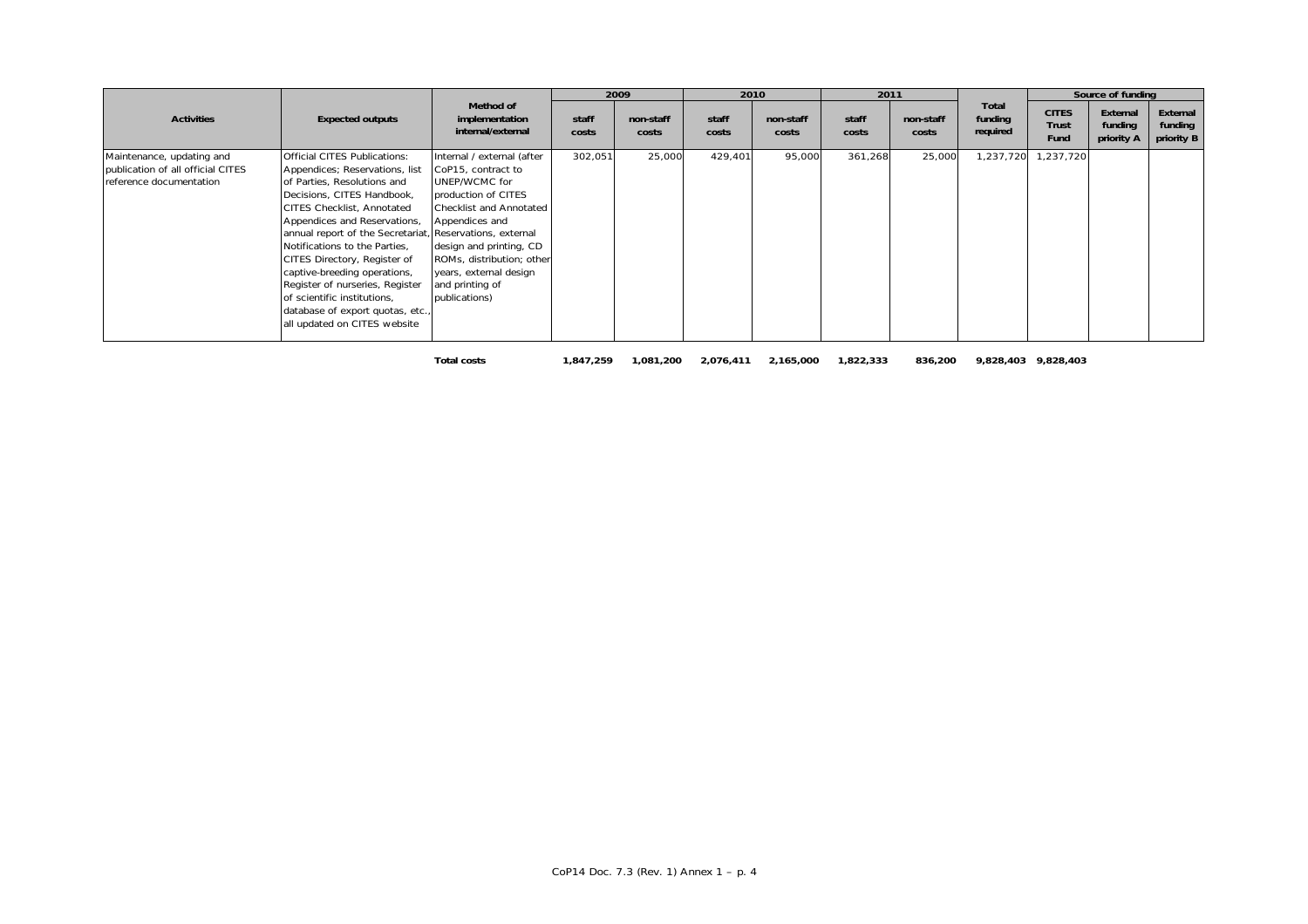Administrative procedures are practical, kept up to date and user-friendly.

#### Indicators

Standard procedures for the issuance of permits have been adopted by each Party, in consultation with relevant stakeholders, to ensure these are issued in a timely fashion As far as possible Parties have electronic systems for information management, permit issuance, marking of specimens and generating annual, biennial or other reports. Parties are to the fullest extent possible making use of the simplified procedures provided for in Resolution Conf. 12.3 (Rev. CoP13).

|                                                                                                                                                                                                                                                                                                                                                                                                                                                        |                                                                                                                                                                                                                                                                                                                                                                                                                                                                                                                                                                                    |                                                                                 |                | 2009               |                | 2010               | 2011           |                    |                              |                                      | Source of funding                 |                                   |
|--------------------------------------------------------------------------------------------------------------------------------------------------------------------------------------------------------------------------------------------------------------------------------------------------------------------------------------------------------------------------------------------------------------------------------------------------------|------------------------------------------------------------------------------------------------------------------------------------------------------------------------------------------------------------------------------------------------------------------------------------------------------------------------------------------------------------------------------------------------------------------------------------------------------------------------------------------------------------------------------------------------------------------------------------|---------------------------------------------------------------------------------|----------------|--------------------|----------------|--------------------|----------------|--------------------|------------------------------|--------------------------------------|-----------------------------------|-----------------------------------|
| <b>Activities</b>                                                                                                                                                                                                                                                                                                                                                                                                                                      | <b>Expected outputs</b>                                                                                                                                                                                                                                                                                                                                                                                                                                                                                                                                                            | Method of<br>implementation<br>internal/external                                | staff<br>costs | non-staff<br>costs | staff<br>costs | non-staff<br>costs | staff<br>costs | non-staff<br>costs | Total<br>funding<br>required | <b>CITES</b><br><b>Trust</b><br>Fund | External<br>fundina<br>priority A | External<br>funding<br>priority B |
| Assist Parties with the adoption and<br>use of standard, secure and<br>streamlined procedures for permit<br>issuance, including: support in the<br>drafting of written permit procedures;<br>provision of security stamps and<br>security permits; recording and<br>dissemination of sample CITES<br>documents and recording of sample<br>signatures; answering of permit<br>queries; and help with the marking,<br>tagging and labelling of specimens | Direct assistance provided in<br>development of written permit<br>procedures; good permitting<br>practice identified and shared:<br>stamps and permits provided to<br>requesting Parties; new<br>documents added to Secretariat<br>records and provided in<br>Notifications; new signatures<br>added to Secretariat records;<br>query responses provided to<br>requesting Parties; tags<br>received by requesting Parties;<br>consolidated draft resolution on<br>marking/tagging; incorporation<br>of marking/tagging into<br>electronic permit/information<br>management systems | Internal (funds for<br>national projects,<br>printing of stamps and<br>permits) | 112,567        | 160,000            | 111,944        | 160,000            | 122,926        | 160,000            | 827,436                      | 827,436                              |                                   |                                   |
| Assist Parties with electronic<br>permitting and reporting                                                                                                                                                                                                                                                                                                                                                                                             | Provision of regular advice to<br>the CoP and the Standing<br>Committee on emerging<br>electronic trade data transfer<br>standards and adaptation of<br>CITES permit forms to e-trade<br>standards                                                                                                                                                                                                                                                                                                                                                                                 | Internal                                                                        | 32,246         | 10,000             | 33,697         | 10,000             | 35,213         | 10,000             | 131,155                      | 131,155                              |                                   |                                   |
|                                                                                                                                                                                                                                                                                                                                                                                                                                                        |                                                                                                                                                                                                                                                                                                                                                                                                                                                                                                                                                                                    | <b>Total costs</b>                                                              | 144,812        | 170,000            | 145,640        | 170,000            | 158,139        | 170,000            | 958,591                      | 958,591                              |                                   |                                   |

CoP14 Doc. 7.3 (Rev. 1) Annex 1 – p. 5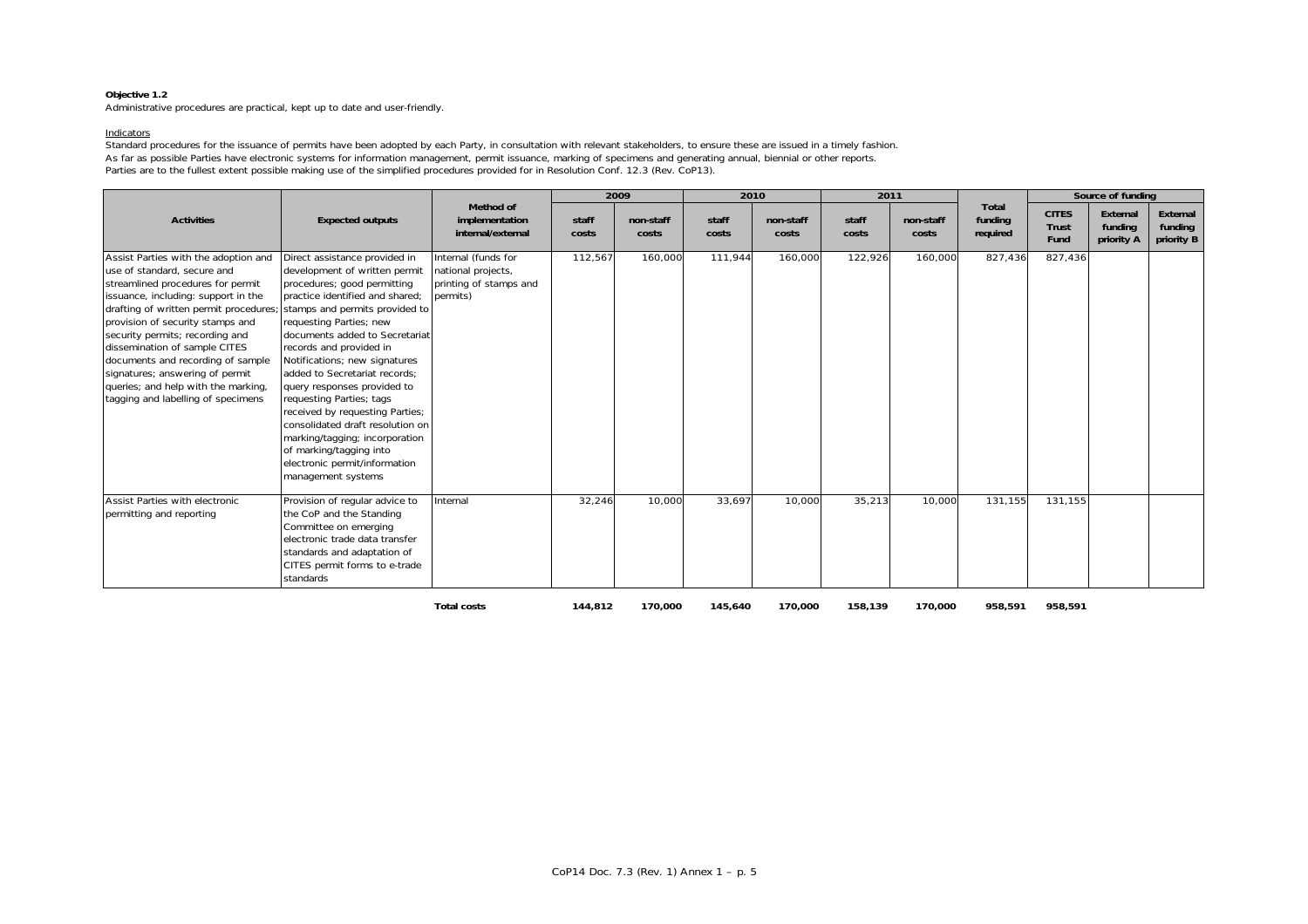National wildlife trade policies are consistent with policies and regulations adopted at the international level.

#### Indicators

The Resolutions of the Conference of the Parties are implemented by all Parties in a consistent manner.

Multilateral CITES processes have been further developed that reduce the need by Parties for recource to stricter domestic measures and reservations.

Parties have coherent positions on environment and wildlife trade in international fora.

|                                                                                                                                                                                                                                                                                                                                                                                                                                                       |                                                                                                                                                                                                                                                                                       |                                                                  |                | 2009               |                | 2010               | 2011           |                    |                                     |                                      | Source of funding                 |                                   |
|-------------------------------------------------------------------------------------------------------------------------------------------------------------------------------------------------------------------------------------------------------------------------------------------------------------------------------------------------------------------------------------------------------------------------------------------------------|---------------------------------------------------------------------------------------------------------------------------------------------------------------------------------------------------------------------------------------------------------------------------------------|------------------------------------------------------------------|----------------|--------------------|----------------|--------------------|----------------|--------------------|-------------------------------------|--------------------------------------|-----------------------------------|-----------------------------------|
| <b>Activities</b>                                                                                                                                                                                                                                                                                                                                                                                                                                     | <b>Expected outputs</b>                                                                                                                                                                                                                                                               | Method of<br>implementation<br>internal/external                 | staff<br>costs | non-staff<br>costs | staff<br>costs | non-staff<br>costs | staff<br>costs | non-staff<br>costs | <b>Total</b><br>funding<br>required | <b>CITES</b><br><b>Trust</b><br>Fund | External<br>funding<br>priority A | External<br>funding<br>priority B |
| Promote the use of multilateral<br>processes in CITES (e.g. new and<br>revised resolutions or decisions of the existing processes and new<br>CoP. discussions and<br>recommendations of permanent<br>committees and working groups) to<br>address wildlife trade concerns:<br>continue to encourage the<br>establishment and use of multi-<br>agency bodies or mechanisms at<br>national level for strengthening policy from all regions<br>coherence | More effective use of CITES<br>processes; adjustments to<br>processes: enhanced<br>cooperation and solidarity<br>among Parties; more consistent<br>policy positions taken by<br>Parties in various international<br>fora; special meeting held at<br>global level with representation | Internal (funds for 2<br>months consultancy,<br>special meeting) | 10,343         | 20,000             | 10,809         |                    | 11,295         | 150,000            | 202,447                             | 202,447                              |                                   |                                   |
|                                                                                                                                                                                                                                                                                                                                                                                                                                                       |                                                                                                                                                                                                                                                                                       | <b>Total costs</b>                                               | 10,343         | 20,000             | 10.809         | 0                  | 11,295         | 150,000            | 202,447                             | 202,447                              |                                   |                                   |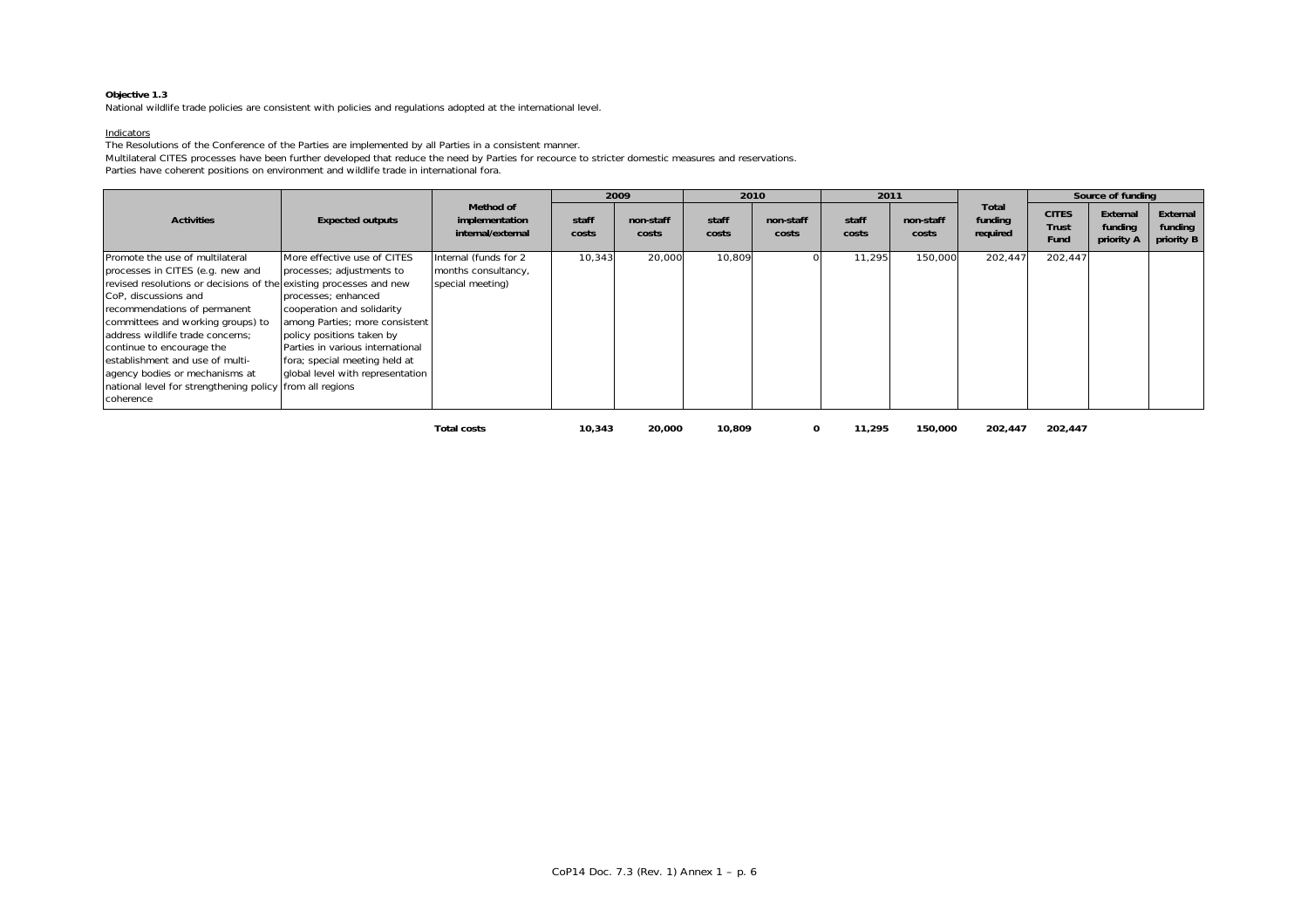The Appendices correctly reflect the conservation needs of species.

#### Indicators

The Animals and Plants Committees, supported by the Parties, regularly review species in the Appendices to verify that they are appropriately listed on the basis of the agreed criteria, and to identify species that are not from trade and might be considered for removal from the Appendices.

A resolution has been adopted specifying procedure for the submission of amendment proposals regarding the species identified through this review.

A mechanism is in place for the regular evaluation of trade and biological information on unlisted species subject to significant levels of international trade to determine whether they would benefit from inclusion in the

|                                                                                                                                                                                                                                                                                                                                                                                                                                                                                                                                                 |                                                                                                                                                            |                                                                    |                | 2009               | 2010           |                    | 2011           |                    |                              |                                      | Source of funding                 |                                   |
|-------------------------------------------------------------------------------------------------------------------------------------------------------------------------------------------------------------------------------------------------------------------------------------------------------------------------------------------------------------------------------------------------------------------------------------------------------------------------------------------------------------------------------------------------|------------------------------------------------------------------------------------------------------------------------------------------------------------|--------------------------------------------------------------------|----------------|--------------------|----------------|--------------------|----------------|--------------------|------------------------------|--------------------------------------|-----------------------------------|-----------------------------------|
| <b>Activities</b>                                                                                                                                                                                                                                                                                                                                                                                                                                                                                                                               | <b>Expected outputs</b>                                                                                                                                    | Method of<br>implementation<br>internal/external                   | staff<br>costs | non-staff<br>costs | staff<br>costs | non-staff<br>costs | staff<br>costs | non-staff<br>costs | Total<br>funding<br>required | <b>CITES</b><br><b>Trust</b><br>Fund | External<br>funding<br>priority A | External<br>funding<br>priority B |
| Provide assistance to the Scientific<br>Committees in their periodic review<br>of the Appendices. Simplify and<br>speed up the process of this review                                                                                                                                                                                                                                                                                                                                                                                           | Regular consideration of review Internal<br>at Scientific Committees<br>meetings. Revised resolution on<br>process for CoP15                               |                                                                    | 33,651         |                    | 24,357         |                    | 25,453         |                    | 83,461                       | 83,461                               |                                   |                                   |
| Provide clear and timely advice to the Conference documents<br>Parties on proposals to amend the<br>Appendices at CoP15                                                                                                                                                                                                                                                                                                                                                                                                                         |                                                                                                                                                            | Internal                                                           | 48,032         |                    | 86,067         |                    | 11,295         |                    | 145,394                      | 145,394                              |                                   |                                   |
| Undertake study of unlisted species<br>subject to commercial exploitation.<br>Identify those where international<br>trade is the main driver which is likely information on trade in non-<br>to cause the commercial extinction in CITES listed species identified,<br>the next 10 years. With the CITES<br>scientific committees, identify<br>agencies/institutions that monitor the institutions.<br>trade in or status of non-CITES listed<br>species, and collaborate with them to<br>monitor trade in non-CITES species<br>and its impact. | Evaluation. Report to SC and<br>consider preparation of CITES<br>listing proposals. Sources of<br>and partnerships developed<br>with relevant agencies and | internal/external (funds<br>for scoping study and<br>staff travel) | 63,573         | 150,000            | 58,569         | 15,000             | 79,178         | 15,000             | 381,319                      | 381,319                              |                                   |                                   |

**Total costs 145,257 150,000 168,993 15,000 115,926 15,000 610,175 610,175**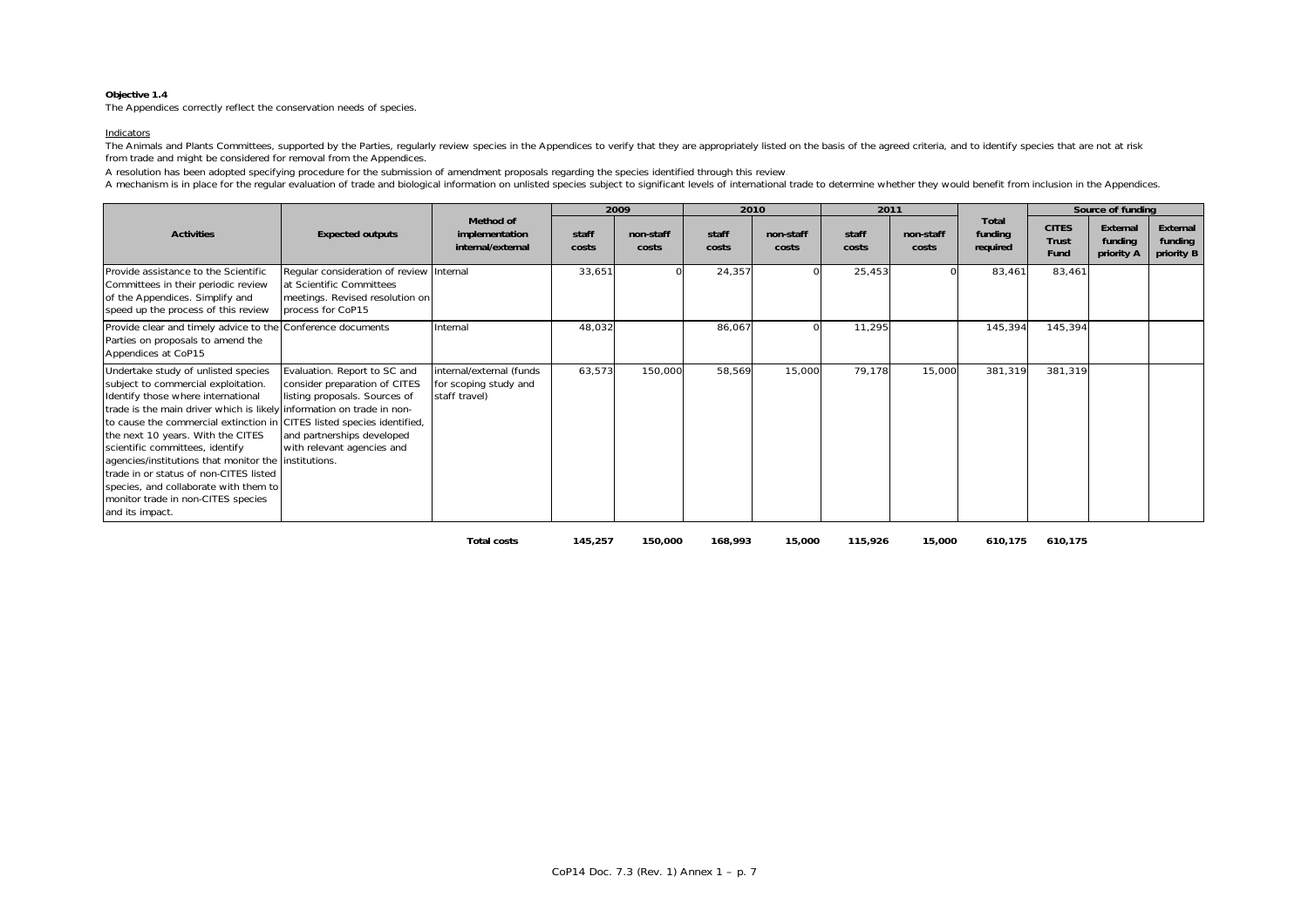Robust scientific information is the basis for non-detriment findings.

#### Indicators

The Conference of the Parties has adopted guidelines on the making of non-detriment findings, including guidance in relation to specific taxonomic groups. The collection of information on species in trade, through field research and monitoring programmes, has been strengthened. Non-detriment findings are made on the basis of sound and relevant scientific information and appropriate risk assessment.

|                                                                                                                                                                                                                                                   |                                                                                                                                                                                                                          |                                                                                 |                | 2009               | 2010           |                    | 2011           |                    |                                     |                                      | Source of funding                 |                                   |
|---------------------------------------------------------------------------------------------------------------------------------------------------------------------------------------------------------------------------------------------------|--------------------------------------------------------------------------------------------------------------------------------------------------------------------------------------------------------------------------|---------------------------------------------------------------------------------|----------------|--------------------|----------------|--------------------|----------------|--------------------|-------------------------------------|--------------------------------------|-----------------------------------|-----------------------------------|
| <b>Activities</b>                                                                                                                                                                                                                                 | <b>Expected outputs</b>                                                                                                                                                                                                  | Method of<br>implementation<br>internal/external                                | staff<br>costs | non-staff<br>costs | staff<br>costs | non-staff<br>costs | staff<br>costs | non-staff<br>costs | <b>Total</b><br>funding<br>required | <b>CITES</b><br><b>Trust</b><br>Fund | External<br>funding<br>priority A | External<br>funding<br>priority B |
| Facilitate and manage the Review of<br>Significant Trade                                                                                                                                                                                          | Information exchange, status<br>reports on key species,<br>assessment of compliance with<br>Committee recommendations.<br>Regular reports to CITES<br>committees.                                                        | internal /external (funds<br>for desk study of<br>Significant Trade<br>species) | 116,551        | 100,000            | 121,796        | 105,000            | 133,222        | 110,000            | 686,569                             | 686,569                              |                                   |                                   |
| Develop management programmes for<br>all species in range States identified<br>as requiring Review of Significant<br>Trade remedial action.                                                                                                       | Model management<br>programmes for Appendix II<br>species. Assistance to range<br>States in taking measures to<br>improve implementation of Art.<br>IV for species selected under<br>the Review of Significant<br>Trade. | Internal/external                                                               | 95,998         | 250,000            | 100,318        | 250,000            | 114,586        | 250,000            | 1,060,901                           | 1,060,901                            |                                   |                                   |
| Support species-specific programmes<br>designed to improve CITES<br>implementation, particularly for App II<br>species selected by the CoP.<br>(currently sharks, sturgeon, saiga,<br>tortoises and freshwater turtles.<br>mahogany and agarwood) | Support to Parties, reports to<br>scientific committees and SC                                                                                                                                                           | Internal/external (funds<br>for expert studies and<br>staff travel)             | 57,637         | 200,000            | 69,564         | 200,000            | 99,689         | 200,000            | 826,889                             | 826,889                              |                                   |                                   |
|                                                                                                                                                                                                                                                   |                                                                                                                                                                                                                          | Total costs                                                                     | 270,186        | 550,000            | 291,678        | 555,000            | 347,496        | 560,000            |                                     | 2,574,360 2,574,360                  |                                   |                                   |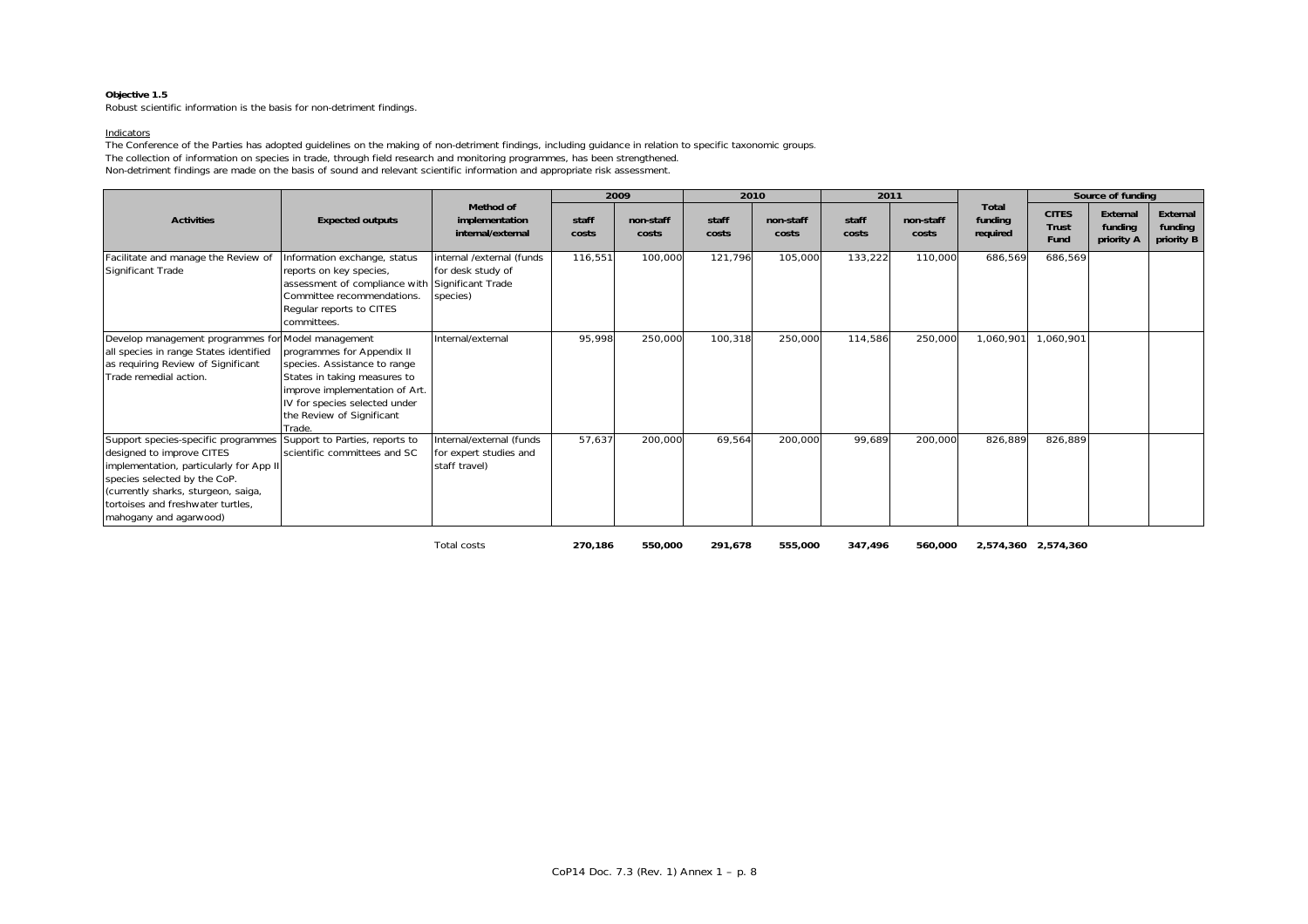### **Objective 1.6 Parties cooperate in managing shared wildlife resources.**

#### **Indicators**

Cooperative recovery plans are in place for shared populations of Appendix-I species. Cooperative management plans are in place for shared populations of Appendix-II species.

|                                                                                                                                                                                                                                                                                                                                                                                                                                                                                                                                                                                                                                                                                                                                                                            |                                                                                                                                                                                                                                                                                                                                                               |                                                                                  |                | 2009               | 2010           |                    | 2011           |                    |                              |                               | Source of funding                 |                                   |
|----------------------------------------------------------------------------------------------------------------------------------------------------------------------------------------------------------------------------------------------------------------------------------------------------------------------------------------------------------------------------------------------------------------------------------------------------------------------------------------------------------------------------------------------------------------------------------------------------------------------------------------------------------------------------------------------------------------------------------------------------------------------------|---------------------------------------------------------------------------------------------------------------------------------------------------------------------------------------------------------------------------------------------------------------------------------------------------------------------------------------------------------------|----------------------------------------------------------------------------------|----------------|--------------------|----------------|--------------------|----------------|--------------------|------------------------------|-------------------------------|-----------------------------------|-----------------------------------|
| <b>Activities</b>                                                                                                                                                                                                                                                                                                                                                                                                                                                                                                                                                                                                                                                                                                                                                          | <b>Expected outputs</b>                                                                                                                                                                                                                                                                                                                                       | Method of<br>implementation<br>internal/external                                 | staff<br>costs | non-staff<br>costs | staff<br>costs | non-staff<br>costs | staff<br>costs | non-staff<br>costs | Total<br>funding<br>required | <b>CITES</b><br>Trust<br>Fund | External<br>funding<br>priority A | External<br>funding<br>priority B |
| In conjunction with CMS, identify all<br>CITES species that are migratory or<br>shared between range States.<br>Identify regional stakeholders and<br>relevant national, regional and<br>interregional agencies that could<br>collaborate or support regional<br>programmes and agree on joint<br>management aims and activities.<br>Develop and implement model<br>regional cooperation programmes for<br>shared populations. Building on the<br>experience from the MIKE<br>programme, develop a programme to<br>ensure long-term assistance<br>to/collaboration between range States<br>with shared resources more broadly.<br>Promote use of bio-geographic<br>approach for quota setting. Support<br>development of intra and inter<br>regional management programmes | Report to SC and CoP.<br>Cooperation between Parties in for expert assistance to<br>managing shared wildlife<br>resources and establishing<br>export quotas. Five model<br>programmes in operation.<br>Shared experiences between<br>Parties, on management plans,<br>on the same group of species,<br>improved cooperation between<br>MAs and SAs concerned. | Internal/external (funds<br>develop model<br>programmes and for<br>staff travel) | 91,781         | 200,000            | 88,046         | 200,000            | 100,227        | 200,000            | 880,053                      | 880,053                       |                                   |                                   |
| Manage and coordinate the MIKE<br>Programme                                                                                                                                                                                                                                                                                                                                                                                                                                                                                                                                                                                                                                                                                                                                | mplementation of the MIKE<br>capacity building and data<br>monitoring and analysis<br>components                                                                                                                                                                                                                                                              | Internal                                                                         | 19,275         |                    | 20,143         |                    | 21,049         |                    | 60,467                       | 60,467                        |                                   |                                   |
| Operate the MIKE Central<br>Coordinating Unit from within the<br>Secretariat (from April 2011)                                                                                                                                                                                                                                                                                                                                                                                                                                                                                                                                                                                                                                                                             | Continuity of the MIKE<br>Programme beyond the EC<br>funding window; a functioning<br>Coordinating Unit for MIKE and<br>other monitoring programmes                                                                                                                                                                                                           | Internal ; funding<br>required from April 2011                                   |                |                    | $\cap$         |                    | 296,485        | 200,000            | 496,485                      | 496,485                       |                                   |                                   |

**Total costs 111,056 200,000 108,188 200,000 417,761 400,000 1,437,005 1,437,005**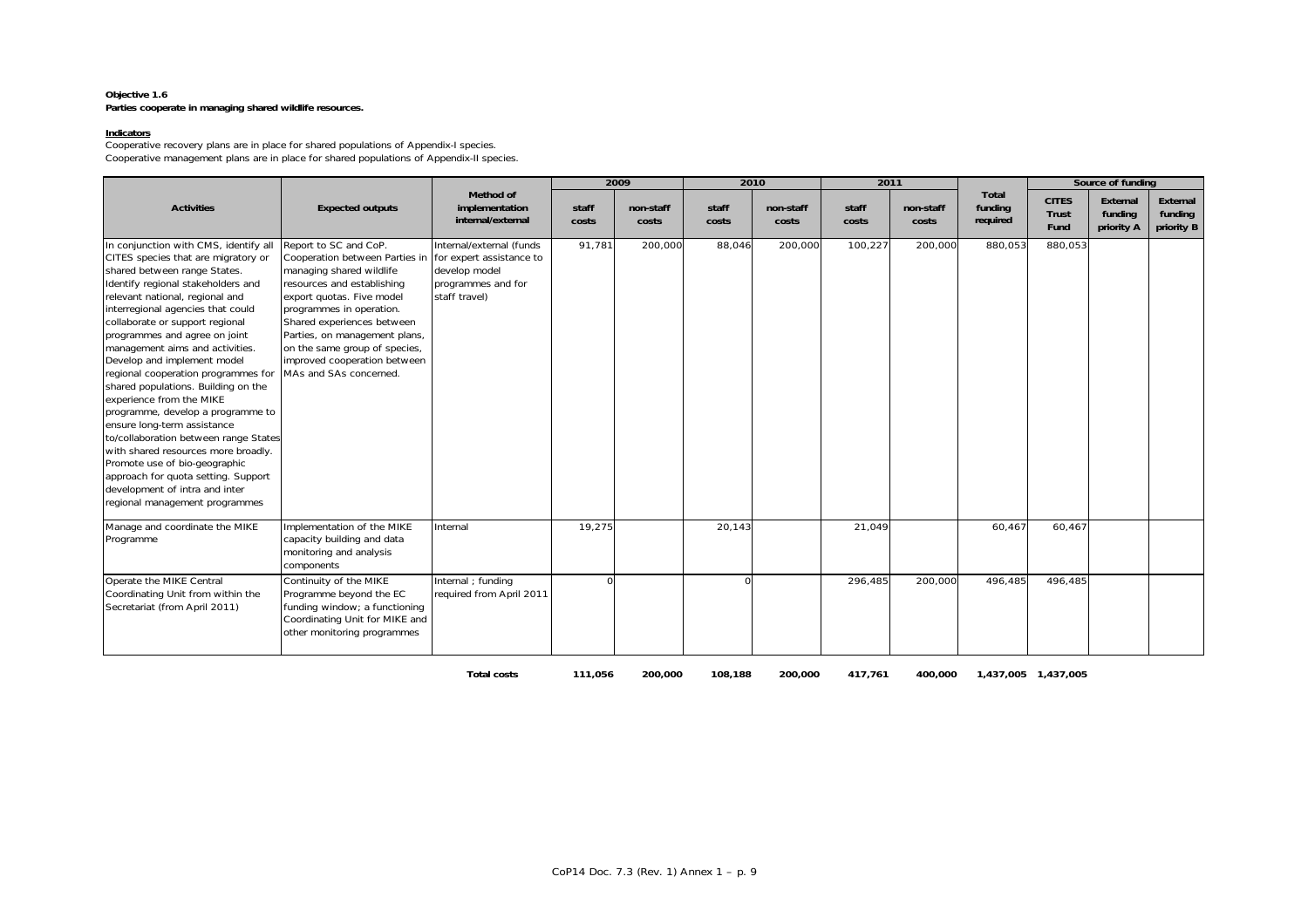Parties are enforcing the Convention to reduce illegal wildlife trade

#### Indicators

A national wildlife enforcement coordination network is established by each Party with representation from all relevant enforcement bodies.

Mechanisms are developed to understand more precisely the scale of and trends in illegal trade in species in high demand and to assess the effectiveness of the corresponding enforcement measures.

Cooperation exists between national, regional and international law enforcement agencies and CITES Authorities to effectively combat illegal trade in wild fauna and flora.

Parties have strengthened their enforcement of the Convention to ensure that punitive action against offenders is commensurate with the seriousness of the offence.

|                                                                                                                                                                                                                                                                                                                                                                                         |                                                                                                                                                                                                        |                                                                                      |                | 2009               |                | 2010               | 2011           |                    |                                     |                               | Source of funding                 |                                   |
|-----------------------------------------------------------------------------------------------------------------------------------------------------------------------------------------------------------------------------------------------------------------------------------------------------------------------------------------------------------------------------------------|--------------------------------------------------------------------------------------------------------------------------------------------------------------------------------------------------------|--------------------------------------------------------------------------------------|----------------|--------------------|----------------|--------------------|----------------|--------------------|-------------------------------------|-------------------------------|-----------------------------------|-----------------------------------|
| <b>Activities</b>                                                                                                                                                                                                                                                                                                                                                                       | <b>Expected outputs</b>                                                                                                                                                                                | Method of<br>implementation<br>internal/external                                     | staff<br>costs | non-staff<br>costs | staff<br>costs | non-staff<br>costs | staff<br>costs | non-staff<br>costs | <b>Total</b><br>funding<br>required | <b>CITES</b><br>Trust<br>Fund | External<br>funding<br>priority A | External<br>funding<br>priority B |
| Disseminate information and best-<br>practice advice to the Parties, giving<br>special emphasis to multi-agency<br>approaches and specialized units                                                                                                                                                                                                                                     | Relevant issues identified in<br>reports to scientific committees country missions and<br>and CoP. A major training<br>event/ enforcement seminar<br>held in one region between<br>meetings of the CoP | Internal (funds for<br>organization of a<br>seminar)                                 | 17,870         | 100,000            | 26,539         | $\Omega$           | 19,514         |                    | 163,923                             | 163,923                       |                                   |                                   |
| Provide routine and continued<br>quidance and specialized advice to<br>the Parties and law enforcement<br>agencies on enforcement of the<br>Convention. This will be at the<br>international strategic level but also<br>at regional, sub-regional and national<br>levels. It will also be focused on<br>practical matters on a general,<br>species-specific and case-by-case<br>basis. | CITES Alerts; Reports for CITES Internal<br>scientific committees and the<br>CoP. Enhanced capacity of<br>Parties to combat illicit trade.                                                             |                                                                                      | 232.305        | $\Omega$           | 205.411        | $\cap$             | 253,683        | $\sqrt{ }$         | 691.399                             | 691.399                       |                                   |                                   |
| Continued coordination of CITES<br>Enforcement Task Forces to respond<br>to species-specific and specific illicit<br>trade issues                                                                                                                                                                                                                                                       | Increased gathering, analysis<br>and dissemination of<br>intelligence and guidance                                                                                                                     | Internal (funds for<br>missions and<br>organization of Task<br>Force meetings)       | 17,870         | 40,000             | 18,674         | 45,000             | 19,514         | 50,000             | 191,057                             | 191,057                       |                                   |                                   |
| Convene CITES Enforcement Expert<br>Group to meet once between CoPs<br>and request it to give priority to<br>reviewing the effectiveness of<br>enforcement measures used by the<br>CITES community and seeking<br>improvements in quantifying levels of<br>illicit trade and highlighting significant<br>trade, especially involving Appendix-I<br>species.                             | Strategic reports and guidance<br>supplied to CoP                                                                                                                                                      | Internal (funds for<br>organization of CITES<br><b>Enforcement Group</b><br>meeting) |                |                    | 10,809         | 40,000             | $\cap$         |                    | 50,809                              | 50,809                        |                                   |                                   |
| Undertake verification, technical and<br>enforcement needs-assessment<br>missions on species-specific and<br>trade-specific issues. These will be<br>linked with in-country capacity-<br>building and training seminars.                                                                                                                                                                | Reports with recommendations<br>submitted to Parties, Standing<br>Committee and CoP                                                                                                                    | Internal (funds for<br>verification missions and<br>seminars)                        | 35,739         | 30,000             | 37,348         | 35,000             | 39,028         | 40,000             | 217,115                             | 217.115                       |                                   |                                   |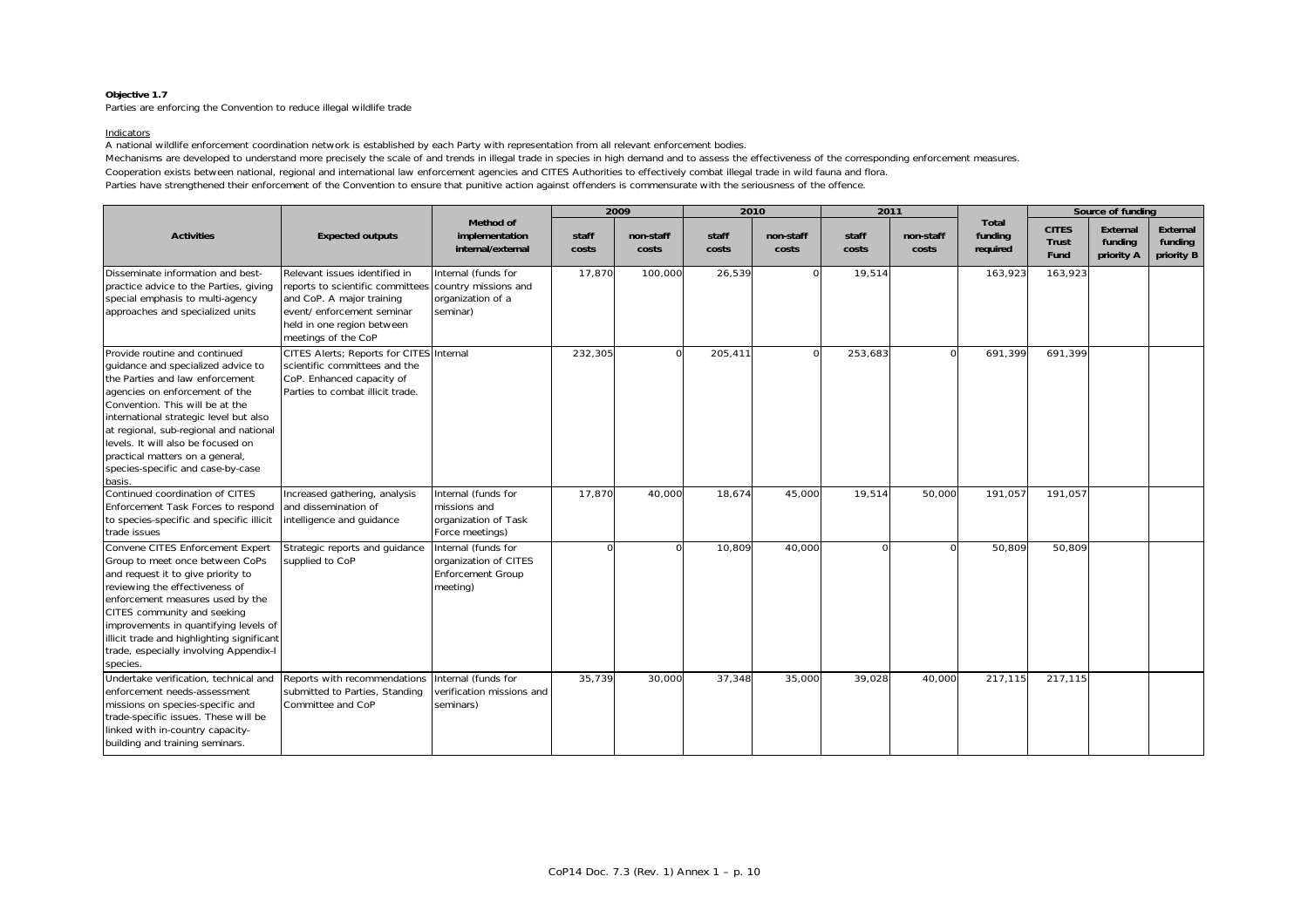|                                                                                                                                                                                             |                                                                                                                                                                      |                                                  |                | 2009               |                | 2010               | 2011           |                    |                              |                                      | Source of funding                 |                                   |
|---------------------------------------------------------------------------------------------------------------------------------------------------------------------------------------------|----------------------------------------------------------------------------------------------------------------------------------------------------------------------|--------------------------------------------------|----------------|--------------------|----------------|--------------------|----------------|--------------------|------------------------------|--------------------------------------|-----------------------------------|-----------------------------------|
| <b>Activities</b>                                                                                                                                                                           | <b>Expected outputs</b>                                                                                                                                              | Method of<br>implementation<br>internal/external | staff<br>costs | non-staff<br>costs | staff<br>costs | non-staff<br>costs | staff<br>costs | non-staff<br>costs | Total<br>funding<br>required | <b>CITES</b><br><b>Trust</b><br>Fund | External<br>funding<br>priority A | External<br>funding<br>priority B |
| Continue and expand liaison with<br>international, regional and sub-<br>regional law enforcement networks<br>such as Interpol, WCO, Lusaka<br>Agreement Task-Force and ASEAN-<br><b>WEN</b> | Further regional, sub-regional<br>and national enforcement<br>networks are developed and<br>supported. Joint strategic and<br>operational projects are<br>undertaken | Internal (funds for<br>missions)                 | 35,739         | 20,000             | 37,348         | 25,000             | 39.028         | 30,000             | 187.115                      | 187.115                              |                                   |                                   |
|                                                                                                                                                                                             |                                                                                                                                                                      | <b>Total costs</b>                               | 339.523        | 190.000            | 336.128        | 145,000            | 370.767        | 120.000            |                              |                                      |                                   |                                   |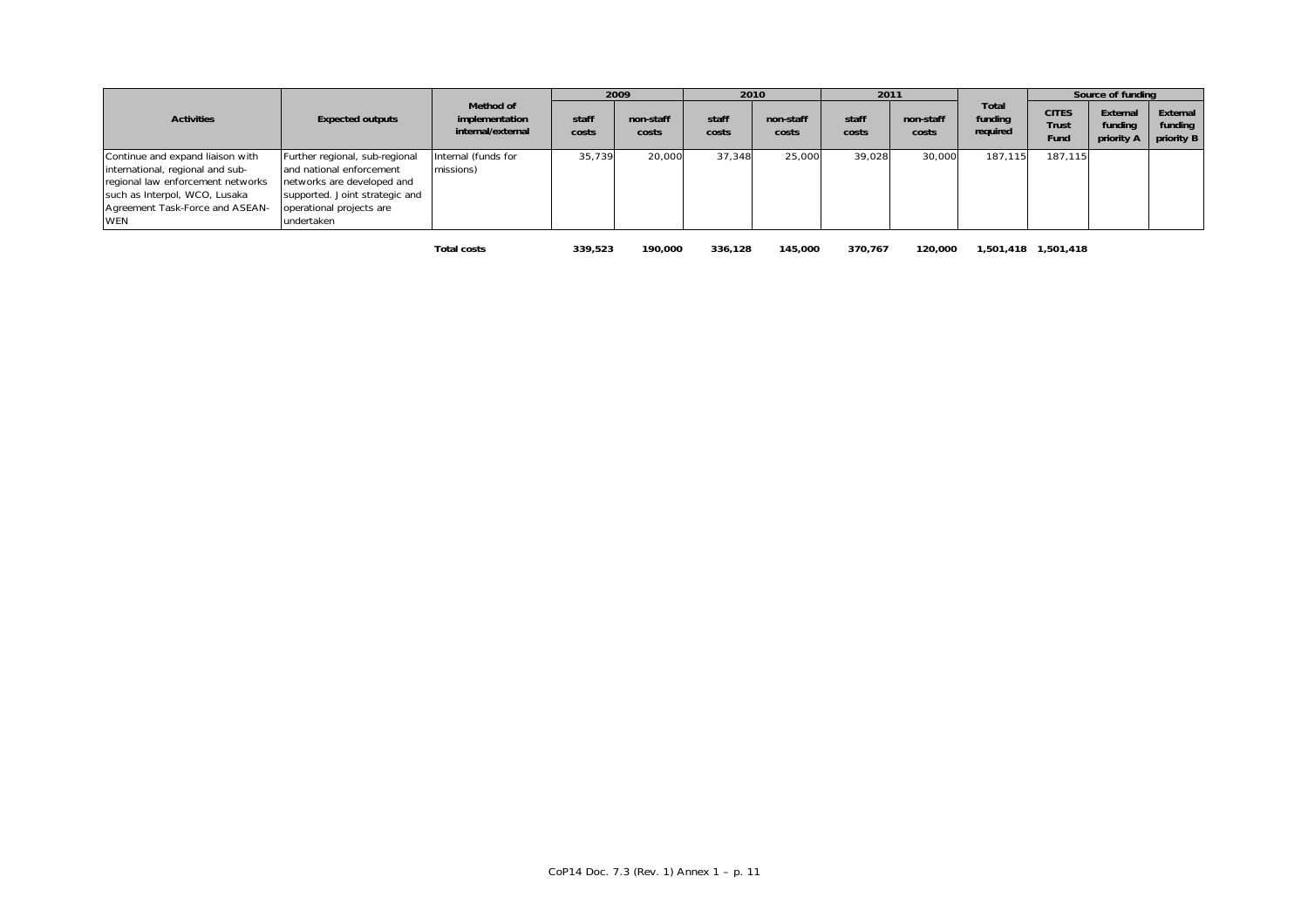Parties and the Secretariat have adequate capacity building programmes in place.

#### Indicators

Capacity building programmes have been developed for training trainers.

All Parties in collaboration with the Secretariat where appropriate, provide their staff responsible for implementing CITES with access to adequate training and information resources. National and regional training programmes are in place for all aspects of the implementation of CITES, including the making of non-detriment findings, issuance of permits and enforcement. The Secretariat plays an active role in coordinating the production of identification materials to ensure consistency and prevent duplication of effort.

|                                                                                                                                                                                                                                          |                                                                                                                                                                                                                                                                                                                                                                                                                                 |                                                                     |                | 2009               |                | 2010               | 2011           |                    |                                     |                                      | Source of funding                 |                                   |
|------------------------------------------------------------------------------------------------------------------------------------------------------------------------------------------------------------------------------------------|---------------------------------------------------------------------------------------------------------------------------------------------------------------------------------------------------------------------------------------------------------------------------------------------------------------------------------------------------------------------------------------------------------------------------------|---------------------------------------------------------------------|----------------|--------------------|----------------|--------------------|----------------|--------------------|-------------------------------------|--------------------------------------|-----------------------------------|-----------------------------------|
| <b>Activities</b>                                                                                                                                                                                                                        | <b>Expected outputs</b>                                                                                                                                                                                                                                                                                                                                                                                                         | Method of<br>implementation<br>internal/external                    | staff<br>costs | non-staff<br>costs | staff<br>costs | non-staff<br>costs | staff<br>costs | non-staff<br>costs | <b>Total</b><br>funding<br>required | <b>CITES</b><br><b>Trust</b><br>Fund | External<br>funding<br>priority A | External<br>funding<br>priority B |
| Exchange of information/experiences<br>between CITES authorities: and<br>between these authorities and the<br>Secretariat to maximize transfer of<br>knowledge and skills, exchange<br>experiences and identify best<br>practices.       | Promotion of twinning<br>programme between authorities<br>of producer and consumer<br>countries and internship<br>programme for national CITES<br>personnel to spend time in the<br>Secretariat. (Initial focus aimed<br>at Scientific Authorities)                                                                                                                                                                             | Internal                                                            | 14,376         |                    | 15,023         | $\Omega$           | 15,699         |                    | 45,098                              | 45,098                               |                                   |                                   |
| Create, design, produce and<br>distribution CITES capacity building<br>materials and training courses on CD<br>ROM and other electronic formats.<br>and produce a training manual, all in<br>the working languages of the<br>Convention. | General training package,<br>updated annually. Advanced<br>courses on: permits and<br>certificates; the disposal of<br>confiscated specimens;<br>exemptions and other special<br>provisions; making non-<br>detriment findings; quota<br>setting; specimen identification;<br>and CITES data analysis.<br>Preparation of country-specific<br>and/or issue-specific training<br>materials. Regularly updated<br>training manual. | Internal (funds for<br>production, translation<br>and distribution) | 140,182        | 55,000             | 120,658        | 40,000             | 153,082        | 50,000             | 558,922                             | 558,922                              |                                   |                                   |
| Continue development and<br>publication of the CITES Identification<br>Manual                                                                                                                                                            | Revised and updated<br>Identification Manual suitable<br>for national, regional and global<br>use by non-specialists, in the<br>working languages;<br>create/revise sheets on 100<br>taxa per year (electronic only)                                                                                                                                                                                                            | Internal                                                            | 32,118         | 50,000             | 33,563         | 50,000             | 35,074         | 50,000             | 250,755                             | 250,755                              |                                   |                                   |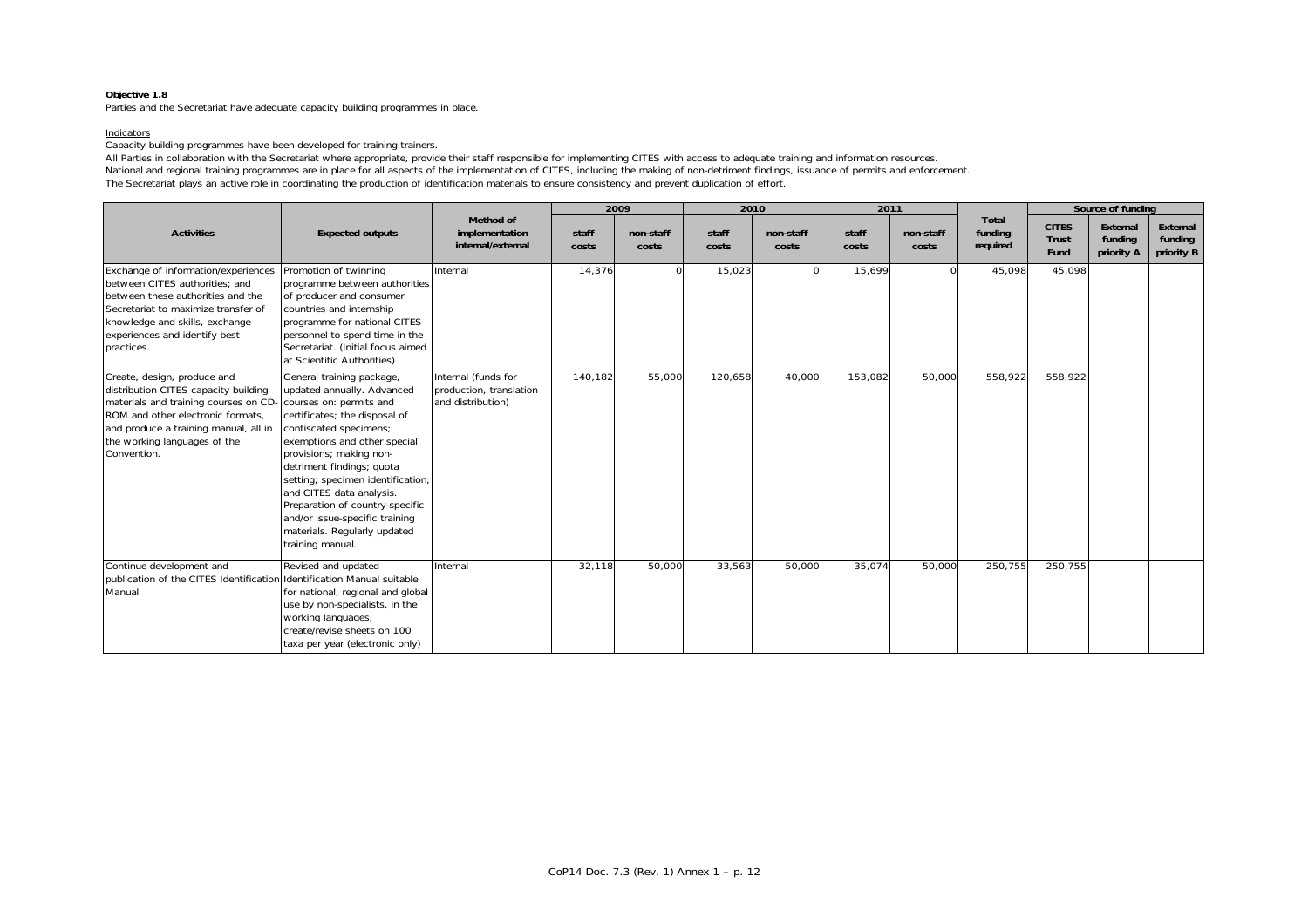|                                                                                                                                                                                                                                                                                                                                                                                                                  |                                                                                                                                                                                                                                                                                        |                                                                                                               |                | 2009               | 2010           |                    | 2011           |                    |                              |                                      | Source of funding                 |                                   |
|------------------------------------------------------------------------------------------------------------------------------------------------------------------------------------------------------------------------------------------------------------------------------------------------------------------------------------------------------------------------------------------------------------------|----------------------------------------------------------------------------------------------------------------------------------------------------------------------------------------------------------------------------------------------------------------------------------------|---------------------------------------------------------------------------------------------------------------|----------------|--------------------|----------------|--------------------|----------------|--------------------|------------------------------|--------------------------------------|-----------------------------------|-----------------------------------|
| <b>Activities</b>                                                                                                                                                                                                                                                                                                                                                                                                | <b>Expected outputs</b>                                                                                                                                                                                                                                                                | Method of<br>implementation<br>internal/external                                                              | staff<br>costs | non-staff<br>costs | staff<br>costs | non-staff<br>costs | staff<br>costs | non-staff<br>costs | Total<br>funding<br>required | <b>CITES</b><br><b>Trust</b><br>Fund | External<br>funding<br>priority A | External<br>funding<br>priority B |
| Using new information technologies<br>deliver CITES training worldwide on<br>demand (CITES Virtual College)                                                                                                                                                                                                                                                                                                      | Web-based interactive training<br>on CITES - the CITES Virtual<br>College - offering multi-level<br>online courses (e-learning),<br>linked to academic qualification<br>to build and develop national<br>capacity for CITES<br>implementation, for up to 3000<br>participants annually | Internal/external<br>(academic partnerships)                                                                  | 178,117        | 350,000            | 161,068        | 350,000            | 194,509        | 350,000            | 1,583,694                    | ,583,694                             |                                   |                                   |
| Conduct and/or provide assistance to<br>regional/national capacity-building<br>initiatives                                                                                                                                                                                                                                                                                                                       | 4 workshops per year;<br>material/financial assistance to<br>external Party-led activities                                                                                                                                                                                             | Internal (funds for<br>organization of<br>workshops)                                                          | 68,713         | 250,000            | 60,997         | 250,000            | 75,037         | 250,000            | 954,747                      | 954,747                              |                                   |                                   |
| Training trainers                                                                                                                                                                                                                                                                                                                                                                                                | Make available CITES teaching<br>and facilitation skills training<br>and training materials                                                                                                                                                                                            | Internal                                                                                                      | 24,719         | 10,000             | 25,831         | 10,000             | 26,994         | 10,000             | 107,544                      | 107,544                              |                                   |                                   |
| Create, design, produce and<br>distribute CITES capacity building<br>materials for enforcement agencies                                                                                                                                                                                                                                                                                                          | Updated courses for<br>enforcement agencies,<br>Customs, and the judiciary                                                                                                                                                                                                             | Internal (funds for<br>production, translation<br>and distribution)                                           | 50,115         | 15,000             | 52,370         | 15,000             | 54,727         | 15,000             | 202,213                      | 202,213                              |                                   |                                   |
| Provide assistance to joint MEA<br>capacity building and awareness<br>raising (e.g. Green Customs)                                                                                                                                                                                                                                                                                                               | Training materials, training<br>assistance (participation in joint<br>MEA programmes)                                                                                                                                                                                                  | Internal                                                                                                      | 32,246         | 10,000             | 33,697         | 10,000             | 35,213         | 10,000             | 131,155                      | 131,155                              |                                   |                                   |
| Enhance national wildlife enforcement Specific written advice:<br>coordination by identifying and<br>disseminating lessons from successful case law and experience;<br>and unsuccessful court cases (and<br>providing direct assistance) to CITES<br>authorities, legal officers, prosecutors<br>and judges; organize one global<br>symposium during the triennium for<br>legal officers, prosecutors and judges | compilation/dissemination of<br>organization of a symposium                                                                                                                                                                                                                            | Internal/external<br>(UNEP/IUCN judiciary<br>programme; funds for 2<br>months consultancy and<br>a symposium) | 17.870         | 25,000             | 18,674         |                    | 19,514         | 150,000            | 231,057                      | 231.057                              |                                   |                                   |

**Total costs 558,456 765,000 521,882 725,000 609,848 885,000 4,065,186 4,065,186**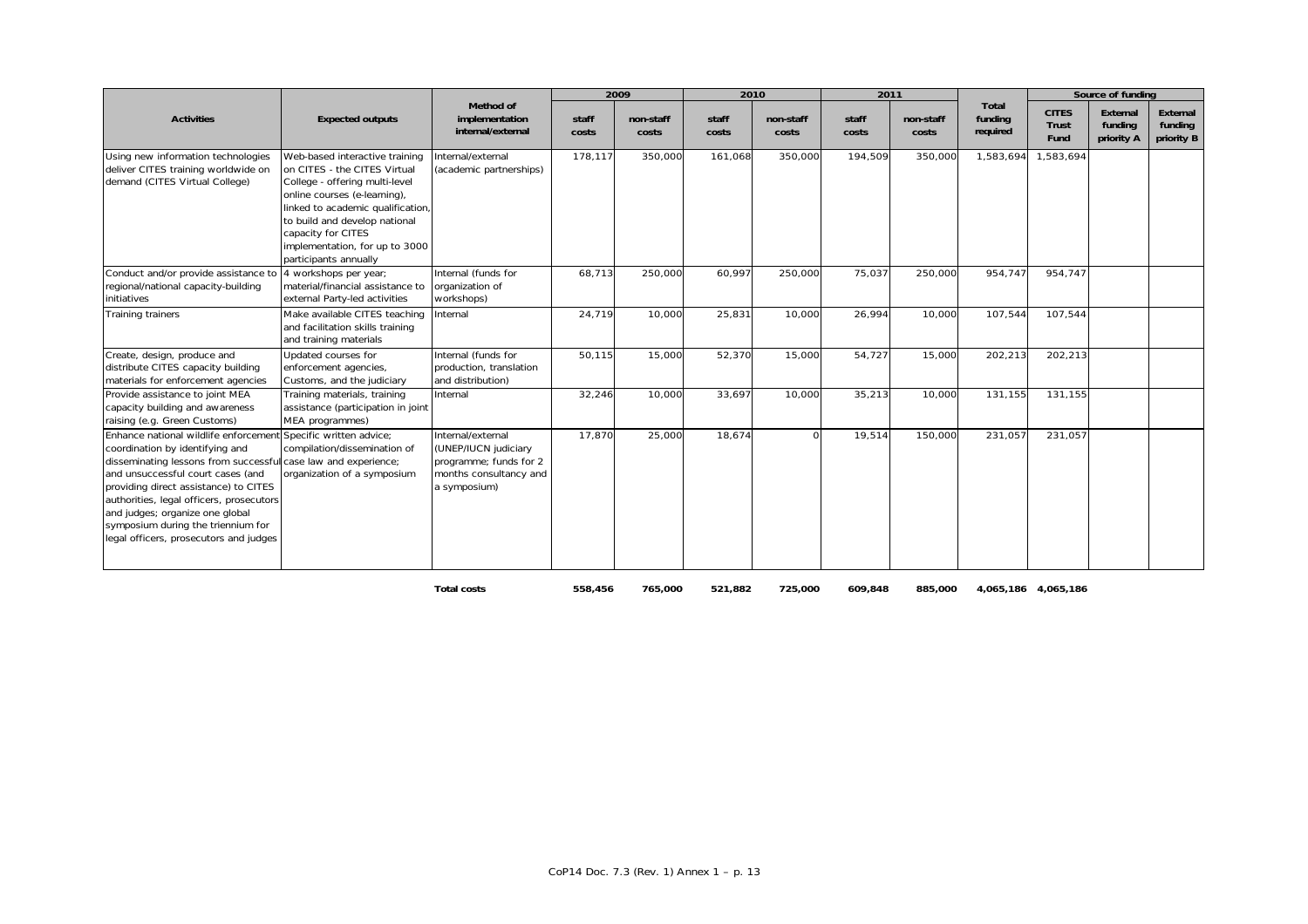#### **Goal 2Secure the financial basis for the Convention**

### **Objective 2.1**

Financial resources are sufficient to ensure full implementation of the Convention

#### <u>Indicators</u>

As far as possible, Parties are recovering the costs of implementing the Convention.

Appropriate measures are in effect in relation to Parties that have repeatedly failed to meet their obligations with regard to their assessed contributions to the Trust Fund.

At the time of adoption of Resolutions and Decisions, the Conference of the Parties determines how their implementation will be funded.

The examination of sources of additional funding for implementation of CITES at national and international levels includes non-traditional sources.

|                                                                                                                  |                                                                                                                                  |                                                  |                | 2009               |                | 2010               | 2011           |                    |                              |                                      | Source of funding                 |                                   |
|------------------------------------------------------------------------------------------------------------------|----------------------------------------------------------------------------------------------------------------------------------|--------------------------------------------------|----------------|--------------------|----------------|--------------------|----------------|--------------------|------------------------------|--------------------------------------|-----------------------------------|-----------------------------------|
| <b>Activities</b>                                                                                                | <b>Expected outputs</b>                                                                                                          | Method of<br>implementation<br>internal/external | staff<br>costs | non-staff<br>costs | staff<br>costs | non-staff<br>costs | staff<br>costs | non-staff<br>costs | Total<br>funding<br>required | <b>CITES</b><br><b>Trust</b><br>Fund | External<br>funding<br>priority A | External<br>funding<br>priority B |
| Develop project concepts and raise<br>funds for non-Trust Fund CITES<br>activities                               | All non-Trust Fund activities are Internal (funds for<br>funded, and donor relations are official visits to donor<br>maintained. | countries)                                       | 236,203        | 40,000             | 200,486        | 40,000             | 257,939        | 40,000             | 814.628                      | 814.628                              |                                   |                                   |
| Implement, manage, monitor and<br>evaluate non-Trust Fund projects and activities are implemented,<br>activities | Non-Trust Fund projects and<br>managed, monitored and<br>evaluated to UN standards                                               | Internal                                         | 60.448         | 5,000              | 63,168         | 5,000              | 66,011         | 5,000              | 204,627                      | 204,627                              |                                   |                                   |

**Total costs 296,651 45,000 263,654 45,000 323,950 45,000 1,019,255 1,019,255**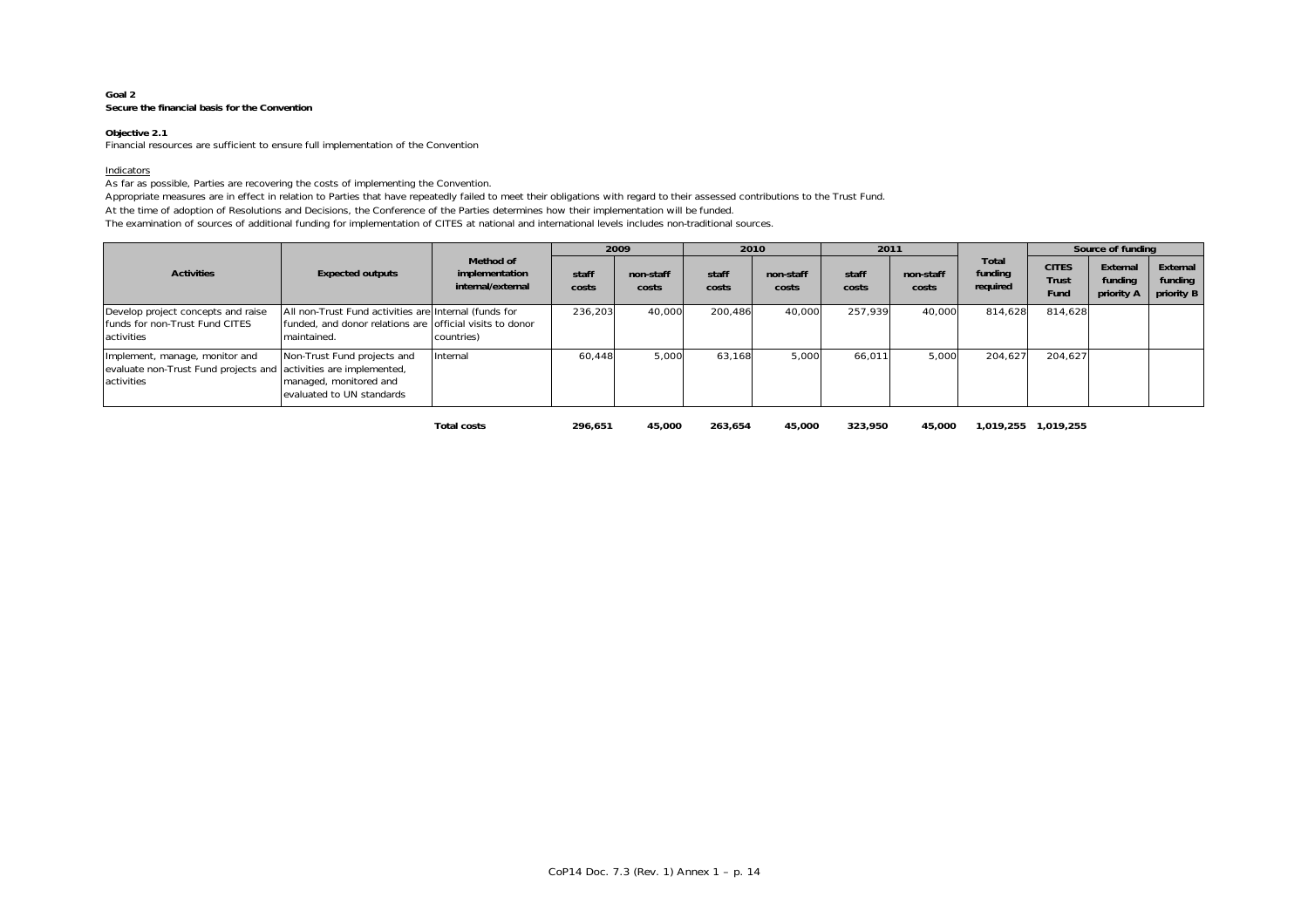### **Goal 3**

**Ensure that CITES and other multilateral instruments and processes are coherent and mutually supportive.**

#### **Objective 3.1**

Funding and common implementation of CITES-related conservation projects by international financial mechanisms and other relevant institutions is significantly increased.

### Indicators

CITES-related projects have been developed that contribute to poverty alleviation and livelihoods of local communities.

Social and economic instruments are in place to provide benefits to local communities and conservation from wildlife trade, to an extent commensurate with the value of the specimens traded.

|                                                                                                                                                                                                                                                                                                                                                                                                                                                                                                                                                                                                                                                                                                                             |                                                                                                                                                                                                                                                                                                                                                           |                                                                                                                                                                                                         |                | 2009               | 2010           |                    | 2011           |                    |                              |                                             | Source of funding                 |                                   |
|-----------------------------------------------------------------------------------------------------------------------------------------------------------------------------------------------------------------------------------------------------------------------------------------------------------------------------------------------------------------------------------------------------------------------------------------------------------------------------------------------------------------------------------------------------------------------------------------------------------------------------------------------------------------------------------------------------------------------------|-----------------------------------------------------------------------------------------------------------------------------------------------------------------------------------------------------------------------------------------------------------------------------------------------------------------------------------------------------------|---------------------------------------------------------------------------------------------------------------------------------------------------------------------------------------------------------|----------------|--------------------|----------------|--------------------|----------------|--------------------|------------------------------|---------------------------------------------|-----------------------------------|-----------------------------------|
| <b>Activities</b>                                                                                                                                                                                                                                                                                                                                                                                                                                                                                                                                                                                                                                                                                                           | <b>Expected outputs</b>                                                                                                                                                                                                                                                                                                                                   | Method of<br>implementation<br>internal/external                                                                                                                                                        | staff<br>costs | non-staff<br>costs | staff<br>costs | non-staff<br>costs | staff<br>costs | non-staff<br>costs | Total<br>funding<br>required | <b>CITES</b><br><b>Trust</b><br><b>Fund</b> | External<br>funding<br>priority A | External<br>funding<br>priority B |
| Continue cooperation with UNCTAD-<br>Biotrade and Government-NGO<br>initiative on livelihoods; assist<br>interested Parties with the<br>development and implementation of<br>related national projects; compile and meetings or workshops;<br>disseminate overall national<br>experience (e.g. with assessing social 6 countries; relevant experience<br>and economic impacts of CITES<br>implementation, promoting wildlife<br>use or production operations which<br>involve and benefit local<br>communities, using incentives for<br>Convention implementation,<br>undertaking cost-benefit analyses and<br>reinvesting administrative fees or<br>court fines into conservation);<br>develop an information tool for the | Cooperative MoUs and/or joint<br>work plans; livelihood<br>considerations incorporated into International Trade<br>CITES processes; mutual<br>participation in relevant<br>national projects established in<br>gathered and shared: web-<br>based information tools: value<br>chains, valuation<br>formulas/analyses and amounts<br>available via website | Internal/external<br>(UNCTAD-Biotrade,<br>Centre, livelihoods<br>initiative, associations of<br>local communities or<br>indigenous peoples, 3<br>months consultancy,<br>funds for national<br>projects) | 30,106         | 200,000            | 31,461         | 150,000            | 32,877         | 100,000            | 544,443                      | 544,443                                     |                                   |                                   |
| website that provides information to<br>Parties on the value chain for and<br>valuation of CITES-listed species                                                                                                                                                                                                                                                                                                                                                                                                                                                                                                                                                                                                             |                                                                                                                                                                                                                                                                                                                                                           |                                                                                                                                                                                                         |                |                    |                |                    |                |                    |                              |                                             |                                   |                                   |
|                                                                                                                                                                                                                                                                                                                                                                                                                                                                                                                                                                                                                                                                                                                             |                                                                                                                                                                                                                                                                                                                                                           | <b>Total costs</b>                                                                                                                                                                                      | 30,106         | 200,000            | 31,461         | 150,000            | 32,877         | 100,000            | 544,443                      | 544,443                                     |                                   |                                   |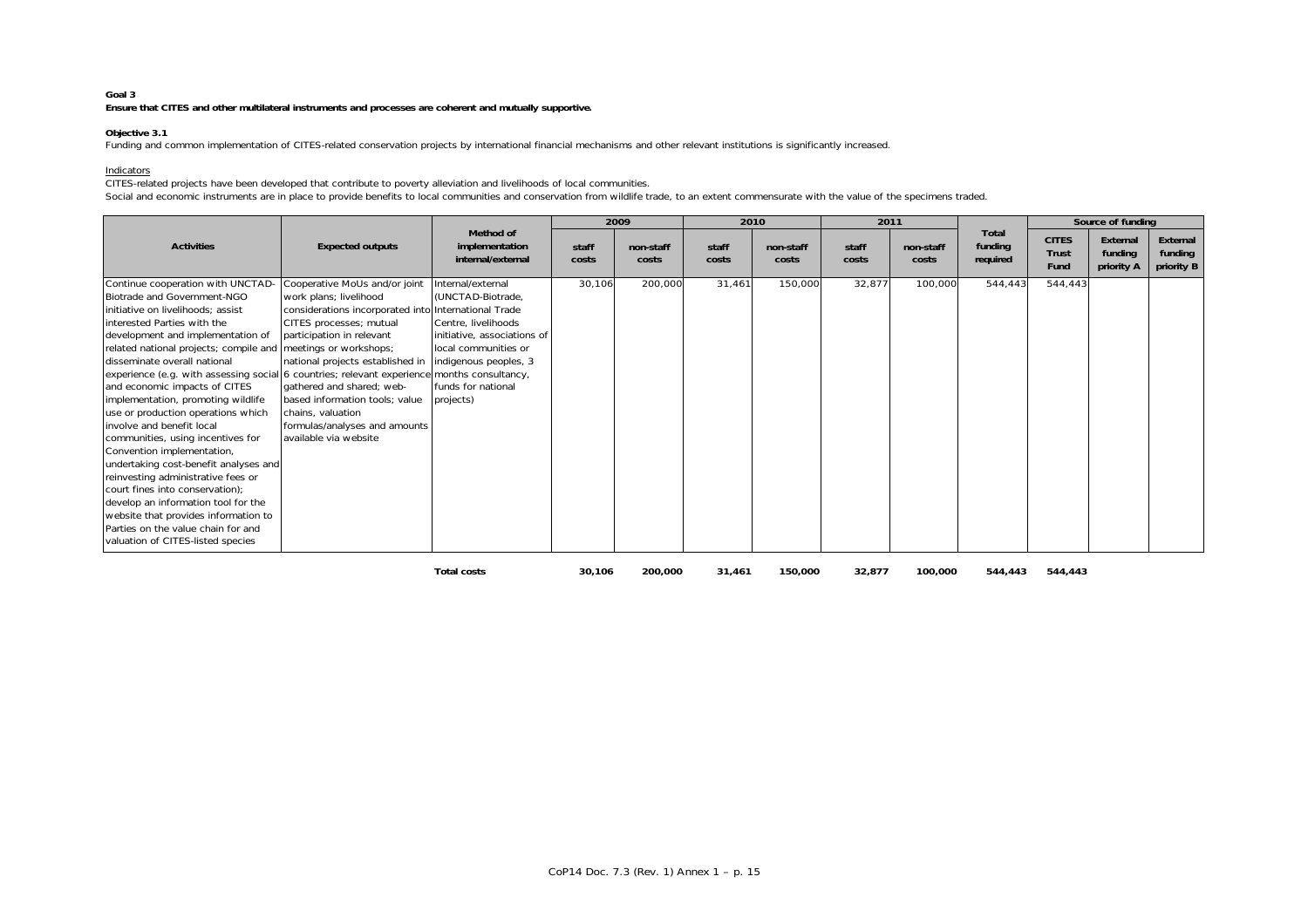Awareness of CITES is increased and it is understood to be the proper global instrument to ensure the sustainability of wildlife trade

#### Indicators

A communication strategy is developed, where appropriate with other MEAs, for conveying concise, accurate and objective information about the Convention and its achievements

A list has been developed of CITES accomplishments and lessons learned.

CITES permits are considered as a certification of sustainable trade.

|                                                                                                                                                                                                                                                                                                                                                                                                                                                                                                         |                                                                                                                                                                                                                                                                                                                                                                                                                                                                                                                           |                                                                                                                                                       |                | 2009               | 2010           |                    | 2011           |                    |                              |                               | Source of funding                 |                                   |
|---------------------------------------------------------------------------------------------------------------------------------------------------------------------------------------------------------------------------------------------------------------------------------------------------------------------------------------------------------------------------------------------------------------------------------------------------------------------------------------------------------|---------------------------------------------------------------------------------------------------------------------------------------------------------------------------------------------------------------------------------------------------------------------------------------------------------------------------------------------------------------------------------------------------------------------------------------------------------------------------------------------------------------------------|-------------------------------------------------------------------------------------------------------------------------------------------------------|----------------|--------------------|----------------|--------------------|----------------|--------------------|------------------------------|-------------------------------|-----------------------------------|-----------------------------------|
| <b>Activities</b>                                                                                                                                                                                                                                                                                                                                                                                                                                                                                       | <b>Expected outputs</b>                                                                                                                                                                                                                                                                                                                                                                                                                                                                                                   | Method of<br>implementation<br>internal/external                                                                                                      | staff<br>costs | non-staff<br>costs | staff<br>costs | non-staff<br>costs | staff<br>costs | non-staff<br>costs | Total<br>funding<br>required | <b>CITES</b><br>Trust<br>Fund | External<br>funding<br>priority A | External<br>funding<br>priority B |
| Develop a communication strategy<br>and tools for improving the visibility,<br>accuracy and objectivity of CITES<br>information and accomplishments<br>under the Convention; operate a<br>query desk for the media; manage<br>press relations for major meetings<br>(CoP, SC, AC, PC); monitor media<br>coverage and identify good practice;<br>raise general awareness and<br>understanding of the Convention<br>among the public, traders, members<br>of the media, students, researchers<br>and NGOs | Integration of communication<br>strategy into work done by<br>Secretariat and Parties assisted<br>with replication at national<br>level; media events organized;<br>videos, posters, brochures<br>designed, produced and<br>distributed; responses provided<br>to media queries; press<br>accreditation, press briefings,<br>press releases, press kits,<br>interviews, list of journalists,<br>photo archive, footage, press<br>clippings, news items; CITES<br>presentations, awareness-<br>raising materials and tools | Internal/external<br>(UNEP/DEC, public or<br>private media<br>companies, funds for<br>designing, producing and<br>distributing products<br>each year) | 25,396         | 150,000            | 26,539         | 150,000            | 27,733         | 150,000            | 529,668                      | 529,668                       |                                   |                                   |
| Maintenance and development of the<br>CITES website with increased use of<br>database platform: including CITES<br>archives, official reference documents languages, and provides<br>and lists, CITES archives, CITES<br>virtual college, thematic activities and<br>programmes (legislation and<br>compliance, science, enforcement,<br>capacity building), country fact<br>sheets, listserver, alerts and<br>discussion forums, troubleshooting<br>and global review of the website<br>after CoP15    | A constantly improving CITES<br>website that meets the needs<br>of the Parties, in the working<br>quidance for traders.                                                                                                                                                                                                                                                                                                                                                                                                   | Internal (funds for<br>consultancy to set up<br>country fact sheets and<br>programmers to develop<br>website functions)                               | 160.976        | 40,000             | 178.070        | $\cap$             | 332,634        | 20,000             | 731,679                      | 731.679                       |                                   |                                   |
| Develop programme for identifying<br>and giving recognition to good<br>examples of sustainable trade;<br>encourage use of the CITES logo as<br>an indicator of sustainable trade                                                                                                                                                                                                                                                                                                                        | Examples of sustainable trade<br>made visible; improved market<br>access; increased awareness<br>and use of CITES logo as an<br>indicator of sustainable trade                                                                                                                                                                                                                                                                                                                                                            | Internal/external (ISO,<br>funds for 1 month<br>consultancy and country<br>missions)                                                                  | 22,580         | 50,000             | 23,596         | 30.000             | 24,657         | 30,000             | 180.833                      | 180.833                       |                                   |                                   |
| Raise general awareness of the<br>Convention among the public,<br>traders, students, researchers and<br><b>NGOs</b>                                                                                                                                                                                                                                                                                                                                                                                     | CITES awareness-raising<br>materials and tools                                                                                                                                                                                                                                                                                                                                                                                                                                                                            | Internal /external                                                                                                                                    | 30,163         | 5,000              | 31,520         | 5,000              | 32,939         | 5,000              | 109,622                      | 109,622                       |                                   |                                   |

**Total costs 239,115 245,000 259,724 185,000 417,963 205,000 1,551,802 1,551,802**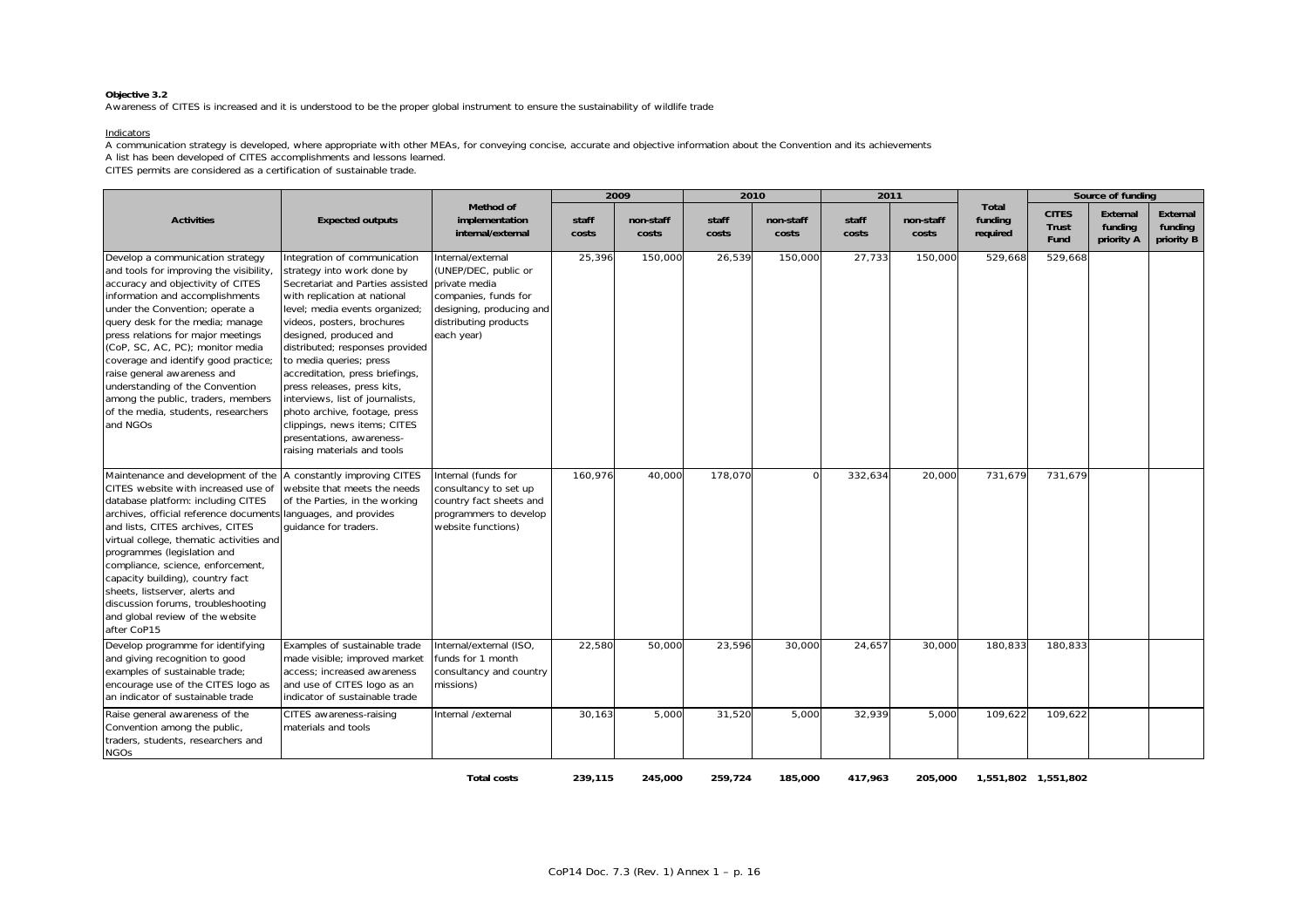Strategic alliances are forged with environmental and trade organizations

#### Indicators

Common biodiversity conservation goals, objectives and principles are integrated with those of relevant multilateral environmental agreements and related conventions, agreements and associations. Scientific and technical programmes of the Convention are coordinated with those of relevant technical partners and other competent organizations and agencies, particularly the multilateral environmental agreements. CITES has observer status in the formal trade negotiation forum of the World Trade Organization and a Memorandum of Understanding has been concluded between the two bodies.

|                                                                          |                                  |                                                  |                | 2009               | 2010           |                    | 2011           |                    |                              |                                      | Source of funding                 |                                   |
|--------------------------------------------------------------------------|----------------------------------|--------------------------------------------------|----------------|--------------------|----------------|--------------------|----------------|--------------------|------------------------------|--------------------------------------|-----------------------------------|-----------------------------------|
| <b>Activities</b>                                                        | <b>Expected outputs</b>          | Method of<br>implementation<br>internal/external | staff<br>costs | non-staff<br>costs | staff<br>costs | non-staff<br>costs | staff<br>costs | non-staff<br>costs | Total<br>funding<br>required | <b>CITES</b><br><b>Trust</b><br>Fund | External<br>funding<br>priority A | External<br>funding<br>priority B |
| Develop and implement a common                                           | Coordinated and effective        | Internal                                         | 17,870         |                    | 18,674         |                    | 19,514         |                    | 56,057                       | 56,057                               |                                   |                                   |
| strategy at scientific and policy levels implementation of the           |                                  |                                                  |                |                    |                |                    |                |                    |                              |                                      |                                   |                                   |
| among biodiversity-related                                               | partnership agreement; CITES     |                                                  |                |                    |                |                    |                |                    |                              |                                      |                                   |                                   |
| Conventions for implementing the                                         | participation in key meetings or |                                                  |                |                    |                |                    |                |                    |                              |                                      |                                   |                                   |
| partnership agreement for achieving                                      | workshops; enhanced              |                                                  |                |                    |                |                    |                |                    |                              |                                      |                                   |                                   |
| the 2010 target, avoiding duplication                                    | cooperation with CBD on          |                                                  |                |                    |                |                    |                |                    |                              |                                      |                                   |                                   |
| and overlap and increasing practical                                     | access and benefit sharing and   |                                                  |                |                    |                |                    |                |                    |                              |                                      |                                   |                                   |
| cooperation; promote similar                                             | alien invasive species;          |                                                  |                |                    |                |                    |                |                    |                              |                                      |                                   |                                   |
| cooperation at national level; continue additional wildlife trade policy |                                  |                                                  |                |                    |                |                    |                |                    |                              |                                      |                                   |                                   |
| collaboration with UNEP/ETB (on                                          | reviews; effective Biotrade      |                                                  |                |                    |                |                    |                |                    |                              |                                      |                                   |                                   |
| wildlife trade policy reviews and                                        | projects and support provided    |                                                  |                |                    |                |                    |                |                    |                              |                                      |                                   |                                   |
| WTO-related issues); UNCTAD (on                                          | to and interaction improved      |                                                  |                |                    |                |                    |                |                    |                              |                                      |                                   |                                   |
| Biotrade initiative), FAO (on                                            | between Biotrade and CITES       |                                                  |                |                    |                |                    |                |                    |                              |                                      |                                   |                                   |
| scientific, technical and legal issues                                   | authorities; improved            |                                                  |                |                    |                |                    |                |                    |                              |                                      |                                   |                                   |
| related to commercially exploited                                        | consideration and handling of    |                                                  |                |                    |                |                    |                |                    |                              |                                      |                                   |                                   |
| aquatic species), WTO (on observer                                       | commercially exploited aquatic   |                                                  |                |                    |                |                    |                |                    |                              |                                      |                                   |                                   |
| status and institutional cooperation                                     | species under the Convention;    |                                                  |                |                    |                |                    |                |                    |                              |                                      |                                   |                                   |
| regarding environment and trade), ITC continued mutual                   |                                  |                                                  |                |                    |                |                    |                |                    |                              |                                      |                                   |                                   |
| (on value chain and markets for                                          | supportiveness of CITES and      |                                                  |                |                    |                |                    |                |                    |                              |                                      |                                   |                                   |
| CITES trade), ITTO (on timber                                            | WTO decision-making and WTO      |                                                  |                |                    |                |                    |                |                    |                              |                                      |                                   |                                   |
| management and trade) and OECD                                           | acceptance of CITES trade        |                                                  |                |                    |                |                    |                |                    |                              |                                      |                                   |                                   |
| (on economic and development                                             | measures; ITC and OECD           |                                                  |                |                    |                |                    |                |                    |                              |                                      |                                   |                                   |
| issues)                                                                  | technical input obtained and     |                                                  |                |                    |                |                    |                |                    |                              |                                      |                                   |                                   |
|                                                                          | used; CITES experience           |                                                  |                |                    |                |                    |                |                    |                              |                                      |                                   |                                   |
|                                                                          | reflected in UNEP, MEA and UN    |                                                  |                |                    |                |                    |                |                    |                              |                                      |                                   |                                   |
|                                                                          | documents                        |                                                  |                |                    |                |                    |                |                    |                              |                                      |                                   |                                   |
| Promote CITES to the private sector                                      | Increased awareness and          | Internal                                         | 35,550         |                    | 29,284         |                    | 38,821         |                    | 103,655                      | 103,655                              |                                   |                                   |
| and develop partnerships for                                             | understanding of CITES by        |                                                  |                |                    |                |                    |                |                    |                              |                                      |                                   |                                   |
| improving implementation of the                                          | private sector; implementation   |                                                  |                |                    |                |                    |                |                    |                              |                                      |                                   |                                   |
| Convention; establish or continue                                        | projects agreed and carried out  |                                                  |                |                    |                |                    |                |                    |                              |                                      |                                   |                                   |
| liaison with global trade associations;                                  | national promotion of trade      |                                                  |                |                    |                |                    |                |                    |                              |                                      |                                   |                                   |
| develop information on CITES                                             | associations; web-site tools;    |                                                  |                |                    |                |                    |                |                    |                              |                                      |                                   |                                   |
| website for private sector; cooperate                                    | side event for private sector at |                                                  |                |                    |                |                    |                |                    |                              |                                      |                                   |                                   |
| with private sector in organizing a                                      | CoP15                            |                                                  |                |                    |                |                    |                |                    |                              |                                      |                                   |                                   |
| side event at CoP15; assist interested                                   |                                  |                                                  |                |                    |                |                    |                |                    |                              |                                      |                                   |                                   |
| Parties in encouraging the                                               |                                  |                                                  |                |                    |                |                    |                |                    |                              |                                      |                                   |                                   |
| establishment of national trade                                          |                                  |                                                  |                |                    |                |                    |                |                    |                              |                                      |                                   |                                   |
| associations and obtaining support                                       |                                  |                                                  |                |                    |                |                    |                |                    |                              |                                      |                                   |                                   |
| from national export promotion or                                        |                                  |                                                  |                |                    |                |                    |                |                    |                              |                                      |                                   |                                   |
| trade boards                                                             |                                  |                                                  |                |                    |                |                    |                |                    |                              |                                      |                                   |                                   |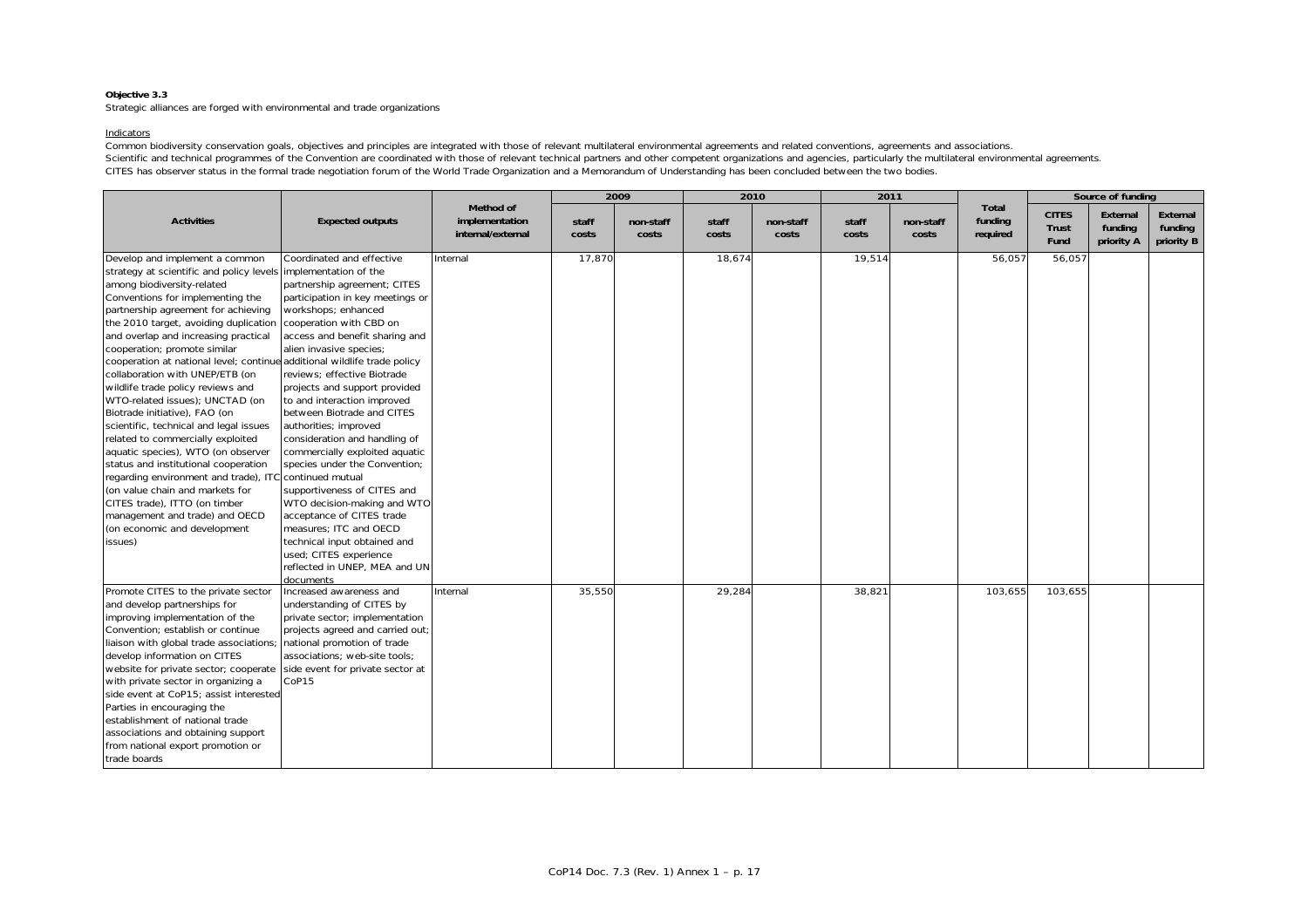|                                                                                                                                                                                                                                                                                                                                                                     |                                                                                                                                                                                                                              |                                                  |                | 2009               | 2010           |                    | 2011           |                    |                              |                               | Source of funding                 |                                   |
|---------------------------------------------------------------------------------------------------------------------------------------------------------------------------------------------------------------------------------------------------------------------------------------------------------------------------------------------------------------------|------------------------------------------------------------------------------------------------------------------------------------------------------------------------------------------------------------------------------|--------------------------------------------------|----------------|--------------------|----------------|--------------------|----------------|--------------------|------------------------------|-------------------------------|-----------------------------------|-----------------------------------|
| <b>Activities</b>                                                                                                                                                                                                                                                                                                                                                   | <b>Expected outputs</b>                                                                                                                                                                                                      | Method of<br>implementation<br>internal/external | staff<br>costs | non-staff<br>costs | staff<br>costs | non-staff<br>costs | staff<br>costs | non-staff<br>costs | Total<br>funding<br>required | <b>CITES</b><br>Trust<br>Fund | External<br>funding<br>priority A | External<br>funding<br>priority B |
| Build a common strategy at scientific Facilitate regular meetings of<br>level between biodiversity-related<br>MEAs, international organizations and Secretariats and Chairs of their<br>key partners to address the 2010<br>target and beyond, avoiding<br>duplication and overlap and increase<br>practical cooperation                                            | biodiversity related MEA<br>technical subsidiary bodies.<br>Joint programmes developed<br>with FAO and relevant RFMOs<br>and ITTO. Partnership<br>agreements established with<br><b>IUCN</b> and other scientific<br>bodies. | Internal (funds for staff<br>travel)             | 97,901         | 15,000             | 102,307        | 15,000             | 112,855        | 15,000             | 358,064                      | 358,064                       |                                   |                                   |
| Enhance the practical use and<br>acceptance of the Addis Ababa<br>principles (AAP) by: identifying and<br>analysing cases of best practice;<br>assisting Parties that wish to use<br>these principles; collaborating with<br>CBD and others: and dissemination of<br>results                                                                                        | Collaboration with Parties in<br>applying the AAP. Model<br>projects and case studies. Wide products)<br>acceptance of the AAP and<br>their practical utility improved.                                                      | Internal (funds for desk<br>study and outreach   | 20,497         | 50,000             | 21,419         | 50,000             | 36,547         | 50,000             | 228,463                      | 228,463                       |                                   |                                   |
| Participate in the further development Establish a suite of indicators<br>and use of indicators for<br>sustainability and biodiversity loss,<br>e.g. through continued collaboration<br>with the 2010 Biodiversity Indicators<br>Partnership of similar joined efforts.<br>Compile information on previous work<br>from other MEAs on development of<br>indicators. | which can be used to help<br>assess the effectiveness of<br>CITES actions.                                                                                                                                                   | Internal/external                                | 21,902         | 50,000             | 30,753         | 50,000             | 32,137         | 50,000             | 234,793                      | 234,793                       |                                   |                                   |

**Total costs 193,720 115,000 202,437 115,000 239,875 115,000 981,032 981,032**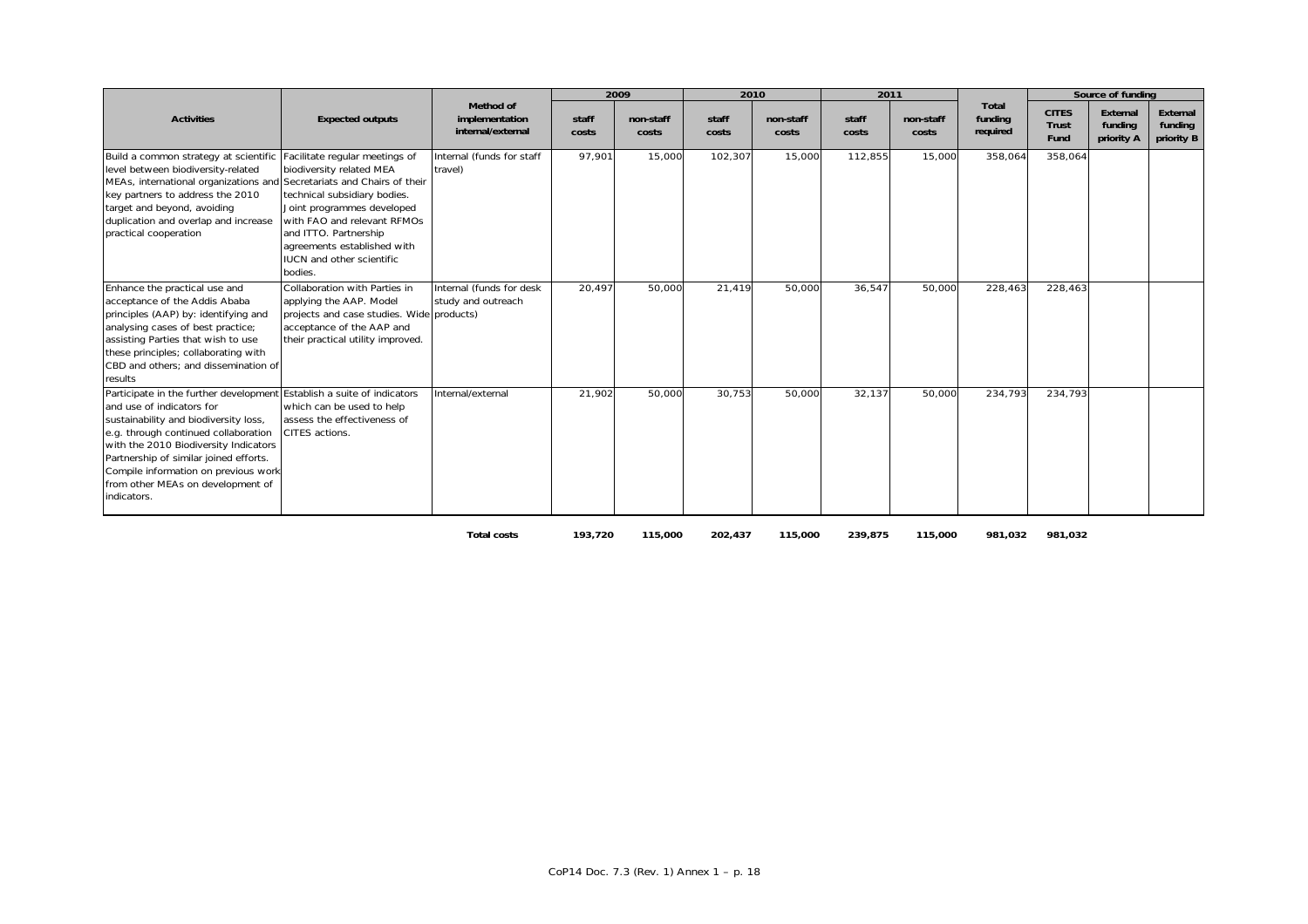| Executive direction and management                                                                                                                                                                                                                                                                            |                                                                                                                      |                                                  |                |                    |                |                    |                |                    |                              |                                      |                                   |                                   |
|---------------------------------------------------------------------------------------------------------------------------------------------------------------------------------------------------------------------------------------------------------------------------------------------------------------|----------------------------------------------------------------------------------------------------------------------|--------------------------------------------------|----------------|--------------------|----------------|--------------------|----------------|--------------------|------------------------------|--------------------------------------|-----------------------------------|-----------------------------------|
|                                                                                                                                                                                                                                                                                                               |                                                                                                                      |                                                  |                | 2009               |                | 2010               | 2011           |                    |                              |                                      | Source of funding                 |                                   |
| <b>Activities</b>                                                                                                                                                                                                                                                                                             | <b>Expected outputs</b>                                                                                              | Method of<br>implementation<br>internal/external | staff<br>costs | non-staff<br>costs | staff<br>costs | non-staff<br>costs | staff<br>costs | non-staff<br>costs | Total<br>funding<br>required | <b>CITES</b><br><b>Trust</b><br>Fund | External<br>funding<br>priority A | External<br>funding<br>priority B |
| Provide overall management of the<br>Secretariat ensuring coherence in its<br>work and responsiveness to the<br>needs of the Parties. Coordinate the<br>implementation of the agreed work<br>programmes at the Unit level, plan<br>with staff of the Unit distribution and<br>coordination of tasks assigned. | Effective and efficient delivery<br>by the Secretariat of the<br>outputs mentioned above.                            | Internal                                         | 438,040        |                    | 426,430        |                    | 478,351        |                    | 1,342,821                    | 1,342,821                            |                                   |                                   |
| Coordinate international cooperation<br>and promote synergies including<br>participation at meetings of relevant<br>bodies (such as the conference of the institutions, and outputs from<br>Parties to related multilateral<br>agreements, the Governing Council of added value.<br>UNEP etc.)                | Effective and collaborative<br>working relationships are<br>established with other<br>cooperative activities provide | Internal                                         | 150,924        | 80,000             | 146,907        | 80,000             | 164,813        | 80,000             | 702,643                      | 702,643                              |                                   |                                   |
| Actions to reduce environmental<br>impact of CITES Secretariat activities reduction in consumption                                                                                                                                                                                                            | Indicators of effectiveness and                                                                                      |                                                  | 5,444          |                    | 5,689          |                    | 5,945          |                    | 17,077                       | 17,077                               |                                   |                                   |
|                                                                                                                                                                                                                                                                                                               |                                                                                                                      | <b>Total costs</b>                               | 594,408        | 80,000             | 579,025        | 80,000             | 649,108        | 80,000             |                              | 2,062,542 2,062,542                  |                                   |                                   |

### **Office equipment and services**

|                                                                                                                                                                                                                                                                                                                                                                    |                                                               |                                                  |                | 2009               |                | 2010               |                | 2011               |                              |                                      | Source of funding                 |                                   |
|--------------------------------------------------------------------------------------------------------------------------------------------------------------------------------------------------------------------------------------------------------------------------------------------------------------------------------------------------------------------|---------------------------------------------------------------|--------------------------------------------------|----------------|--------------------|----------------|--------------------|----------------|--------------------|------------------------------|--------------------------------------|-----------------------------------|-----------------------------------|
| <b>Activities</b>                                                                                                                                                                                                                                                                                                                                                  | <b>Expected outputs</b>                                       | Method of<br>implementation<br>internal/external | staff<br>costs | non-staff<br>costs | staff<br>costs | non-staff<br>costs | staff<br>costs | non-staff<br>costs | Total<br>funding<br>required | <b>CITES</b><br><b>Trust</b><br>Fund | External<br>funding<br>priority A | External<br>funding<br>priority B |
| Procurement of office equipment<br>including computer software and<br>hardware, required licenses, furniture effectiveness in delivery of the<br>and supplies; rental and maintenance programme of work is<br>of equipment including photocopiers sustained<br>and communications equipment;<br>costs of office rental, electricity,<br>cleaning and communication | Logistical and administrative<br>support to the Secretariat's | external service<br>providers                    |                | 370.000            |                | 370.000            |                | 370,000            | ,110,000                     | 1,110,000                            |                                   |                                   |

**Total costs 370,000 0 370,000 0 370,000 1,110,000 1,110,000**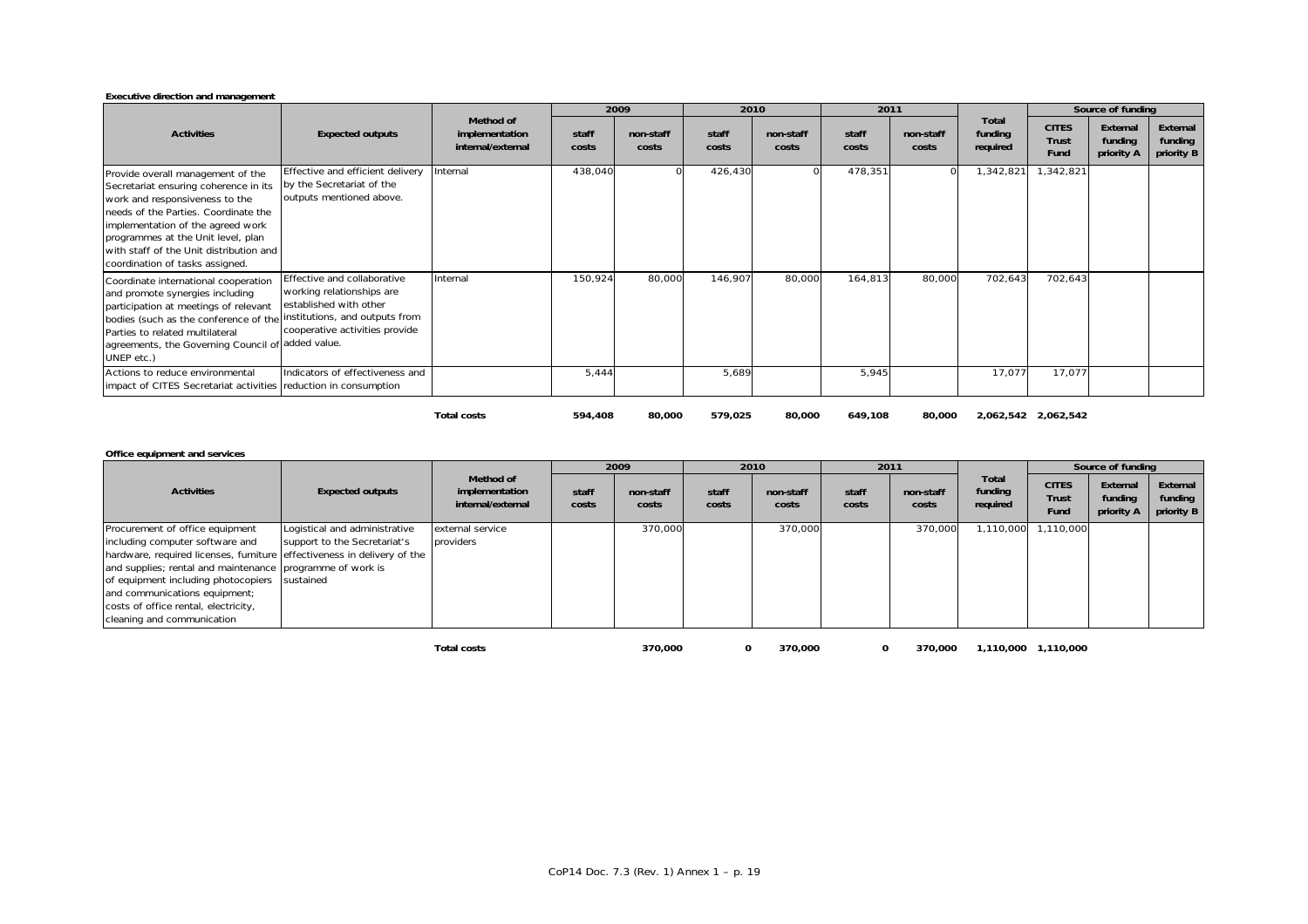## **Costed programme of work for the Secretariat for the triennium 2009-2011 Summary table of costs and requirements by goals and objectives (in US dollars)**

|     |                                                                              | 2009      | 2010                  | 2011       | <b>TOTAL</b> |
|-----|------------------------------------------------------------------------------|-----------|-----------------------|------------|--------------|
|     | Goal 1 Ensure compliance with and implementation and                         |           |                       |            |              |
|     | enforcement of the Convention                                                |           |                       |            |              |
| 1.1 | Parties comply with their obligation under the                               | 2,928,459 | 4,241,411             | 2,658,533  | 9,828,403    |
|     | Convention through appropriate policies, legislation                         |           |                       |            |              |
|     | and procedures                                                               |           |                       |            |              |
| 1.2 | Administrative procedures are practical, kept up to                          | 314,812   | 315,640               | 328,139    | 958,591      |
|     | date and user-friendly                                                       |           |                       |            |              |
| 1.3 | National wildlife trade policies are consistent with                         | 30,343    | 10,809                | 161,295    | 202,447      |
|     | policies and regulations adopted at the international                        |           |                       |            |              |
|     | level                                                                        |           |                       |            |              |
| 1.4 | The Appendices correctly reflect the conservation                            | 295,257   | 183,993               | 130,926    | 610,175      |
|     | needs of species                                                             |           |                       |            |              |
| 1.5 | Robust scientific information is the basis for non-                          | 820,186   | 846,678               | 907,496    | 2,574,360    |
|     | detriment findings                                                           |           |                       |            |              |
| 1.6 | Parties cooperate in managing shared wildlife                                | 311,056   | 308,188               | 817,761    | 1,437,005    |
|     | resources                                                                    |           |                       |            |              |
| 1.7 | Parties are enforcing the Convention to reduce                               | 529,523   | 481,128               | 490,767    | 1,501,418    |
| 1.8 | illegal wildlife trade<br>Parties and the Secretariat have adequate capacity | 1,323,456 | 1,246,882             | 1,494,848  | 4,065,186    |
|     |                                                                              |           |                       |            |              |
|     | building programmes in place<br>Sub-total Goal 1                             |           |                       |            |              |
|     |                                                                              | 6,553,092 | 7,634,729             | 6,989,765  | 21,177,585   |
|     | Goal 2 Secure the financial basis for the Convention                         |           |                       |            |              |
| 2.1 | Financial resources are sufficient to ensure full                            | 341,651   | 308,654               | 368,950    | 1,019,255    |
|     | implementation of the Convention                                             |           |                       |            |              |
|     | Sub-total Goal 2                                                             | 341,651   | 308,654               | 368,950    | 1,019,255    |
|     | Goal 3 Ensure that CITES and other multilateral instruments                  |           |                       |            |              |
|     | and processes are coherent and mutually supportive                           |           |                       |            |              |
|     |                                                                              |           |                       |            |              |
| 3.1 | Funding and common implementation of CITES                                   | 230,106   | 181,461               | 132,877    | 544,443      |
|     | related-conservation projects by international                               |           |                       |            |              |
|     | financial mechanisms and other relevant institutions                         |           |                       |            |              |
|     | is significantly increased                                                   |           |                       |            |              |
| 3.2 | Awareness of CITES is increased and it is                                    | 484,115   | 444,724               | 622,963    | 1,551,802    |
|     | understood to be the proper global instrument to                             |           |                       |            |              |
| 3.3 | ensure the sustainability of wildlife trade                                  | 308,720   |                       | 354,875    |              |
|     | Strategic alliances are forged with environmental<br>and trade organizations |           | 317,437               |            | 981,032      |
|     | Sub-total Goal 3                                                             | 1,022,941 | 943,623               | 1,110,714  | 3,077,277    |
|     |                                                                              |           |                       |            |              |
|     | <b>Executive direction and management</b>                                    | 674,408   | 659,025               | 729,108    | 2,062,542    |
|     | Office equipment and services                                                | 370,000   | 370,000               | 370,000    | 1,110,000    |
|     | Programme requirements                                                       | 8,962,091 | 9,916,031             | 9,568,537  | 28,446,659   |
|     | Programme support costs (13 %)                                               | 1,165,072 | 1,289,084             | 1,243,910  | 3,698,066    |
|     | Total programme requirements                                                 |           | 10,127,163 11,205,115 | 10,812,447 | 32,144,725   |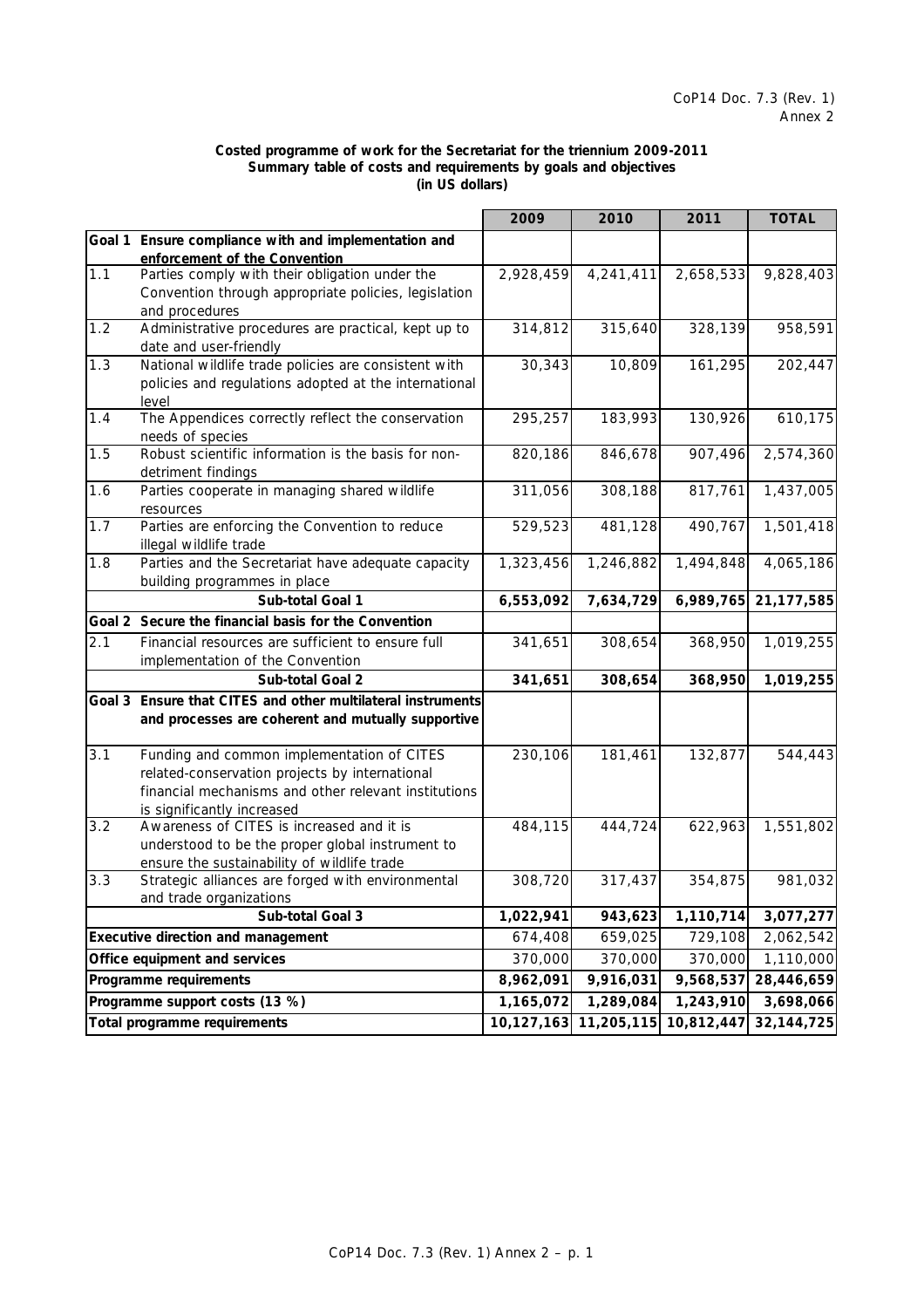**Proposed organigram of the CITES Secretariat**



CoP14 Doc. 7.3 (Rev. 1) Annex 3– p. 1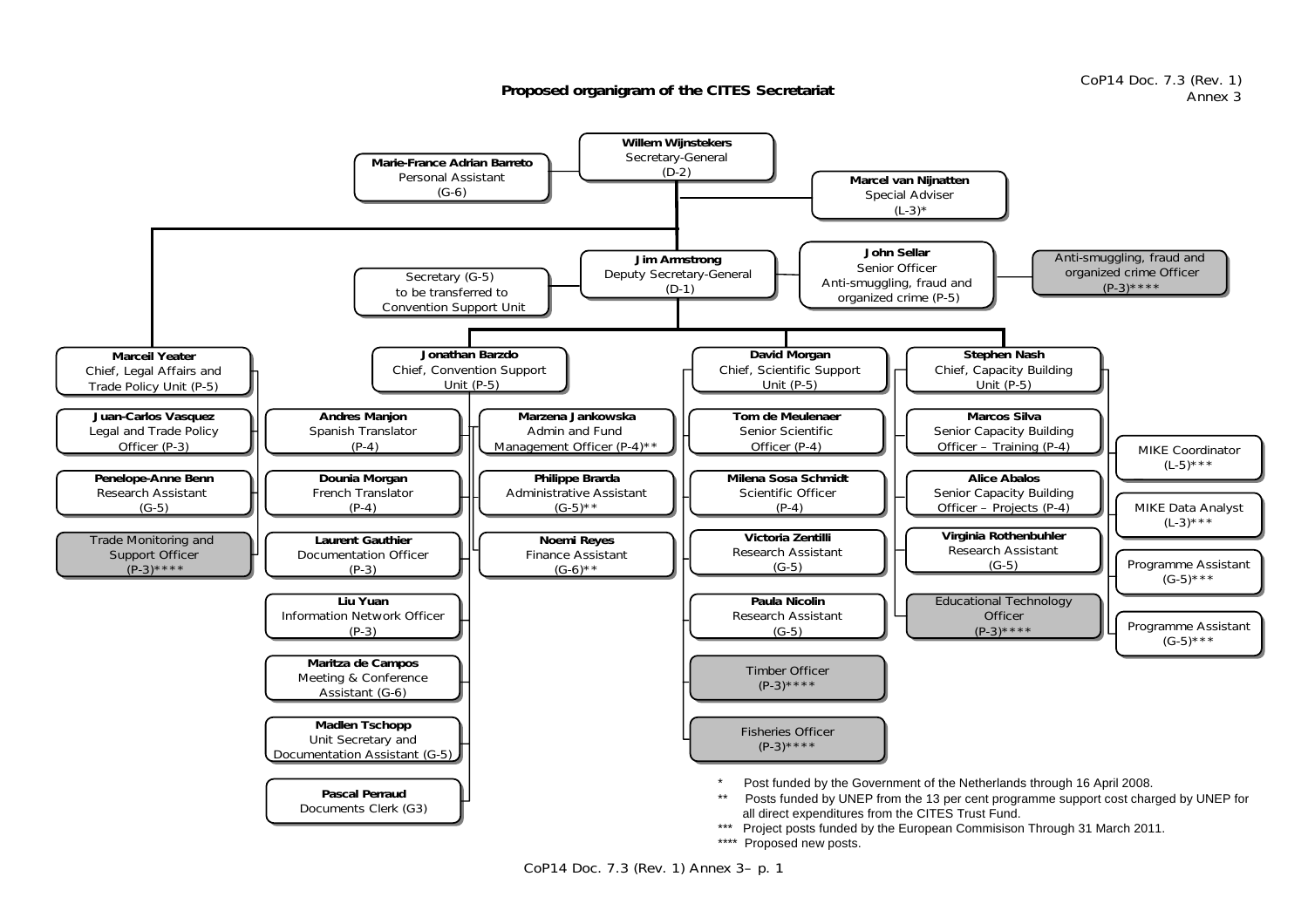# **Proposed staffing table for the CITES Secretariat for the triennium 2009-2011 \***

SGO Secretary-General's Office

ASFOC Anti-smuggling, Fraud and Organized Crime Officer

CBU Capacity Building Unit

- CSU Convention Support Unit
- LATPU Legal Affairs and Trade Policy Unit
	- SSU Scientific Support Unit

|           | Post category and level  | SGO |   |   | CSU CBU ASFOC LATPU SSU TOTAL |   |                |    | Current no<br>of posts | <b>New</b><br>posts |
|-----------|--------------------------|-----|---|---|-------------------------------|---|----------------|----|------------------------|---------------------|
|           | A. Professional category |     |   |   |                               |   |                |    |                        |                     |
|           | $D-2$                    |     |   | 0 |                               | Ω | O              |    |                        | O                   |
|           | $D-1$                    |     |   | ი |                               | Ω | O              |    |                        | Ω                   |
|           | $P-5$                    |     |   | ◢ |                               |   | ◄              | 5  | 5                      | O                   |
|           | $P-4$                    |     | ⌒ | ⌒ |                               |   | $\overline{2}$ | h  | 6                      | Ω                   |
|           | $P-3$                    |     | ◠ |   |                               | 2 | 2              | 8  | 3                      | 5                   |
|           | $P-2$                    |     |   | ი |                               | Ω | O              |    | Ω                      | O                   |
|           | Subtotal                 | ⌒   | 5 | 4 | 2                             | 3 | 5              | 21 | 16                     | 5                   |
|           |                          |     |   |   |                               |   |                |    |                        |                     |
| <b>B.</b> | General Service category |     |   |   |                               |   | 2              | ∩  | 9                      | O                   |
|           | TOTAL $(A + B)$          | ົ   | Ω | 5 | າ                             | 4 | 7              | 30 | 25                     | 5                   |

\* *This table exludes four posts of the MIKE Central Coordinating Unit which are funded by the European Commission contributions through 31 March 2011 and three posts funded by UNEP from the 13 % programme support costs.*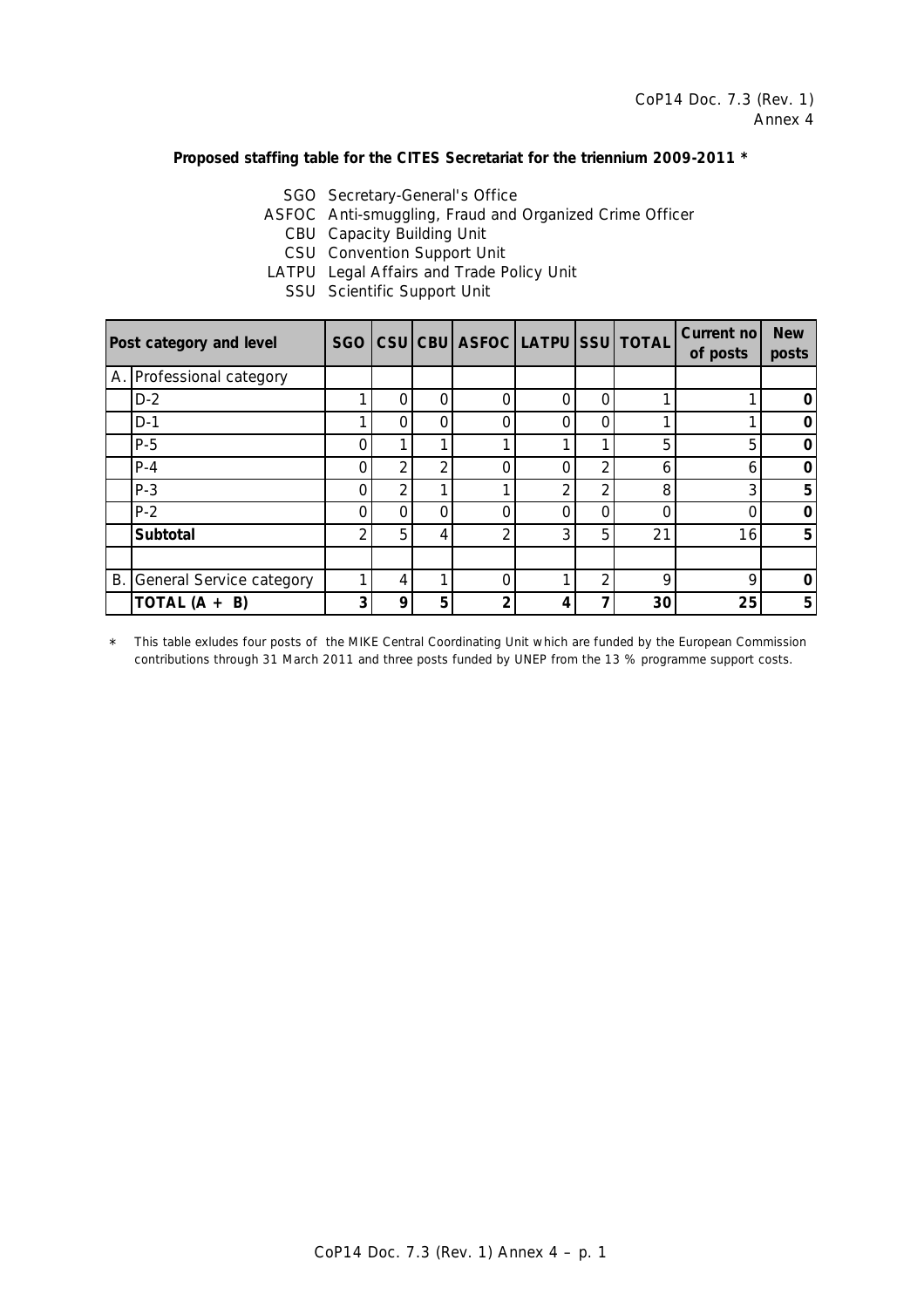|    | Staff category and level | 2007*   | 2009    | 2010    | 2011    |
|----|--------------------------|---------|---------|---------|---------|
|    |                          |         |         |         |         |
| Α. | Professional category    |         |         |         |         |
|    | $D-2$                    | 235,220 | 256,866 | 268,425 | 280,504 |
|    | $D-1$                    | 214,035 | 233,732 | 244,249 | 255,241 |
|    | $P-5$                    | 189,430 | 206,862 | 216,171 | 225,899 |
|    | $P - 4$                  | 163,590 | 178,644 | 186,683 | 195,084 |
|    | $P-3$                    | 137,845 | 150,530 | 157,304 | 164,383 |
|    | $P-2$                    | 129,900 | 141,854 | 148,237 | 154,908 |
|    |                          |         |         |         |         |
| Β. | General Service category | 99,700  | 108,875 | 113,774 | 118,894 |

# **Standard figures used in calculating staff costs for the triennium 2009-2011**

\* *2007 UN Standard Salary Costs for Geneva Version 10. An increment of 4.5 % per annum of the 2007 staff costs was used to calculate the staff costs in 2009-2011. The increase in the staff costs does not reflect an increase in staff salaries and is meant to buffer the impact of inflation and fluctuation of the exchange rates both of which are incorporated in the UN staff costs.*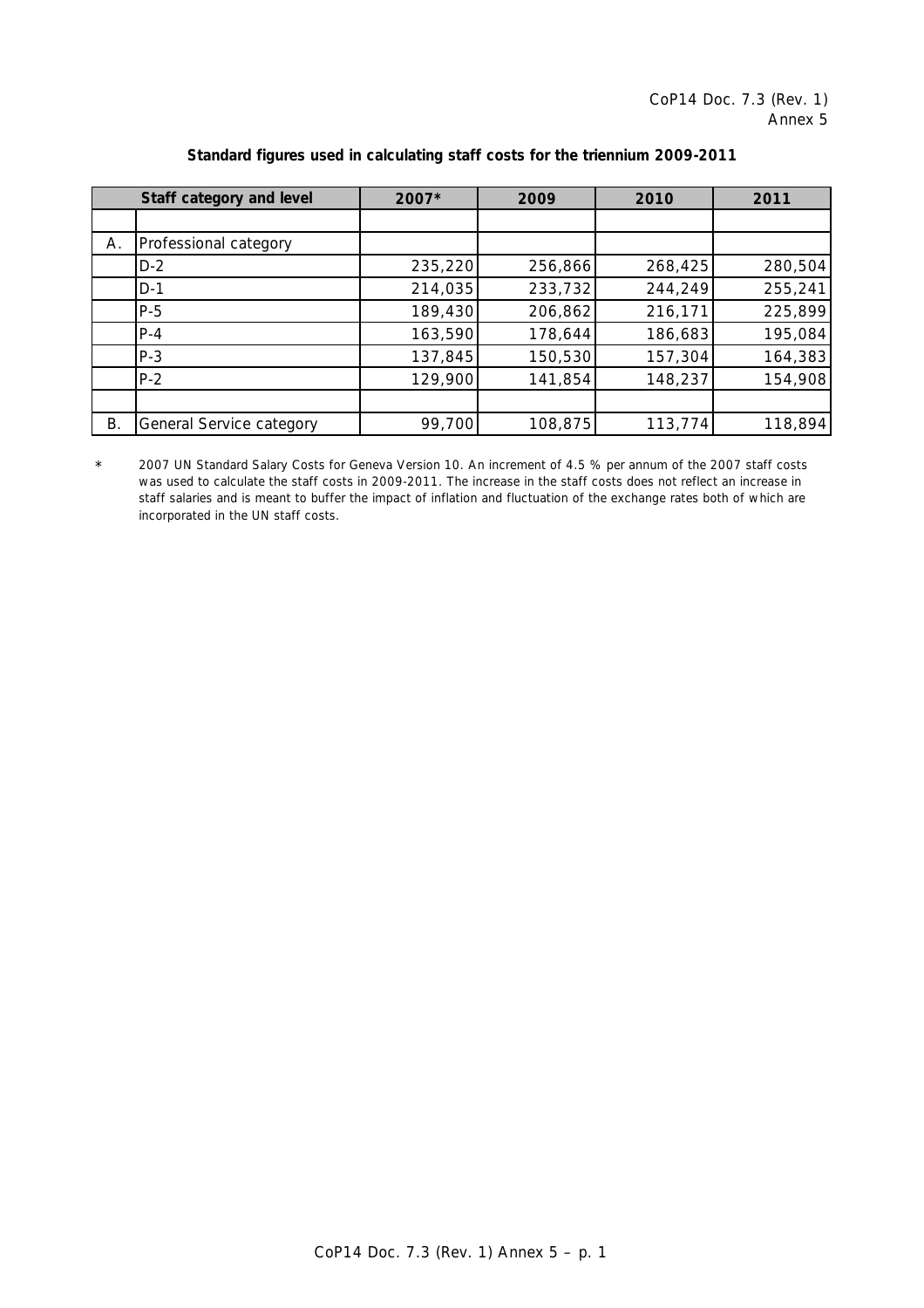# Terms of reference for proposed new posts

# Trade Monitoring and Support Officer (P-3)

Under the supervision of the Chief of the Legal Affairs and Trade Policy Unit, the incumbent will perform the following functions:

- 1. assist in compiling, improving access to, analysing and providing feedback regarding the information contained in Parties' national reports;
- 2. provide trade-related assistance to Parties, including assistance with: the adoption and use of standard and streamlined permit procedures; permit queries; the marking and tagging of CITES specimens; the use of quotas; and effective and efficient handling of CITES trade formalities;
- 3. work cooperatively with UNCTAD-Biotrade and partners involved with the initiative on livelihoods and support interested Parties with related national projects;
- 4. assist with the development and operation of an information tool for the CITES website on the value chain for and valuation of CITES-listed species; and
- 5. promote CITES to the private sector, develop strategic partnerships with members of the private sector and assist Parties in establishing trade associations and obtaining support from export promotion or trade boards.

### Anti-smuggling, Fraud and Organized Crime Officer (P-3)

Under the supervision of the Senior Anti-smuggling, Fraud and Organized Crime Officer, the incumbent will assist Parties to the Convention to enforce CITES by:

- 1. providing technical advice; assisting in the coordination of international investigations regarding wildlife crime;
- 2. undertaking verification and assessment missions; maintaining an overview of world-wide illegal trade;
- 3. collating, analysing and disseminating intelligence;
- 4. issuing intelligence alerts providing targeted information;
- 5. liaising with Interpol, the World Customs Organization, the UN Office on Drugs and Crime and national and regional law enforcement bodies on a routine basis;
- 6. preparing and delivering specialized and general law enforcement training; and
- 7. identifying States where illegal trade occurs at significant levels and bringing this to their attention and to that of the Standing Committee and the Conference of the Parties.

### Educational Technology Officer/Network-Database Specialist (P-3)

Under the supervision of the Chief of the Capacity Building Unit, the incumbent will perform the following duties:

- 1. assist in the development and use of technical learning systems utilizing database technologies and other communication and information technologies;
- 2. design and establish databases to assist in the development of virtual libraries, course material archives, and web-learning systems;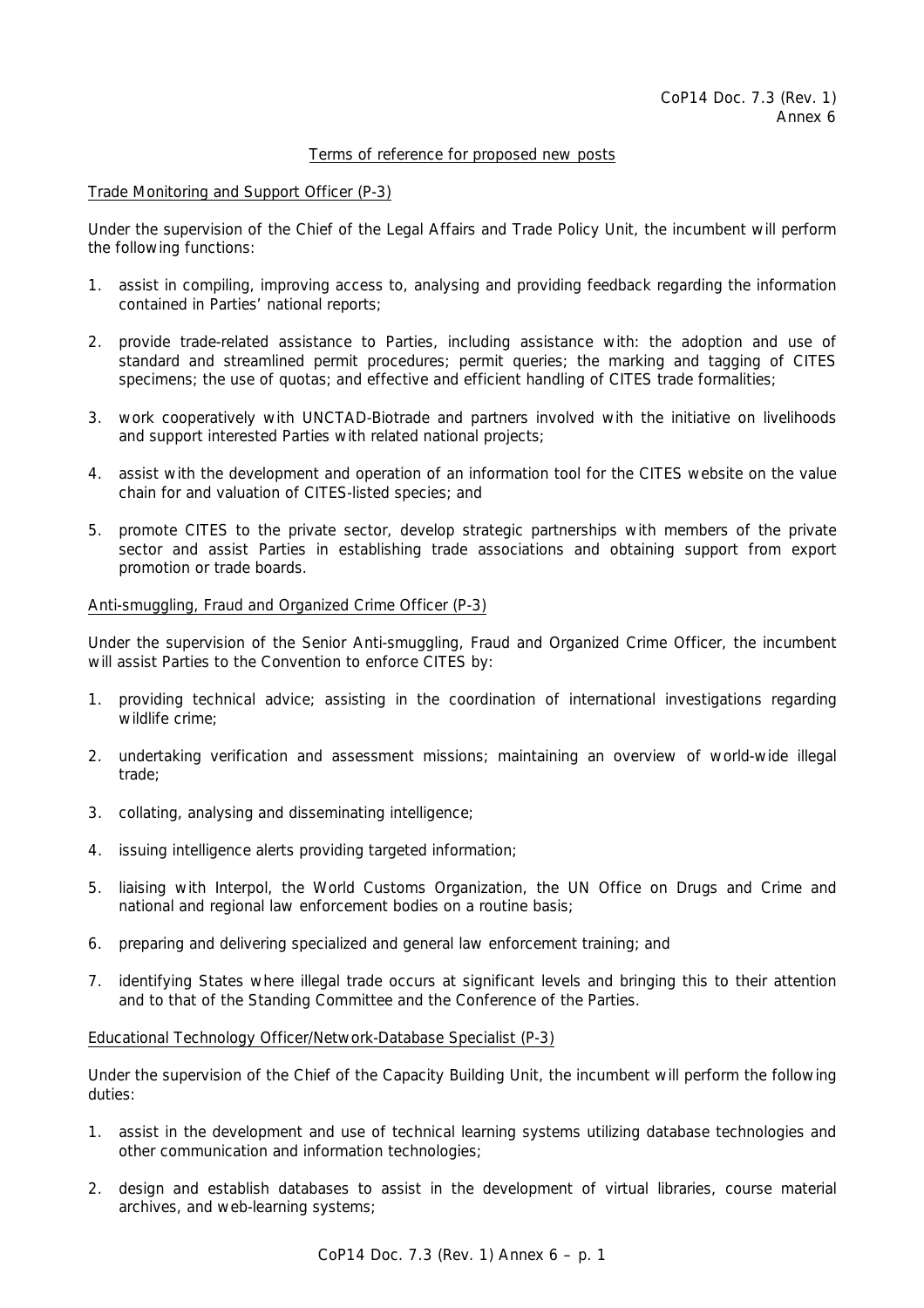- 3. use new database and network technologies to ensure greater use and dissemination of capacitybuilding and educational databases through web-based systems or CD-ROMs;
- 4. use new information and communication technologies to ensure rapid and effective implementation of the CITES Virtual College;
- 5. communicate and cooperate with other relevant functional units in the CITES Secretariat in the development of capacity-building and educational electronic materials and databases; and
- 6. identify, assess and advise on problems faced by developing countries in the use of new educational technologies and databases.

## Timber Officer (P-3)

Under the supervision of the Chief of the Scientific Support Unit, the incumbent will perform the following duties:

- 1. establish close co-operation and joint initiatives with FAO, ITTO, UNFF and other relevant bodies sharing CITES' interest in promoting sustainable international trade in timber products;
- 2. assist in assessment of scientific capacity of Parties to regulate trade effectively in timber species and provide technical support in capacity building;
- 3. assess and help fulfil conservation requirements for both listed and unlisted timber species in international trade and advise Parties on measures required; and
- 4. guide Parties in developing recovery programmes for over-harvested species.

# Fisheries Officer (P-3)

Under the supervision of the Chief of the Scientific Support Unit, the incumbent will perform the following duties:

- 1. establish close co-operation and joint initiatives with FAO, RFMOs and other relevant bodies sharing CITES' interest in promoting sustainable trade in fisheries products;
- 2. assist in assessment of scientific capacity of Parties to regulate trade effectively in these fisheries species and provide technical support in capacity building;
- 3. assess and help fulfil conservation requirements for both listed and unlisted fisheries species in international trade. Advise Parties on measures required. Pay particular attention to migratory or shared-stock species; and
- 4. guide Parties in developing recovery programmes for over-harvested species.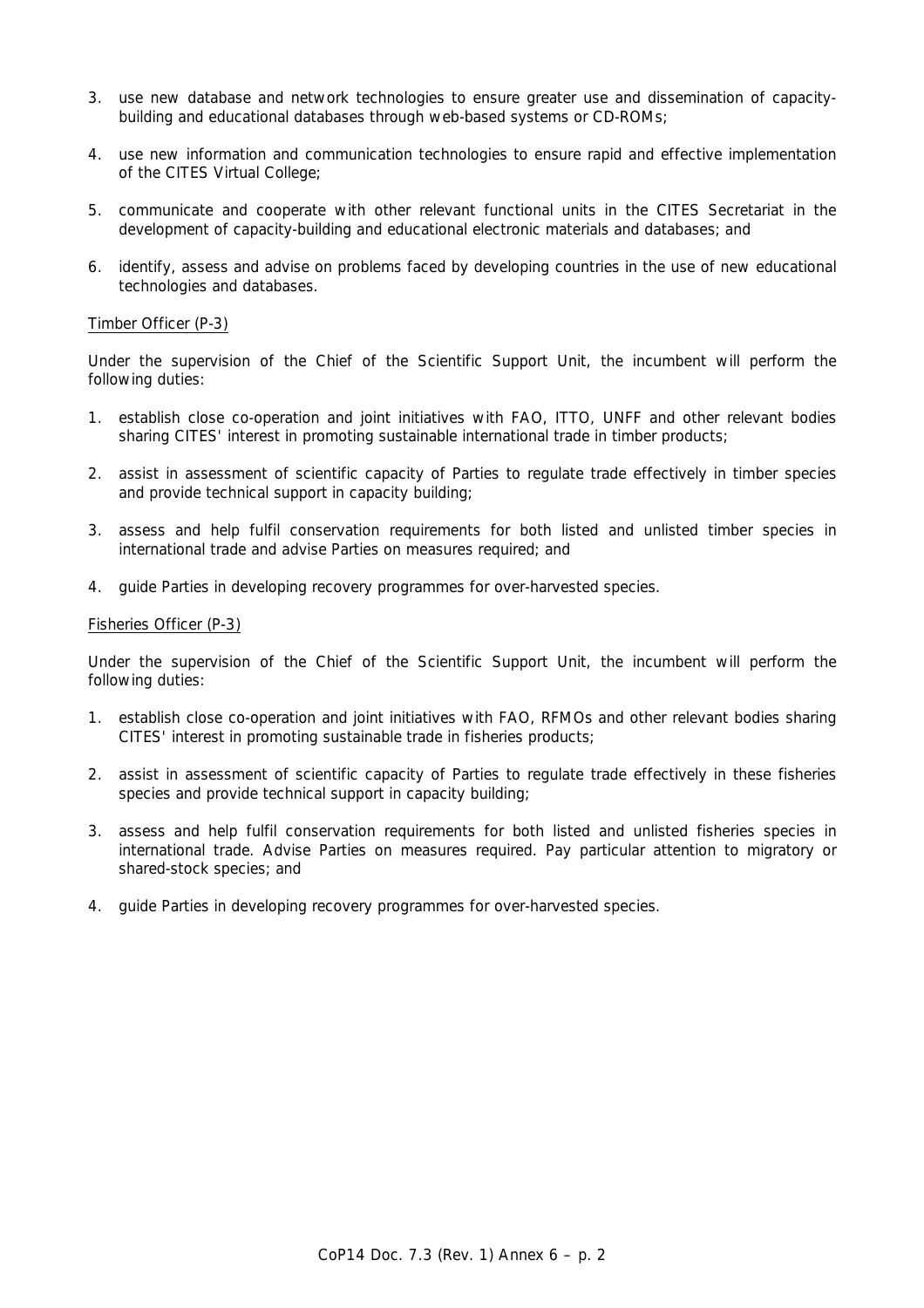# CITES TRUST FUND SCALE OF CONTRIBUTIONS FOR THE TRIENNIUM 2009-2011 (in US dollars)

| %<br>%<br>Afghanistan<br>0.00100<br>Albania<br>0.00600<br>Algeria<br>0.08500<br>Antigua and Barbuda<br>0.00200<br>0.32500<br>Argentina<br>1.78700<br>Australia<br>0.88700<br>Austria<br>0.00500<br>Azerbaijan<br><b>Bahamas</b><br>0.01600<br>0.01000<br>Bangladesh<br><b>Barbados</b><br>0.00900<br><b>Belarus</b><br>0.02000<br>0.02005<br>Belgium<br>1.10200<br>1.10485<br><b>Belize</b><br>0.00100<br>0.00100<br>Benin<br>0.00100<br>0.00100<br>0.00100<br>0.00100<br>Bhutan<br>Bolivia<br>0.00600<br>0.00602<br>0.01400<br>0.01404<br>Botswana<br>0.87600<br>0.87826<br>Brazil<br>0.02600<br>0.02607<br>Brunei Darussalam<br>Bulgaria<br>0.02000<br>0.02005<br><b>Burkina Faso</b><br>0.00200<br>0.00201<br>Burundi<br>0.00100<br>0.00100<br>Cambodia<br>0.00100<br>0.00100<br>0.00902<br>Cameroon<br>0.00900<br>Canada<br>2.97700<br>2.98469<br>0.00100<br>Cape Verde<br>0.00100<br>Central African Republic<br>0.00100<br>0.00100<br>Chad<br>0.00100<br>0.00100<br>Chile<br>0.16100<br>0.16142<br>China<br>2.67389<br>2.66700<br>Colombia<br>0.10500<br>0.10527<br>0.00100<br>0.00100<br>Comoros<br>0.00100<br>0.00100<br>Congo<br>0.03200<br>Costa Rica<br>0.03208<br>0.00900<br>Côte d'Ivoire<br>0.00902<br>Croatia<br>0.05000<br>0.05013<br>Cuba<br>0.05400<br>0.05414<br>0.04400<br>0.04411<br>Cyprus<br>Czech Republic<br>0.28100<br>0.28173<br>Democratic Republic of the Congo<br>0.00300<br>0.00301<br>0.74091<br>Denmark<br>0.73900 |       | <b>UN scale</b> | <b>CITES</b>   |
|-----------------------------------------------------------------------------------------------------------------------------------------------------------------------------------------------------------------------------------------------------------------------------------------------------------------------------------------------------------------------------------------------------------------------------------------------------------------------------------------------------------------------------------------------------------------------------------------------------------------------------------------------------------------------------------------------------------------------------------------------------------------------------------------------------------------------------------------------------------------------------------------------------------------------------------------------------------------------------------------------------------------------------------------------------------------------------------------------------------------------------------------------------------------------------------------------------------------------------------------------------------------------------------------------------------------------------------------------------------------------------------------------------------------------------------------------------|-------|-----------------|----------------|
|                                                                                                                                                                                                                                                                                                                                                                                                                                                                                                                                                                                                                                                                                                                                                                                                                                                                                                                                                                                                                                                                                                                                                                                                                                                                                                                                                                                                                                                     | Party | for 2009        | adjusted scale |
|                                                                                                                                                                                                                                                                                                                                                                                                                                                                                                                                                                                                                                                                                                                                                                                                                                                                                                                                                                                                                                                                                                                                                                                                                                                                                                                                                                                                                                                     |       |                 |                |
|                                                                                                                                                                                                                                                                                                                                                                                                                                                                                                                                                                                                                                                                                                                                                                                                                                                                                                                                                                                                                                                                                                                                                                                                                                                                                                                                                                                                                                                     |       |                 |                |
|                                                                                                                                                                                                                                                                                                                                                                                                                                                                                                                                                                                                                                                                                                                                                                                                                                                                                                                                                                                                                                                                                                                                                                                                                                                                                                                                                                                                                                                     |       |                 | 0.00100        |
|                                                                                                                                                                                                                                                                                                                                                                                                                                                                                                                                                                                                                                                                                                                                                                                                                                                                                                                                                                                                                                                                                                                                                                                                                                                                                                                                                                                                                                                     |       |                 | 0.00602        |
|                                                                                                                                                                                                                                                                                                                                                                                                                                                                                                                                                                                                                                                                                                                                                                                                                                                                                                                                                                                                                                                                                                                                                                                                                                                                                                                                                                                                                                                     |       |                 | 0.08522        |
|                                                                                                                                                                                                                                                                                                                                                                                                                                                                                                                                                                                                                                                                                                                                                                                                                                                                                                                                                                                                                                                                                                                                                                                                                                                                                                                                                                                                                                                     |       |                 | 0.00201        |
|                                                                                                                                                                                                                                                                                                                                                                                                                                                                                                                                                                                                                                                                                                                                                                                                                                                                                                                                                                                                                                                                                                                                                                                                                                                                                                                                                                                                                                                     |       |                 | 0.32584        |
|                                                                                                                                                                                                                                                                                                                                                                                                                                                                                                                                                                                                                                                                                                                                                                                                                                                                                                                                                                                                                                                                                                                                                                                                                                                                                                                                                                                                                                                     |       |                 | 1.79162        |
|                                                                                                                                                                                                                                                                                                                                                                                                                                                                                                                                                                                                                                                                                                                                                                                                                                                                                                                                                                                                                                                                                                                                                                                                                                                                                                                                                                                                                                                     |       |                 | 0.88929        |
|                                                                                                                                                                                                                                                                                                                                                                                                                                                                                                                                                                                                                                                                                                                                                                                                                                                                                                                                                                                                                                                                                                                                                                                                                                                                                                                                                                                                                                                     |       |                 | 0.00501        |
|                                                                                                                                                                                                                                                                                                                                                                                                                                                                                                                                                                                                                                                                                                                                                                                                                                                                                                                                                                                                                                                                                                                                                                                                                                                                                                                                                                                                                                                     |       |                 | 0.01604        |
|                                                                                                                                                                                                                                                                                                                                                                                                                                                                                                                                                                                                                                                                                                                                                                                                                                                                                                                                                                                                                                                                                                                                                                                                                                                                                                                                                                                                                                                     |       |                 | 0.01003        |
|                                                                                                                                                                                                                                                                                                                                                                                                                                                                                                                                                                                                                                                                                                                                                                                                                                                                                                                                                                                                                                                                                                                                                                                                                                                                                                                                                                                                                                                     |       |                 | 0.00902        |
|                                                                                                                                                                                                                                                                                                                                                                                                                                                                                                                                                                                                                                                                                                                                                                                                                                                                                                                                                                                                                                                                                                                                                                                                                                                                                                                                                                                                                                                     |       |                 |                |
|                                                                                                                                                                                                                                                                                                                                                                                                                                                                                                                                                                                                                                                                                                                                                                                                                                                                                                                                                                                                                                                                                                                                                                                                                                                                                                                                                                                                                                                     |       |                 |                |
|                                                                                                                                                                                                                                                                                                                                                                                                                                                                                                                                                                                                                                                                                                                                                                                                                                                                                                                                                                                                                                                                                                                                                                                                                                                                                                                                                                                                                                                     |       |                 |                |
|                                                                                                                                                                                                                                                                                                                                                                                                                                                                                                                                                                                                                                                                                                                                                                                                                                                                                                                                                                                                                                                                                                                                                                                                                                                                                                                                                                                                                                                     |       |                 |                |
|                                                                                                                                                                                                                                                                                                                                                                                                                                                                                                                                                                                                                                                                                                                                                                                                                                                                                                                                                                                                                                                                                                                                                                                                                                                                                                                                                                                                                                                     |       |                 |                |
|                                                                                                                                                                                                                                                                                                                                                                                                                                                                                                                                                                                                                                                                                                                                                                                                                                                                                                                                                                                                                                                                                                                                                                                                                                                                                                                                                                                                                                                     |       |                 |                |
|                                                                                                                                                                                                                                                                                                                                                                                                                                                                                                                                                                                                                                                                                                                                                                                                                                                                                                                                                                                                                                                                                                                                                                                                                                                                                                                                                                                                                                                     |       |                 |                |
|                                                                                                                                                                                                                                                                                                                                                                                                                                                                                                                                                                                                                                                                                                                                                                                                                                                                                                                                                                                                                                                                                                                                                                                                                                                                                                                                                                                                                                                     |       |                 |                |
|                                                                                                                                                                                                                                                                                                                                                                                                                                                                                                                                                                                                                                                                                                                                                                                                                                                                                                                                                                                                                                                                                                                                                                                                                                                                                                                                                                                                                                                     |       |                 |                |
|                                                                                                                                                                                                                                                                                                                                                                                                                                                                                                                                                                                                                                                                                                                                                                                                                                                                                                                                                                                                                                                                                                                                                                                                                                                                                                                                                                                                                                                     |       |                 |                |
|                                                                                                                                                                                                                                                                                                                                                                                                                                                                                                                                                                                                                                                                                                                                                                                                                                                                                                                                                                                                                                                                                                                                                                                                                                                                                                                                                                                                                                                     |       |                 |                |
|                                                                                                                                                                                                                                                                                                                                                                                                                                                                                                                                                                                                                                                                                                                                                                                                                                                                                                                                                                                                                                                                                                                                                                                                                                                                                                                                                                                                                                                     |       |                 |                |
|                                                                                                                                                                                                                                                                                                                                                                                                                                                                                                                                                                                                                                                                                                                                                                                                                                                                                                                                                                                                                                                                                                                                                                                                                                                                                                                                                                                                                                                     |       |                 |                |
|                                                                                                                                                                                                                                                                                                                                                                                                                                                                                                                                                                                                                                                                                                                                                                                                                                                                                                                                                                                                                                                                                                                                                                                                                                                                                                                                                                                                                                                     |       |                 |                |
|                                                                                                                                                                                                                                                                                                                                                                                                                                                                                                                                                                                                                                                                                                                                                                                                                                                                                                                                                                                                                                                                                                                                                                                                                                                                                                                                                                                                                                                     |       |                 |                |
|                                                                                                                                                                                                                                                                                                                                                                                                                                                                                                                                                                                                                                                                                                                                                                                                                                                                                                                                                                                                                                                                                                                                                                                                                                                                                                                                                                                                                                                     |       |                 |                |
|                                                                                                                                                                                                                                                                                                                                                                                                                                                                                                                                                                                                                                                                                                                                                                                                                                                                                                                                                                                                                                                                                                                                                                                                                                                                                                                                                                                                                                                     |       |                 |                |
|                                                                                                                                                                                                                                                                                                                                                                                                                                                                                                                                                                                                                                                                                                                                                                                                                                                                                                                                                                                                                                                                                                                                                                                                                                                                                                                                                                                                                                                     |       |                 |                |
|                                                                                                                                                                                                                                                                                                                                                                                                                                                                                                                                                                                                                                                                                                                                                                                                                                                                                                                                                                                                                                                                                                                                                                                                                                                                                                                                                                                                                                                     |       |                 |                |
|                                                                                                                                                                                                                                                                                                                                                                                                                                                                                                                                                                                                                                                                                                                                                                                                                                                                                                                                                                                                                                                                                                                                                                                                                                                                                                                                                                                                                                                     |       |                 |                |
|                                                                                                                                                                                                                                                                                                                                                                                                                                                                                                                                                                                                                                                                                                                                                                                                                                                                                                                                                                                                                                                                                                                                                                                                                                                                                                                                                                                                                                                     |       |                 |                |
|                                                                                                                                                                                                                                                                                                                                                                                                                                                                                                                                                                                                                                                                                                                                                                                                                                                                                                                                                                                                                                                                                                                                                                                                                                                                                                                                                                                                                                                     |       |                 |                |
|                                                                                                                                                                                                                                                                                                                                                                                                                                                                                                                                                                                                                                                                                                                                                                                                                                                                                                                                                                                                                                                                                                                                                                                                                                                                                                                                                                                                                                                     |       |                 |                |
|                                                                                                                                                                                                                                                                                                                                                                                                                                                                                                                                                                                                                                                                                                                                                                                                                                                                                                                                                                                                                                                                                                                                                                                                                                                                                                                                                                                                                                                     |       |                 |                |
|                                                                                                                                                                                                                                                                                                                                                                                                                                                                                                                                                                                                                                                                                                                                                                                                                                                                                                                                                                                                                                                                                                                                                                                                                                                                                                                                                                                                                                                     |       |                 |                |
|                                                                                                                                                                                                                                                                                                                                                                                                                                                                                                                                                                                                                                                                                                                                                                                                                                                                                                                                                                                                                                                                                                                                                                                                                                                                                                                                                                                                                                                     |       |                 |                |
|                                                                                                                                                                                                                                                                                                                                                                                                                                                                                                                                                                                                                                                                                                                                                                                                                                                                                                                                                                                                                                                                                                                                                                                                                                                                                                                                                                                                                                                     |       |                 |                |
|                                                                                                                                                                                                                                                                                                                                                                                                                                                                                                                                                                                                                                                                                                                                                                                                                                                                                                                                                                                                                                                                                                                                                                                                                                                                                                                                                                                                                                                     |       |                 |                |
|                                                                                                                                                                                                                                                                                                                                                                                                                                                                                                                                                                                                                                                                                                                                                                                                                                                                                                                                                                                                                                                                                                                                                                                                                                                                                                                                                                                                                                                     |       |                 |                |
|                                                                                                                                                                                                                                                                                                                                                                                                                                                                                                                                                                                                                                                                                                                                                                                                                                                                                                                                                                                                                                                                                                                                                                                                                                                                                                                                                                                                                                                     |       |                 |                |
|                                                                                                                                                                                                                                                                                                                                                                                                                                                                                                                                                                                                                                                                                                                                                                                                                                                                                                                                                                                                                                                                                                                                                                                                                                                                                                                                                                                                                                                     |       |                 |                |
| Djibouti<br>0.00100                                                                                                                                                                                                                                                                                                                                                                                                                                                                                                                                                                                                                                                                                                                                                                                                                                                                                                                                                                                                                                                                                                                                                                                                                                                                                                                                                                                                                                 |       |                 | 0.00100        |
| 0.00100<br>Dominica                                                                                                                                                                                                                                                                                                                                                                                                                                                                                                                                                                                                                                                                                                                                                                                                                                                                                                                                                                                                                                                                                                                                                                                                                                                                                                                                                                                                                                 |       |                 | 0.00100        |
| Dominican Republic<br>0.02400                                                                                                                                                                                                                                                                                                                                                                                                                                                                                                                                                                                                                                                                                                                                                                                                                                                                                                                                                                                                                                                                                                                                                                                                                                                                                                                                                                                                                       |       |                 | 0.02406        |
| 0.02100<br>Ecuador                                                                                                                                                                                                                                                                                                                                                                                                                                                                                                                                                                                                                                                                                                                                                                                                                                                                                                                                                                                                                                                                                                                                                                                                                                                                                                                                                                                                                                  |       |                 | 0.02105        |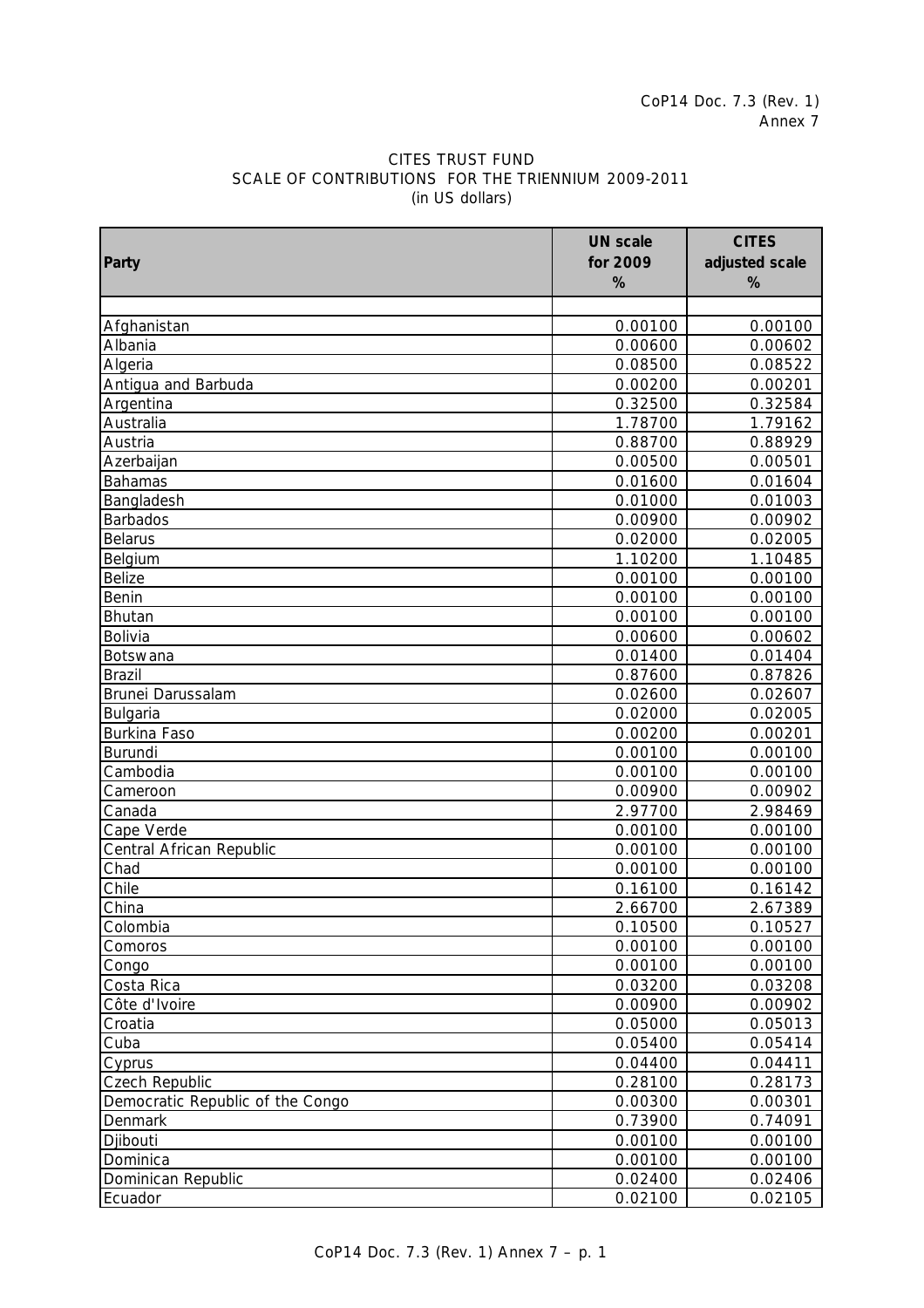| Party                             | <b>UN scale</b><br>for 2009<br>% | <b>CITES</b><br>adjusted scale<br>% |
|-----------------------------------|----------------------------------|-------------------------------------|
|                                   |                                  |                                     |
| Egypt                             | 0.08800                          | 0.08823                             |
| El Salvador                       | 0.02000                          | 0.02005                             |
| <b>Equatorial Guinea</b>          | 0.00200                          | 0.00201                             |
| Eritrea                           | 0.00100                          | 0.00100                             |
| Estonia                           | 0.01600                          | 0.01604                             |
| Ethiopia                          | 0.00300                          | 0.00301                             |
| Fiji                              | 0.00300                          | 0.00301                             |
| Finland                           | 0.56400                          | 0.56546                             |
| France                            | 6.30100                          | 6.31728                             |
| Gabon                             | 0.00800                          | 0.00802                             |
| Gambia                            | 0.00100                          | 0.00100                             |
| Georgia                           | 0.00300                          | 0.00301                             |
| Germany                           | 8.57700                          | 8.59916                             |
| Ghana                             | 0.00400<br>0.59600               | 0.00401                             |
| Greece<br>Grenada                 | 0.00100                          | 0.59754<br>0.00100                  |
| Guatemala                         | 0.03200                          | 0.03208                             |
| Guinea                            | 0.00100                          | 0.00100                             |
| Guinea-Bissau                     | 0.00100                          | 0.00100                             |
| Guyana                            | 0.00100                          | 0.00100                             |
| Honduras                          | 0.00500                          | 0.00501                             |
| Hungary                           | 0.24400                          | 0.24463                             |
| Iceland                           | 0.03700                          | 0.03710                             |
| India                             | 0.45000                          | 0.45116                             |
| Indonesia                         | 0.16100                          | 0.16142                             |
| Iran (Islamic Republic of)        | 0.18000                          | 0.18047                             |
| Ireland                           | 0.44500                          | 0.44615                             |
| Israel                            | 0.41900                          | 0.42008                             |
| Italy                             | 5.07900                          | 5.09212                             |
| Jamaica                           | 0.01000                          | 0.01003                             |
| <u>Japan</u>                      | 16.62400                         | 16.66695                            |
| Jordan                            | 0.01200                          | 0.01203                             |
| Kazakhstan                        | 0.02900                          | 0.02907                             |
| Kenya                             | 0.01000                          | 0.01003                             |
| Kuwait                            | 0.18200                          | 0.18247                             |
| Lao People's Democtratic Republic | 0.00100                          | 0.00100                             |
| Latvia                            | 0.01800                          | 0.01805                             |
| Lesotho                           | 0.00100                          | 0.00100                             |
| Liberia                           | 0.00100                          | 0.00100                             |
| Libyan Arab Jamahiriya            | 0.06200                          | 0.06216                             |
| Liechtenstein                     | 0.01000                          | 0.01003                             |
| Lithuania                         | 0.03100                          | 0.03108                             |
| Luxembourg<br>Madagascar          | 0.08500<br>0.00200               | 0.08522<br>0.00201                  |
| Malawi                            | 0.00100                          | 0.00100                             |
| Malaysia                          | 0.19000                          | 0.19049                             |
| Mali                              | 0.00100                          | 0.00100                             |
| Malta                             | 0.01700                          | 0.01704                             |
| Mauritania                        | 0.00100                          | 0.00100                             |
| Mauritius                         | 0.01100                          | 0.01103                             |
| Mexico                            | 2.25700                          | 2.26283                             |
| Monaco                            | 0.00300                          | 0.00301                             |
| Mongolia                          | 0.00100                          | 0.00100                             |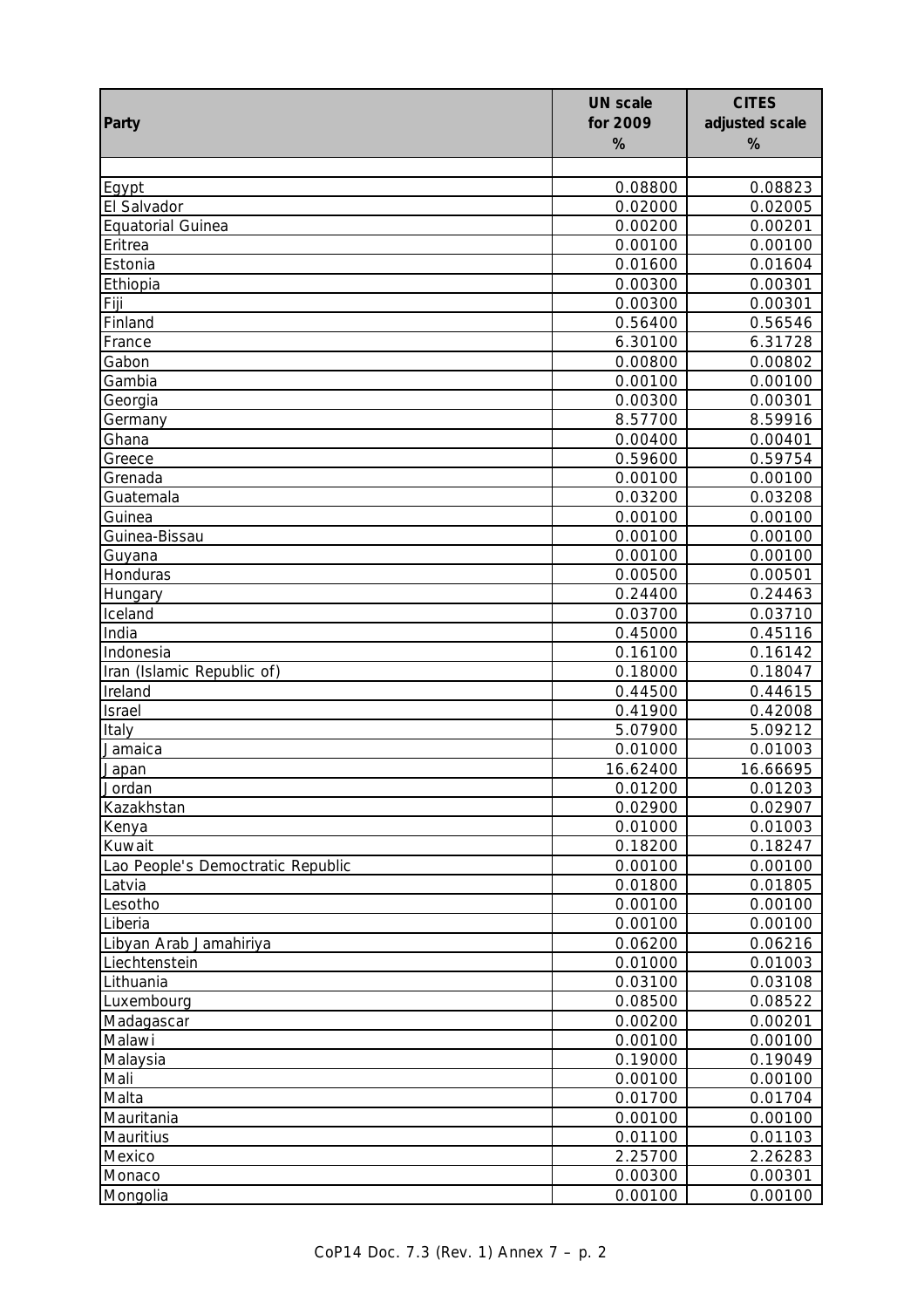| Party                                     | <b>UN scale</b><br>for 2009<br>% | <b>CITES</b><br>adjusted scale<br>% |
|-------------------------------------------|----------------------------------|-------------------------------------|
|                                           |                                  |                                     |
| Morocco                                   | 0.04200                          | 0.04211                             |
| Mozambique                                | 0.00100                          | 0.00100                             |
| Myanmar                                   | 0.00500                          | 0.00501                             |
| Namibia                                   | 0.00600                          | 0.00602                             |
| Nepal                                     | 0.00300                          | 0.00301                             |
| Netherlands                               | 1.87300                          | 1.87784                             |
| New Zealand                               | 0.25600                          | 0.25666                             |
| Nicaragua                                 | 0.00200                          | 0.00201                             |
| Niger                                     | 0.00100                          | 0.00100                             |
| Nigeria                                   | 0.04800                          | 0.04812                             |
| Norway                                    | 0.78200                          | 0.78402                             |
| Pakistan                                  | 0.05900                          | 0.05915                             |
| Palau                                     | 0.00100                          | 0.00100                             |
| Panama                                    | 0.02300                          | 0.02306                             |
| Papua New Guinea                          | 0.00200                          | 0.00201                             |
| Paraguay                                  | 0.00500                          | 0.00501                             |
| Peru                                      | 0.07800                          | 0.07820                             |
| Philippines                               | 0.07800                          | 0.07820                             |
| Poland                                    | 0.50100                          | 0.50229                             |
| Portugal                                  | 0.52700                          | 0.52836                             |
| Qatar                                     | 0.08500                          | 0.08522                             |
| Republic of Korea                         | 2.17300                          | 2.17861                             |
| Republic of Moldova<br>Romania            | 0.00100                          | 0.00100                             |
| <b>Russian Federation</b>                 | 0.07000<br>1.20000               | 0.07018<br>1.20310                  |
| Rwanda                                    | 0.00100                          | 0.00100                             |
| Saint Kitts and Nevis                     | 0.00100                          | 0.00100                             |
| Saint Lucia                               | 0.00100                          | 0.00100                             |
| Saint Vincent and the Grenadines          | 0.00100                          | 0.00100                             |
| Samoa                                     | 0.00100                          | 0.00100                             |
| San Marino                                | 0.00300                          | 0.00301                             |
| Sao Tome and Principe                     | 0.00100                          | 0.00100                             |
| Saudi Arabia                              | 0.74800                          | 0.74993                             |
| Senegal                                   | 0.00400                          | 0.00401                             |
| Serbia                                    | 0.02100                          | 0.02105                             |
| Seychelles                                | 0.00200                          | 0.00201                             |
| Sierra Leone                              | 0.00100                          | 0.00100                             |
| Singapore                                 | 0.34700                          | 0.34790                             |
| Slovakia                                  | 0.06300                          | 0.06316                             |
| Slovenia                                  | 0.09600                          | 0.09625                             |
| Somalia                                   | 0.00100                          | 0.00100                             |
| South Africa                              | 0.29000                          | 0.29075                             |
| Spain                                     | 2.96800                          | 2.97567                             |
| Sri Lanka                                 | 0.01600                          | 0.01604                             |
| Sudan                                     | 0.01000                          | 0.01003                             |
| Suriname                                  | 0.00100                          | 0.00100                             |
| Swaziland                                 | 0.00200                          | 0.00201                             |
| Sweden                                    | 1.07100                          | 1.07377                             |
| Switzerland                               | 1.21600                          | 1.21914                             |
| Syrian Arab Rebublic                      | 0.01600                          | 0.01604                             |
| Thailand                                  | 0.18600                          | 0.18648                             |
| The former Yugoslav Republic of Macedonia | 0.00500                          | 0.00501                             |
| Togo                                      | 0.00100                          | 0.00100                             |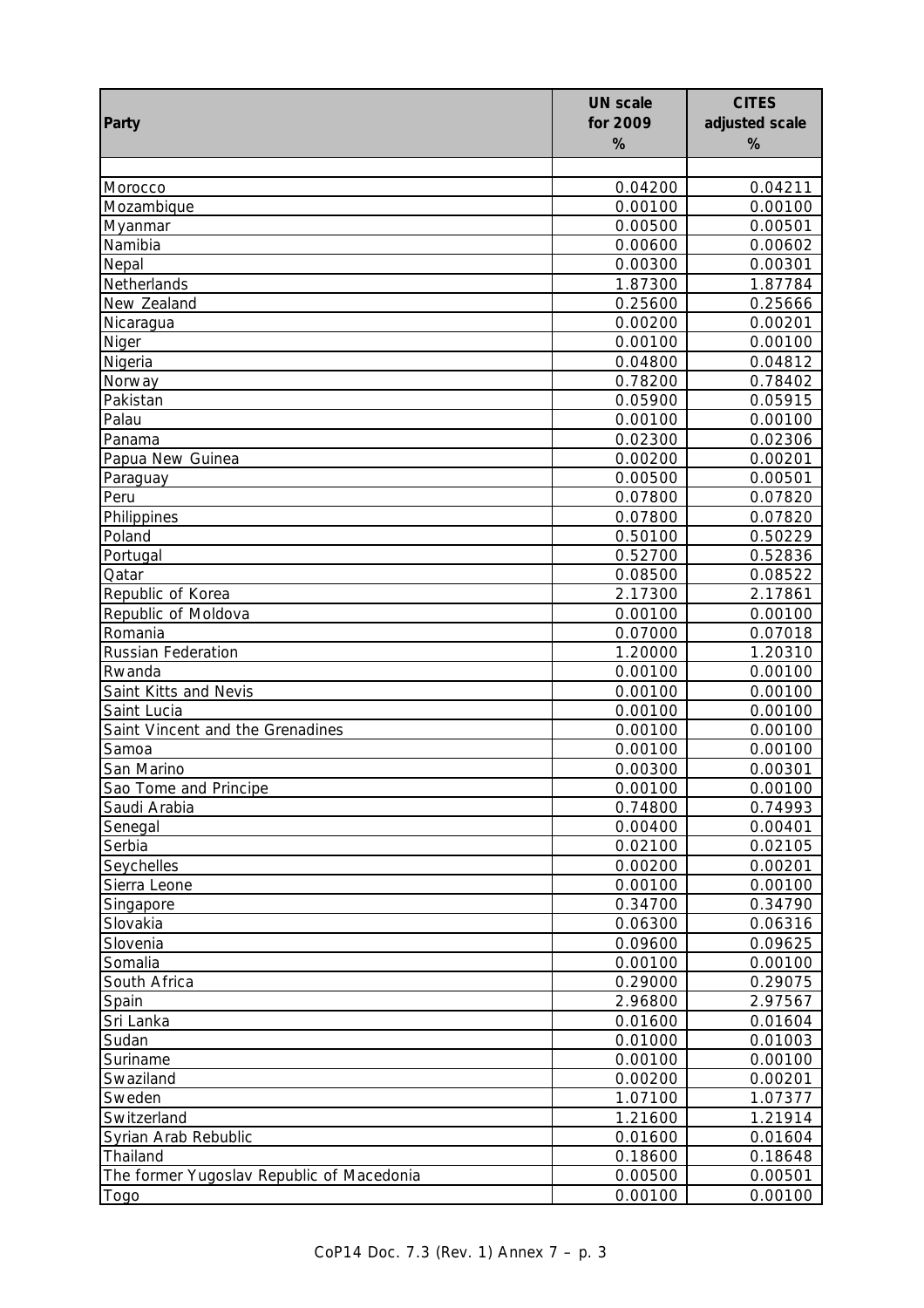| Party                                                | <b>UN</b> scale<br>for 2009<br>% | <b>CITES</b><br>adjusted scale<br>% |
|------------------------------------------------------|----------------------------------|-------------------------------------|
|                                                      |                                  |                                     |
| Trinidad and Tobago                                  | 0.02700                          | 0.02707                             |
| Tunisia                                              | 0.03100                          | 0.03108                             |
| Turkey                                               | 0.38100                          | 0.38198                             |
| Uganda                                               | 0.00300                          | 0.00301                             |
| Ukraine                                              | 0.04500                          | 0.04512                             |
| <b>United Arab Emirates</b>                          | 0.30200                          | 0.30278                             |
| United Kingdom of Great Britain and Northern Ireland | 6.64200                          | 6.65916                             |
| United Republic of Tanzania                          | 0.00600                          | 0.00602                             |
| <b>United States of America</b>                      | 22.00000                         | 22.00000                            |
| Uruguay                                              | 0.02700                          | 0.02707                             |
| Uzbekistan                                           | 0.00800                          | 0.00802                             |
| Vanuatu                                              | 0.00100                          | 0.00100                             |
| Venezuela (Bolivarian Republic of)                   | 0.20000                          | 0.20052                             |
| Viet Nam                                             | 0.02400                          | 0.02406                             |
| Yemen                                                | 0.00700                          | 0.00702                             |
| Zambia                                               | 0.00100                          | 0.00100                             |
| Zimbabwe                                             | 0.00800                          | 0.00802                             |
| Total                                                | 99.79900                         | 100.00000                           |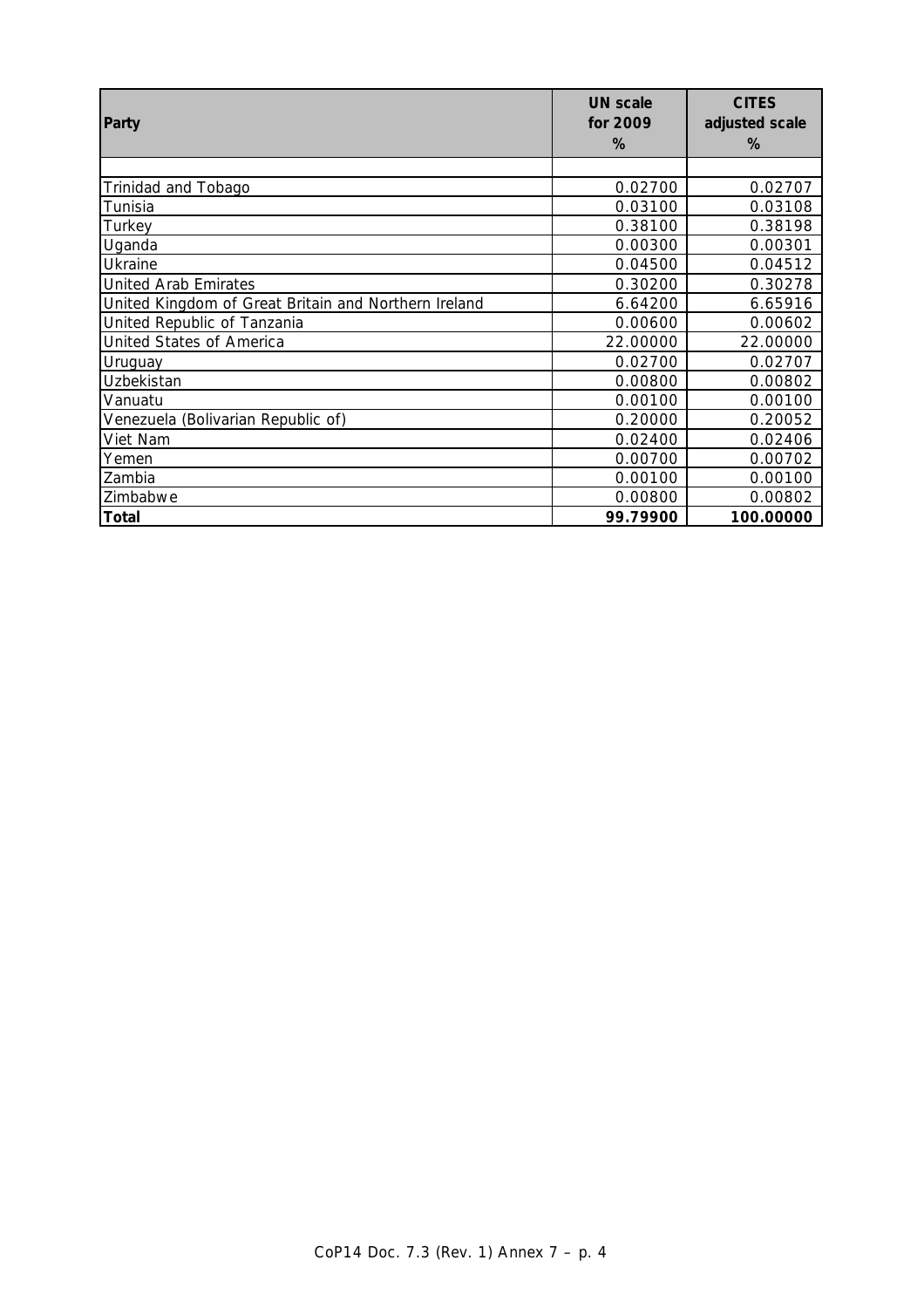# DRAFT RESOLUTION OF THE CONFERENCE OF THE PARTIES

## Costed programme of work for the Secretariat for the triennium 2009-2011

RECALLING that the financial amendment to the Convention, adopted in Bonn in 1979, entered into force on 13 April 1987;

RECALLING Resolution Conf. 13.1 adopted at the 13th meeting of the Conference of the Parties (Bangkok, 2004);

HAVING NOTED the 2004-2006 actual expenditures presented by the Secretariat (document CoP14 Doc.  $7.1$ );

HAVING NOTED the revised estimates of expenditures for 2007 presented by the Secretariat (document CoP14 Doc. 7.2);

HAVING REVIEWED the costed programme of work for the triennium 2009-2011, submitted by the Secretariat [document CoP14 Doc. 7.3 (Rev. 1)];

RECOGNIZING the continuing need for administrative and financial arrangements between the Parties and the Executive Director of UNEP;

NOTING the considerable increase in the number of Parties to the Convention; the need for greater assistance to the Parties to achieve more effective implementation; the necessity to provide adequately for implementation of all Decisions and Resolutions of the Conference of the Parties as well as the Strategic Plan for 2008-2013, and the resulting increasing expenditure incurred by the Secretariat;

# THE CONFERENCE OF THE PARTIES TO THE CONVENTION

ACCEPTS the report of expenditures for the triennium 2004-2006 and TAKES NOTE of the estimates of expenditure for the year 2007;

APPROVES the costed programme of work for the amount of USD XXX for 2009; USD XXX for 2010 and USD XXX for 2011 in Annex 1 to this Resolution;

APPROVES five new professional posts at the P-3 level;

DECIDES that the costed programme of work for the triennium 2009–2011 shall be covered by contributions from the Parties and ADOPTS the scale of assessment for the apportionment of expenses for 2009, 2010 and 2011 as contained in Annex 2;

REQUESTS the Secretariat to maintain an operating cash reserve of USD 700,000 to ensure financial liquidity and AUTHORIZES the Secretariat to draw additional funds from the CITES Trust Fund balance at the end of each year, provided that it is not reduced below USD 700,000 at the commencement of each year;

APPROVES the Terms of Reference for the Administration of the Trust Fund, in Annex 3, for the financial period beginning on 1 January 2009 and ending on 31 December 2011;

AGREES that:

- a) contributions to the Trust Fund shall be based on the United Nations scale of assessment, as amended from time to time, adjusted to take account of the fact that not all members of the United Nations are Parties to the Convention;
- b) any other basis of assessment of contributions shall not be used without the consent of all Parties present and voting at a meeting of the Conference of the Parties;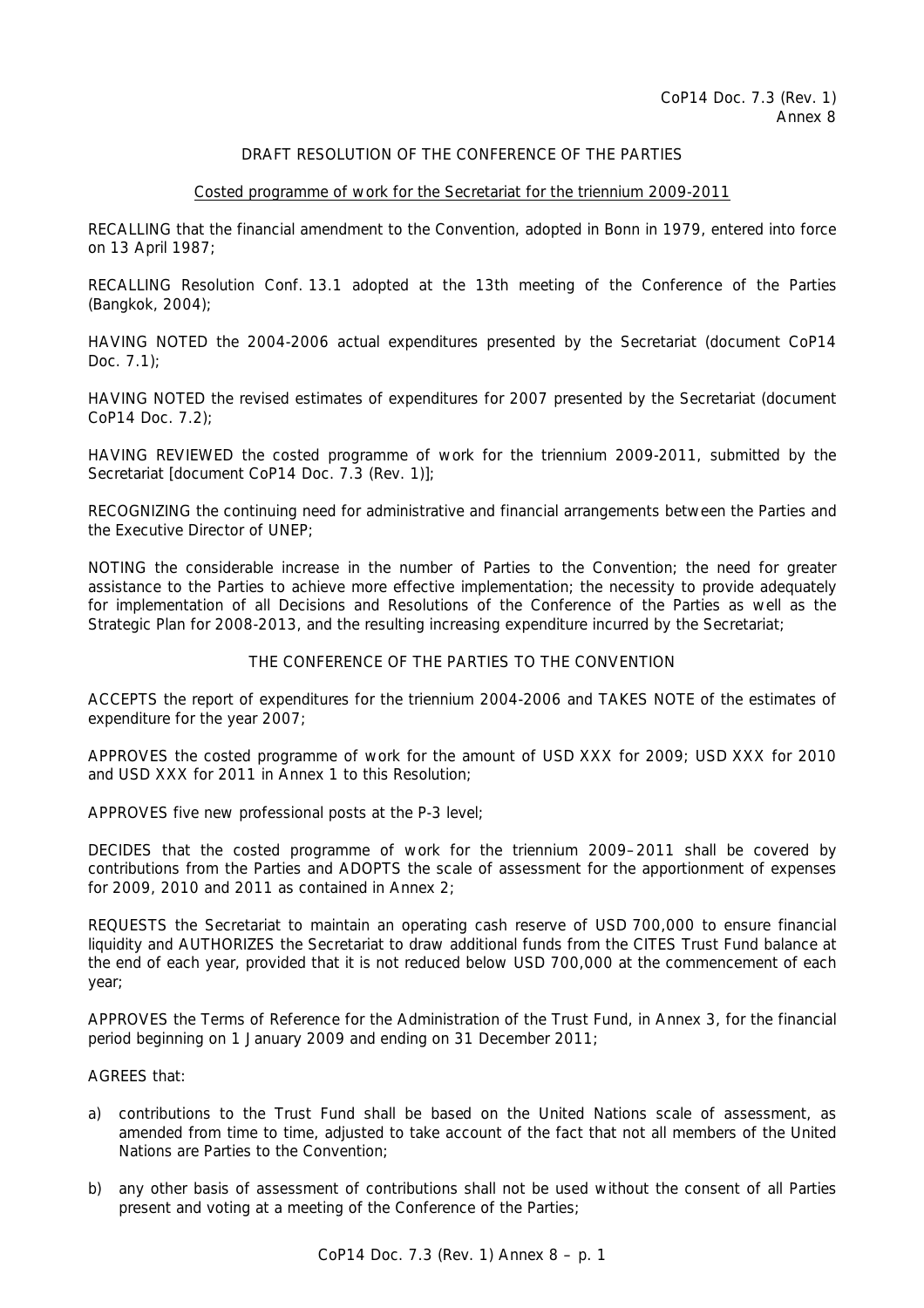- c) any change in the basic scale of contributions which would increase the liability of a Party to contribute, or would impose a new such liability, shall not apply to that Party without its consent, and that any proposal to change the basic scale of contributions from that currently in use shall only be considered by the Conference of the Parties if notice of such proposal has been communicated by the Secretariat to all Parties at least 150 days before the meeting; and
- d) Parties should pay their contributions to the Trust Fund in accordance with the agreed scale and, whenever possible, should make special contributions to the Trust Fund above their assessed contributions;

REQUESTS all Parties to pay their contributions as far as possible during the year prior to the one to which they relate or, otherwise, promptly by the beginning of the calendar year to which the contributions apply;

NOTES with concern that a number of Parties have not paid their contributions to the core budget (CITES Trust Fund) for 2006 and prior years which were due on 1 January of each year thus affecting adversely the implementation of the Convention;

URGES all Parties with arrears to pay without delay and, in the event that there is no improvement in the payment of contributions by Parties, INVITES the Secretary-General to submit proposals for dealing with non-payment of contributions by Parties for consideration and review by the Conference of the Parties at its 15th meeting;

URGES all Parties that have not yet done so to deposit as soon as possible an instrument of acceptance of the amendments to the Convention adopted on 22 June 1979 and 30 April 1983;

INVITES States not Parties to the Convention, other governmental, inter-governmental and nongovernmental organizations, and other sources to contribute to the CITES Trust Fund;

INVITES all Parties to support, through their representatives in UNEP, UNDP and the World Bank, the requests for additional funding of CITES-related projects by the Global Environment Facility;

DECIDES that the standard participation charge for all observer organizations other than the United Nations and its specialized agencies shall be set at a minimum of USD 600 (except as otherwise decided by the Secretariat as required) and URGES such organizations to make a greater contribution if possible at least to meet their effective costs of participation;

AGREES that:

- a) all meetings of the Conference of the Parties and all regular meetings of the Standing Committee, the Animals Committee and the Plants Committee should be held in Geneva unless a candidate host country pays the difference in costs between its proposed venue and Geneva; and
- b) no more than two regular meetings each of the Standing Committee, and the Animals and Plants Committees should be convened between meetings of the Conference of the Parties;

DECIDES that the CITES Trust Fund should not be used to cover travel costs and per diem of Committee members and other representatives from developed countries;

INSTRUCTS the Secretariat to make provisions for all the costs the Secretariat incurs, including staff costs, when seeking funds for the implementation of externally funded projects;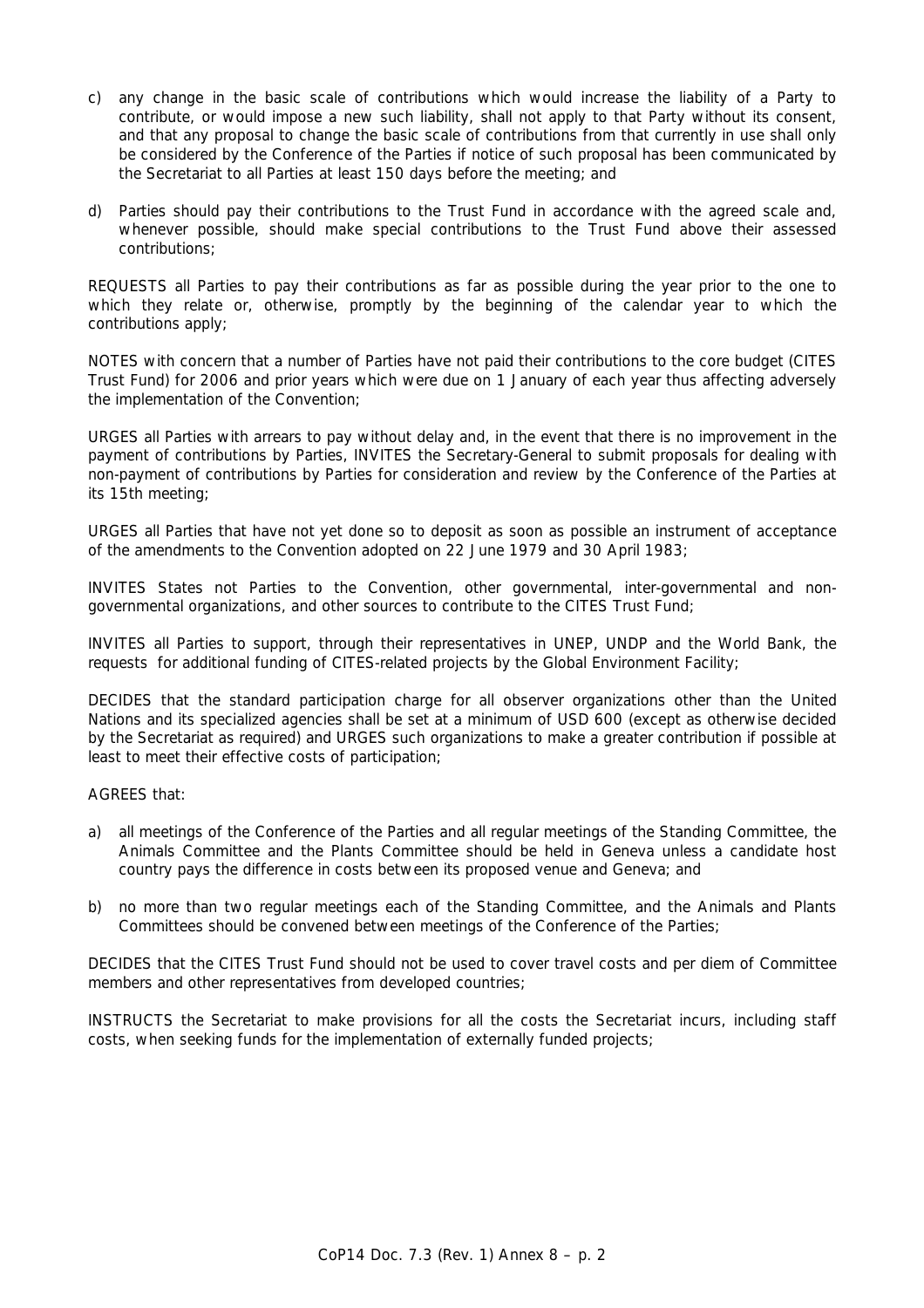# DECIDES that:

- a) in respect of the review of activities in any work unit, the Secretary-General shall have the authority to make staffing decisions as necessary to implement the priorities of the Parties within the overall budget and in accordance with the UN rules; and
- b) any change in the costed programme of work of the Secretariat deriving from a new resolution or decision shall be made only if additional funds are approved or if that programme is reprioritized at the time such a resolution or decision is adopted by the Conference of the Parties; and

REPEALS the following Resolutions, which however remain on the record as an indication of the agreed levels of annual contributions for Parties that have not paid the amount due:

- a) Resolution Conf. 2.1 (San José, 1979) Financing of the Secretariat and of Meetings of the Conference of the Parties;
- b) Resolution Conf. 3.2 (New Delhi, 1981) Financing of the Secretariat and of Meetings of the Conference of the Parties;
- c) Resolution Conf. 4.3 (Gaborone, 1983) Financing and Budgeting of the Secretariat and of Meetings of the Conference of the Parties;
- d) Resolution Conf. 5.1 (Buenos Aires, 1985) Financing and Budgeting of the Secretariat and of Meetings of the Conference of the Parties;
- e) Resolution Conf. 6.2 (Ottawa, 1987) Financing and Budgeting of the Secretariat and of Meetings of the Conference of the Parties;
- f) Resolution Conf 7.2 (Rev. CoP12) (Lausanne, 1989, as amended at Santiago, 2002) Financing and budgeting of the Secretariat and of meetings of the Conference of the Parties;
- g) Resolution Conf 8.1 (Rev. CoP12) (Kyoto, 1992, as amended at Santiago, 2002) Financing and budgeting of the Secretariat and of meetings of the Conference of the Parties;
- h) Resolution Conf. 9.2 (Rev. CoP12) (Fort Lauderdale, 1994, as amended at Santiago, 2002) Financing and budgeting of the Secretariat and of meetings of the Conference of the Parties;
- i) Resolution Conf. 10.1 (Rev. CoP12) (Harare, 1997, as amended at Santiago, 2002) Financing and budgeting of the Secretariat and of meetings of the Conference of the Parties;
- j) Resolution Conf. 11.2 (Rev. CoP12) (Gigiri, 2000, as amended at Santiago, 2002) Financing and budgeting of the Secretariat and of meetings of the Conference of the Parties;
- k) Resolution Conf. 12.1 (Santiago, 2002) Financing and budgeting of the Secretariat and of meetings of the Conference of the Parties; and
- l) Resolution Conf. 13.1 (Bangkok, 2004) Financing and budgeting of the Secretariat and of meetings of the Conference of the Parties.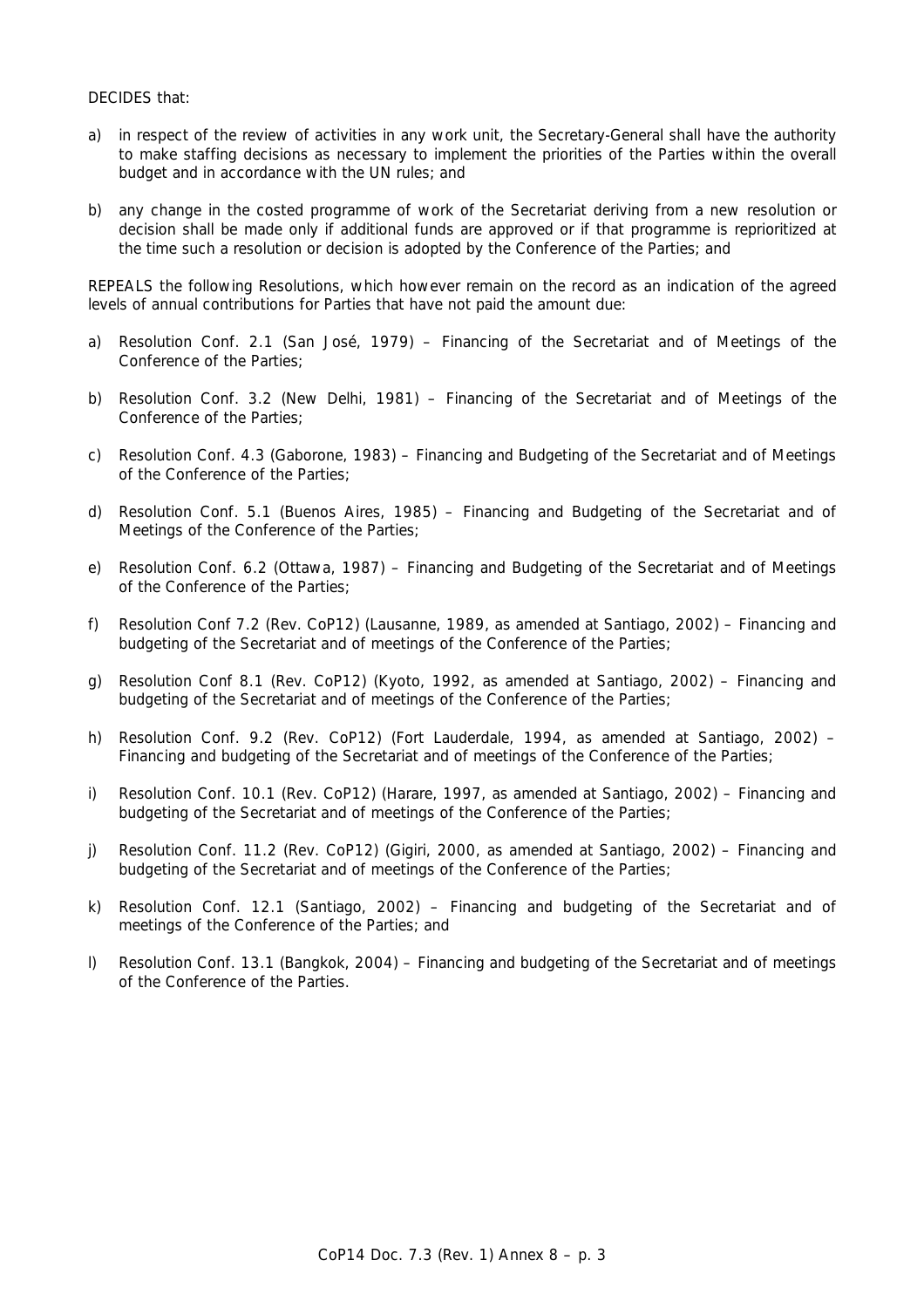TERMS OF REFERENCE FOR THE ADMINISTRATION OF THE TRUST FUND FOR THE CONVENTION ON INTERNATIONAL TRADE IN ENDANGERED SPECIES OF WILD FAUNA AND FLORA

- 1. The Trust Fund for the Convention on International Trade in Endangered Species of Wild Fauna and Flora (hereinafter referred to as the Trust Fund) shall be further continued for a period of three years (1 January 2009-31 December 2011) to provide financial support for the aims of the Convention.
- 2. Pursuant to the Financial Regulations and Rules of the United Nations, the Executive Director of the United Nations Environment Programme (UNEP), with the approval of the Governing Council of UNEP and the Secretary-General of the United Nations, shall continue the Trust Fund for the administration of the Convention.
- 3. The Trust Fund shall cover the financial period of three calendar years which begins on 1 January 2009 and ends on 31 December 2011.
- 4. The appropriations of the Trust Fund shall be financed from:
	- a) the contributions made by the Parties by reference to the attached Table including contributions from any new Parties which are to be added to the Table;
	- b) contributions from States not Parties to the Convention, other governmental, inter-governmental and non-governmental organizations and other sources; and
	- c) any uncommitted appropriations from any of the financial periods prior to 1 January 2009.
- 5. The costed programme of work covering the income and expenditure for each of the calendar years constituting the financial period to which it relates, prepared in US dollars, shall be submitted for approval to the regular meeting of the Conference of the Parties to the Convention.
- 6. The estimates for each of the calendar years covered by a financial period shall be specified in a costed programme of work and shall be accompanied by such information as may be required by, or on behalf of, the contributors and such further information as the Executive Director of UNEP may deem useful and advisable.
- 7. The proposed costed programme of work, including all the necessary information, shall be dispatched by the Secretariat to all Parties at least 150 days before the date fixed for the opening of the regular meeting of the Conference of the Parties.
- 8. The costed programme of work shall be adopted by a 3/4 majority of the Parties present and voting at the regular meeting.
- 9. In the event that the Executive Director of UNEP expects that there might be a shortfall in resources, over the year as a whole, he shall consult with the Secretary-General of the Convention, who shall seek the advice of the Standing Committee as to its priorities for expenditure.
- 10. The Secretary-General of the Convention is authorized, to the extent consistent with the Financial Regulations and Rules of the United Nations, to transfer resources within the costed programme of work up to a maximum of 20 % over and above the annual amount foreseen in the costed programme of work under any main appropriation line provided that such action does not negatively affect any high-priority activities. When any such transfers are made, these shall be reported to the Standing Committee at its following meeting. Any budget adjustments over and above the 20 % flexibility mentioned above may be made only after they have been agreed by the Standing Committee. However, the total costed programme of work approved by the Parties for that financial period shall not be exceeded unless this is specifically sanctioned in writing by the Standing Committee.
- 11. Commitments against the resources of the Trust Fund may be made only if they are covered by the necessary income of the Convention.